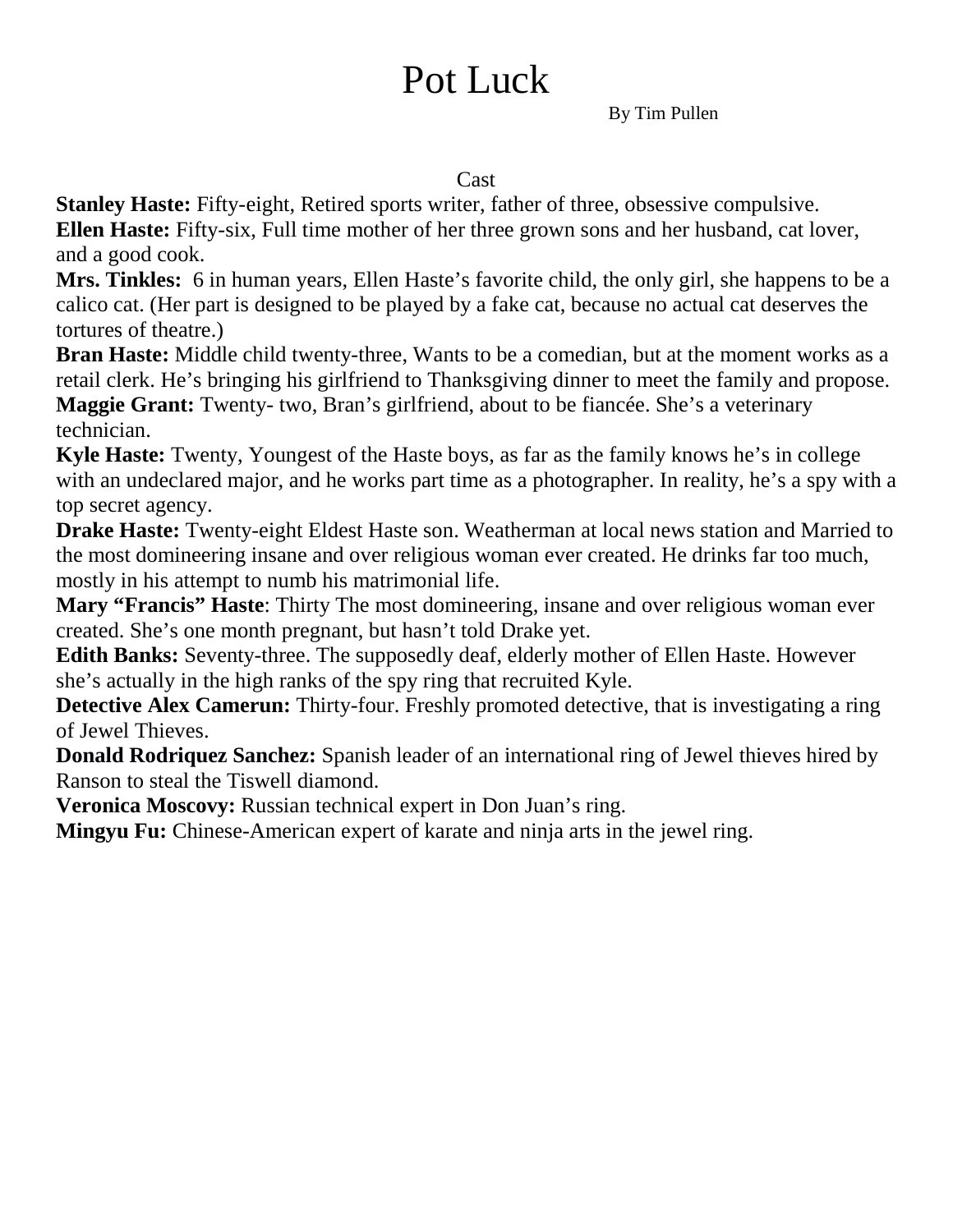#### **Prologue**

(Spotlight center stage, on a glass case containing the valuable and large Tiswell diamond, a figure all in black repels down a rope that has just dropped from directly above the case, he sets down a device and activates it the room fills with fog and red beams of security lasers become visible. The person steals the diamond, apparently knowing exactly what they're doing, but after the diamond is securely in a bag, they look up to make sure no one is watching then deliberately passes a hand through a beam of light. Red lights and sirens go off everywhere and the person in black runs off stage, he takes of his mask after he's out of the building and we see that it is Kyle Haste, he talks into his watch)

**Kyle:** Operation Glitter-bug has been aborted, commencing operation Turkey-hunt. (Kyle pulls out a 1998-cell phone and dials as he running offstage, the light goes dim then out on Kyle. The Ringing of a home phone is heard in the darkness)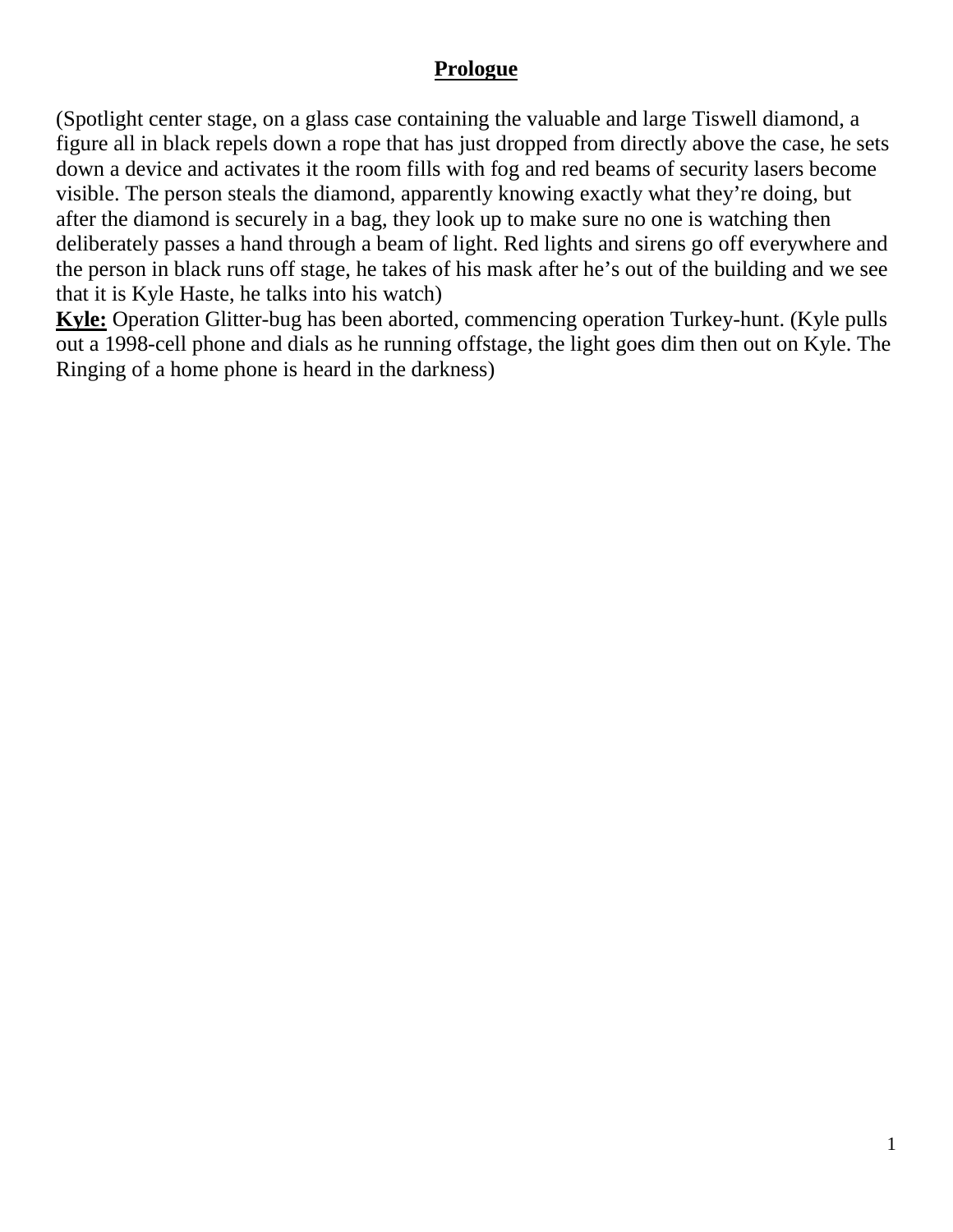## **Act One Scene One**

Thursday November 26<sup>th</sup> 1998

(The darkness is disturbed by the ringing of the phone. Dim light of dawn goes up from the windows of the Haste home as the phone rings. Ellen Haste is entering the room from an upstairs bedroom, she yawns and pulls a bathrobe closes as she hurries to answer the phone. A television, a main entrance, door to the kitchen, and a stair case or hallway that leads to a stair case upstairs, a large dining table is set close to the kitchen door. Along the wall by the kitchen is a small side table, used as a bar. One wall of the house is dedicated entirely to family pictures. In a corner of the room, you find a small desk, tidy, and well preserved with articles and pictures of sporting events framed around it. A typewriter sits in the middle of the desk as if on display at a museum. Ellen crosses the room and picks up the ringing phone.)

**Ellen:** Hello? Hello? -Kyle? Honey? -Happy Thanksgiving to you too. -Of course, honey, you're always welcome to dinner-- I wanted you here anyway, you know that. - Honey, is something wrong? Well - it's quarter to six in the morning. --No, I'm not usually up this early. - Are those sirens? - Okay, you're sure you're alright? -Okay, I'll see you later sweetheart. (She hangs up)

**Stanley:** (Entering the room from the door Ellen just entered in.) What was that about? It wasn't a telemarketer or a hang up was it? You know sometimes they use phone calls to scope out the house, and see if anyone's home. Especially during the holidays.

**Ellen:** No Stanley, it was Kyle.

**Stanley:** Our son Kyle?

**Ellen:** Yes, he's coming home for Thanksgiving dinner.

**Stanley:** He had to tell you this very instant?

**Ellen:** He thought I'd be up anyway, he just found out he didn't have to work.

**Stanley:** Good. Let's go back to sleep.

**Ellen:** I'm going to have to start cooking anyway, why don't you get the paper? Where's Ms. Tinkles?

**Stanley:** Left her on the bed.

**Ellen:** You disturbed her?

**Stanley:** I'm not a pillow.

**Ellen:** She lays on you because you're so soft and squishy. (She exits back to the bed room) **Stanley:** You should put her in her room for the day.

**Ellen:** I know, I know, you don't have to remind me. She can at least have her breakfast first. **Mrs. Tinkles:** (Re-entering with the cat in her arms like a baby) Meow.

**Ellen:** I love you too. Happy Thanksgiving. (Ellen and Mrs. Tinkles cross to the kitchen, You hear the sound of a can opener and meowing. Ellen returns to the dining table with two cups of coffee in hand. Meanwhile Stanley ties a robe tightly around him. Turning on the remaining lights, unlocking the front door and running back in with the newspaper)

**Stanley:** Baby it is cold outside. (He sits down with his coffee and hands her part of the paper taking only the sports page for himself)

**Ellen:** You went out without a coat? It's only supposed to be twenty degrees out there with the wind chill.

**Stanley:** Its ten tops, this is why people move to Florida, it seems to get colder every year. When I get old, I'm migrating south.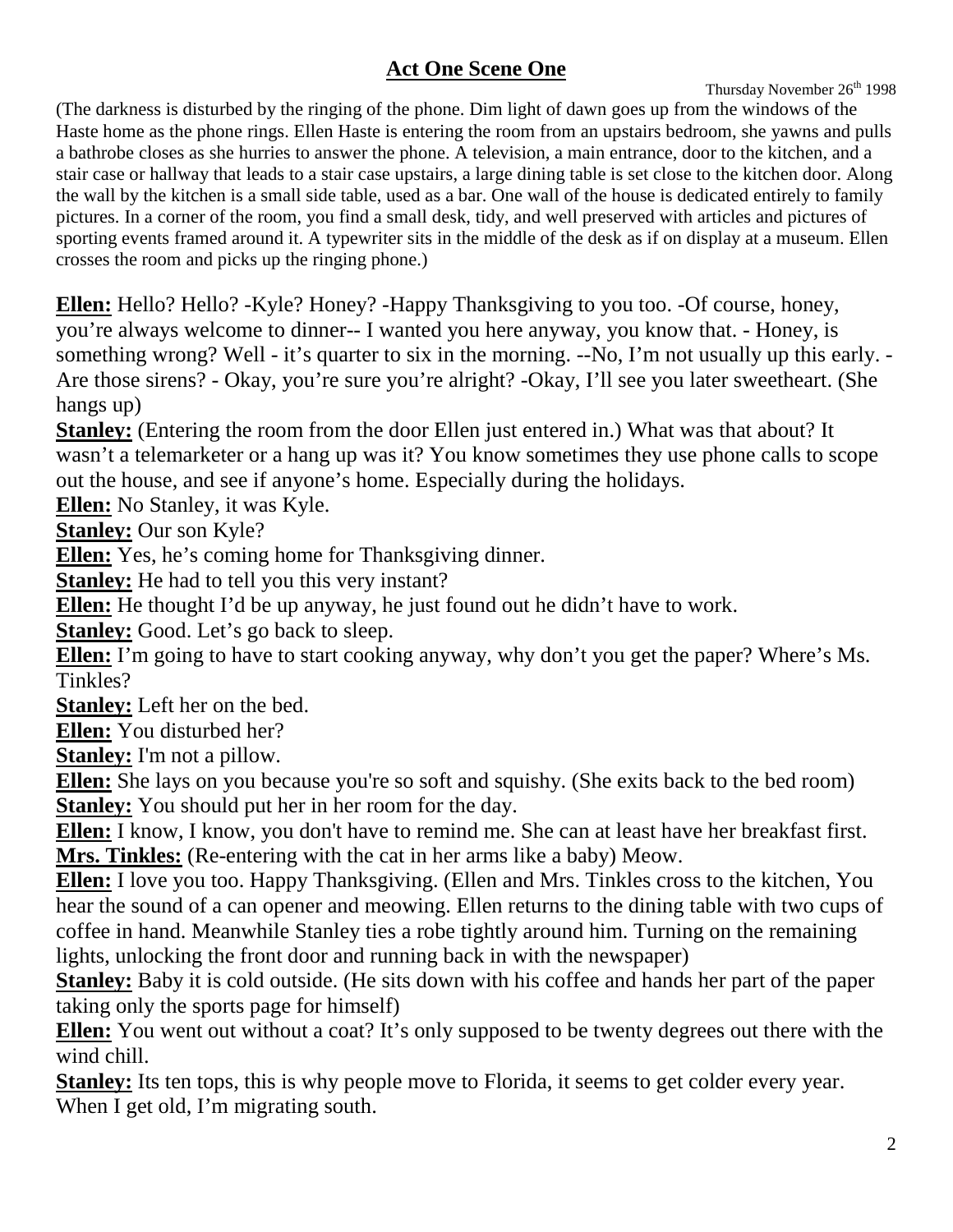**Ellen:** When you get old?

**Stanley:** When I'm old-er, like your age.

**Ellen:** At least it isn't snowing.

**Stanley:** What are you talking about? Snow is the only good reason to have cold weather, it gives it a purpose. Cold without snow is like… It's like being naked and alone, there's just no point to it.

**Ellen:** I thought you were packing on that extra layer of bubbler to insulate yourself for the winter.

**Stanley:** My blubber is entirely your fault.

**Ellen:** What makes you say that?

**Stanley:** If you didn't cook so much I wouldn't eat it.

**Ellen:** How long was this house full? All my recipes feed four men and myself.

**Stanley:** You can't cut the dose?

**Ellen:** It's not a dose. It's a serving. And I have tried making less, several times.

**Stanley:** Really?

**Ellen:** Every time I do, I catch you at the refrigerator at one in the morning eating mozzarella out of the bag like some kind of junky.

**Stanley:** Can't help when I'm hungry. Maybe I should put a lock on the fridge just to-

**Ellen:** No. No more locks in this house Stanley. You're getting out of control, you know no one wants your socks, I noticed the pad lock on that drawer the other day. By the way, you're going to have to give me the combination or start folding your own socks.

**Stanley:** But maybe I could lose weight if-

**Ellen:** I could invite the boys to move back in.

**Stanley:** Never mind, I'll just be fat.

**Ellen:** This is going to be nice having all the boys home at once…Why would they need him at work on Thanksgiving day? I didn't know photo studios were open for Thanksgiving.

**Stanley:** I don't care, why would he call at six in the morning to tell us?

**Ellen:** How would he find out he didn't have to work at this hour?

**Stanley:** I'm still voting we go back to sleep.

**Ellen:** I could've sworn I heard sirens in the background.

**Stanley:** He lives in the city; there are always sirens in the back ground. I'm surprised you didn't hear gunshots (He stirs his coffee, dinging the sides loudly)

**Ellen:** Why do you do that?

**Stanley:** What?

**Ellen:** Stir your coffee like that, it reminds me of the Salvation Army. I swear one day I'm going to drop a quarter in your cup.

**Stanley:** Okay, I'll start stirring on a street corner.

**Ellen:** Gunshots. Is that supposed to make me feel better? You don't think that's code do you? You don't think he's being robbed and snuck one phone call to tip us off? He was in sort of a whisper, or like he was out of breath or something-

**Stanley:** Do we have to play this game?

**Ellen:** Stanley.

**Stanley:** Wouldn't it be smarter for him to call the police?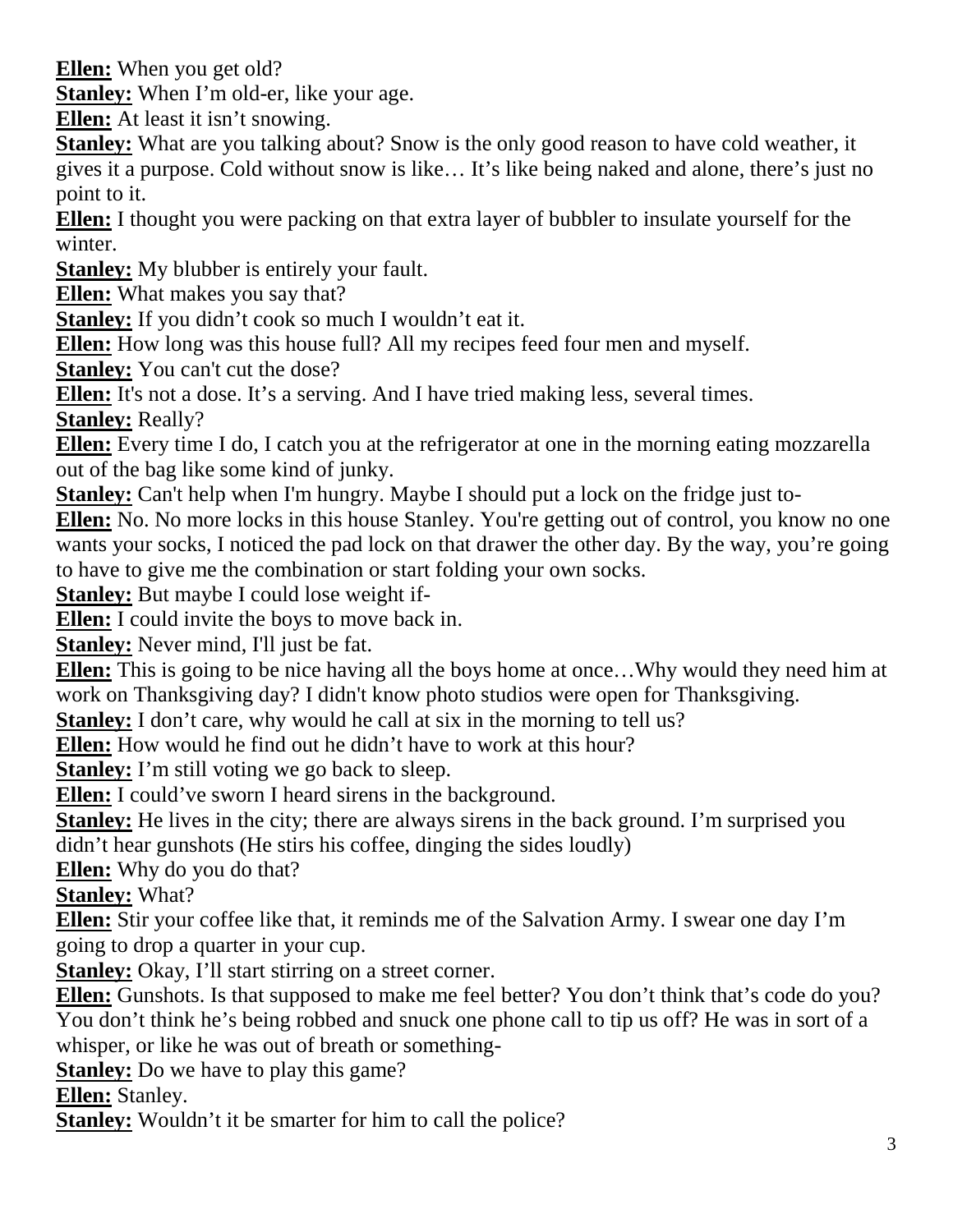**Ellen:** I suppose so.

**Stanley:** Maybe he wasn't being robbed, maybe he was robbing somebody, got involved with some bank heist that went sour and had to bail, then called us for a place to crash, you know, lay low for a few days.

**Ellen:** Really? Stanley, do you really think that could be what happened?

**Stanley:** Ellen, Honey, if I thought he was robbing banks, would I still be paying his tuition? **Ellen:** The sarcasm doesn't help. What part of what you just said, do you actually mean? **Stanley:** The "can we go back to sleep?" part.

**Ellen:** You think he's okay?

**Stanley:** He's not playing twenty questions with a crazy woman at six in the morning; so he's better off than I am.

**Ellen:** Would you like cereal for breakfast?

**Stanley:** I guess.

**Ellen:** Do you think we were good parents? (She exits to the kitchen)

**Stanley:** Why do you have to worry yourself to death over everything?

**Ellen:** (from the kitchen) I'm not worrying, I'm simply asking your opinion.

**Stanley:** Why do you ask for my opinion? You never like it.

**Ellen:** (re-entering with cereal bowls and a container of milk) You think I screwed up the boys don't you?

**Stanley:** I think nothing of the sort.

**Ellen:** Bran is defiantly coming, right?

**Stanley:** He'll be here, he's all excited about introducing us to this girlfriend of his.

**Ellen:** I think he's serious about this one; He's never willingly introduced us to one of his girlfriends.

**Stanley:** I'm just glad it's a girl he's been living with-

**Ellen:** Just because he's an actor doesn't mean he's gay.

**Stanley:** Just because you're black doesn't mean you can play basket ball, but the odds are good. You do realize he's not an actor, he's a salesclerk.

**Ellen:** He performs in shows all the time.

**Stanley:** He makes his money as a salesclerk.

**Ellen:** It isn't how you make money that's important; it's your passion that makes you whole.

**Stanley:** I'm glad you didn't have to work for a living.

**Ellen:** Stanley Branson Haste.

**Stanley:** I hate it when you do that.

**Ellen:** I bared you three healthy boys, I had dinner on the table every night, breakfast on the table every morning, homework checked, house taken care of, how many times did you ever put on a dirty pair of pants or a wrinkled shirt? I-

**Stanley:** Okay, Okay! I give I'm sorry, without you I'd be nothing, I owe everything I ever was and ever will be to you.

Ellen: You're just saying that to shut me up.

**Stanley:** Yes, yes I am.

**Ellen:** I'm letting you off the hook then, for honesty.

**Stanley:** Damn. You mean all this time, I could've just used honesty?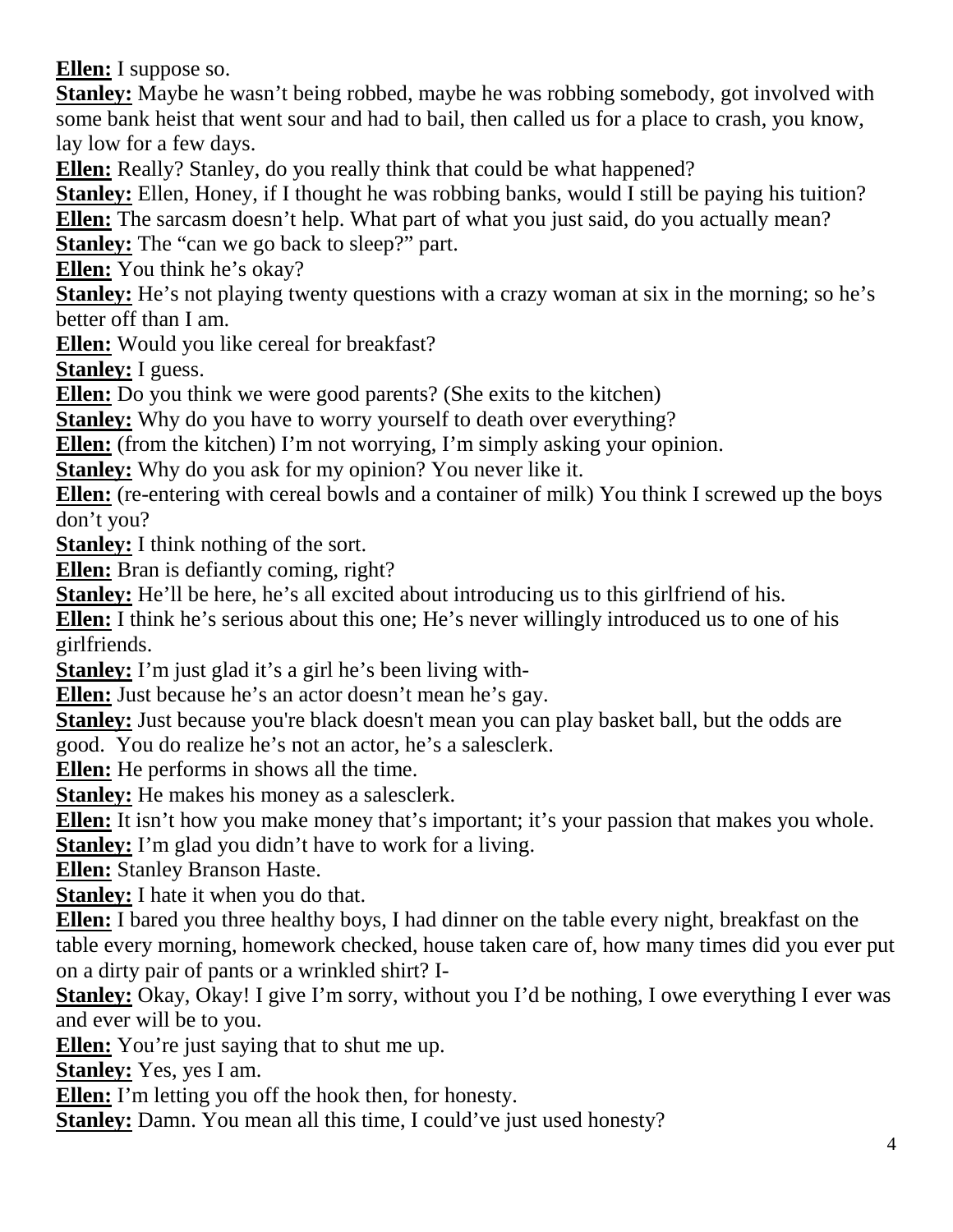**Ellen:** You're pathetic.

**Stanley:** I'm glad Bran's found a girl he's serious about; and I know he has fun in those plays of his. I just wish he'd get serious about a job.

**Ellen:** Leave the boy alone, he's young he'll figure it out. You pushed Drake, and look what happened to him.

**Stanley:** He's a weatherman. What's wrong with that? How can you have a better job? Doctors wouldn't get paid that well if every other guess was wrong.

**Ellen:** He's gotten conceited and shallow and he drinks far too much, and I'm sorry Stanley but that wife of his is a bitch. I always wanted a daughter, until I met her.

**Stanley:** She's your daughter-in-law you're not supposed to like her.

**Ellen:** That reminds me, Drake is co-hosting the Thanksgiving Day Parade today I need you to set the VCR to tape it at eleven.

**Stanley:** Yes dear.

**Ellen:** I've got to get the Turkey in the oven.

**Stanley:** Yes, sweetie.

**Ellen:** Then I'm going to strip naked and cover myself with Crisco.

**Stanley:** Okay.

**Ellen:** You're not listening to a word I'm saying are you?

**Stanley:** Not really hon.

**Ellen:** Stanley Branson Haste!

**Stanley:** What now?

**Ellen:** You're not listening to a word I'm saying!

**Stanley:** Why would you say I wasn't listening?

**Ellen:** You never agree so easily when you're actually paying attention to what I'm saying.

**Stanley:** Doesn't that tell you something?

**Ellen:** When did you stop listening?

**Stanley:** When you started boring me.

**Ellen:** Did you hear what you have to tape?

**Stanley:** TV?

**Ellen:** Yes, but what on TV?

**Stanley:** Drake?

**Ellen:** Very good, now why is Drake on television?

**Stanley:** Because he's a mildly decent looking meteorologist?

**Ellen:** Because he's hosting the Thanksgiving Day parade.

**Stanley:** The Macy's Parade!

**Ellen:** No, the Crestview county fire marshals Thanksgiving Day parade its on channel eight and twenty-two.

**Stanley:** And we have to tape it?

**Ellen:** We have to show him our support.

**Stanley:** We did that when he got married, and you're already regretting that.

**Ellen:** You were supposed to talk with him at the bachelor party.

**Stanley:** If I was allowed to hire the strippers I wanted to, I could've convinced him she wasn't that great.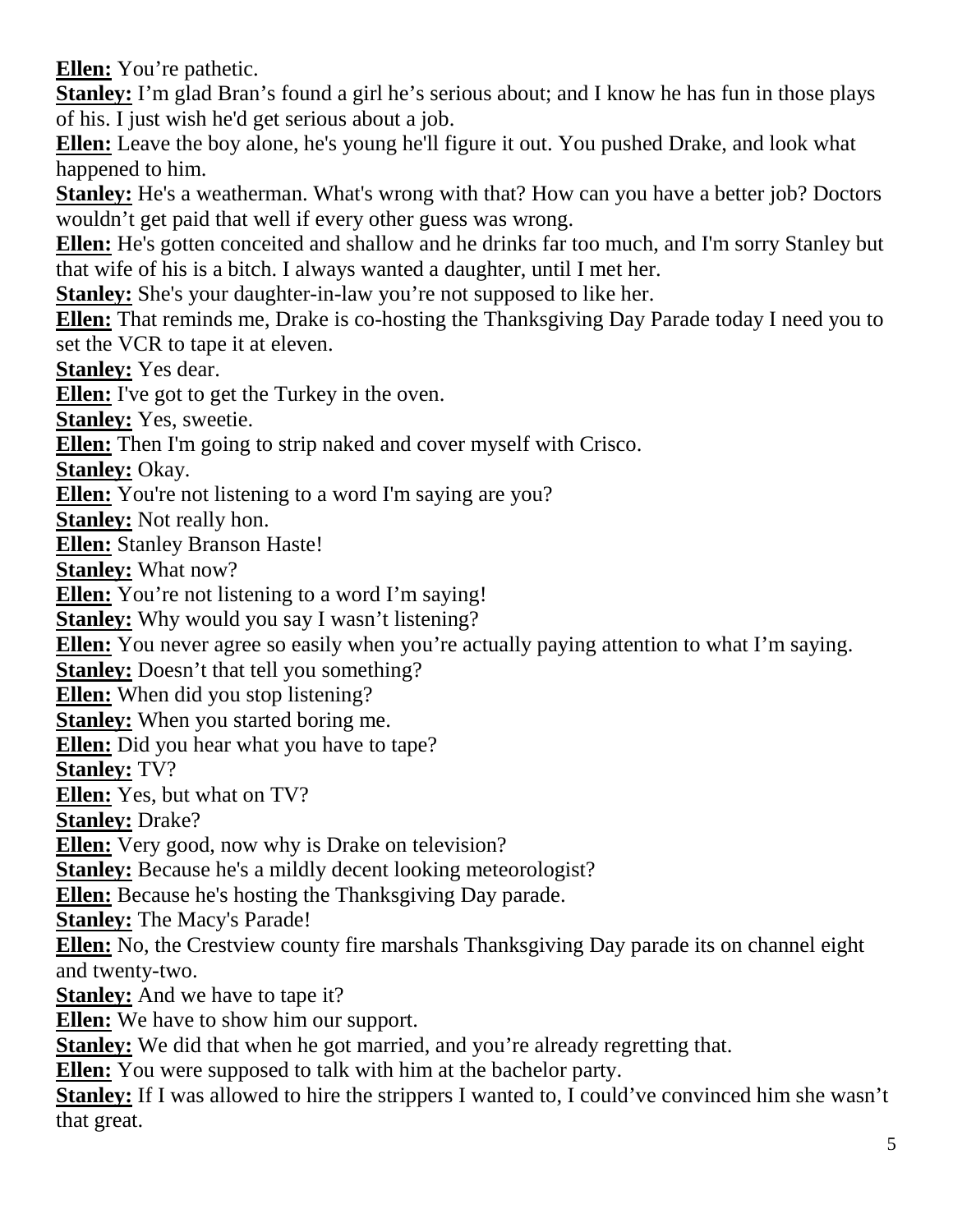**Ellen:** I can't say I'm a big supporter of strippers.

**Stanley:** I'm not saying any one of them could hold a candle to you, I'm simply saying that if Drake had seen another woman naked in his lifetime, he might have lost his infatuation with Francis.

**Ellen:** Now we raised a good boy that saved his virginity till he was married.

**Stanley:** You don't think he did that on purpose, do you?

**Ellen:** He's an attractive young man; he could've had any girl he wanted. But we should say something about his drinking, shouldn't we? Have some sort of Intervention.

**Stanley:** Not on Thanksgiving. That's more of a Christmas thing.

**Ellen:** He is such a handsome young man.

**Stanley:** He looks too much like me to criticize his looks, but Ellen, honey, face facts he was always such a dork.

**Ellen:** He's extremely intelligent, that's all.

**Stanley:** If he's so damn smart, why can't he predict the weather?

**Ellen:** I've got to get the turkey in the oven (She exits to the kitchen)

**Stanley:** I pin her down on something and she runs.

**Ellen:** (Poking her head back out) I'm not running, I simply have to start cooking if you want a Thanksgiving dinner. (She goes back into the kitchen)

**Stanley:** Whatever.

(A few moments pass and Ellen re-enters from the kitchen with the turkey and stuffing and begins to stuff the bird on the dining table)

**Ellen:** I think we raised three fine boys.

**Stanley:** What the hell are you doing?

**Ellen:** Stuffing the turkey.

**Stanley:** In the living room?

**Ellen:** It's the dining room.

**Stanley:** No wall separates our dining room from the living room, thusly making it one big room.

**Ellen:** I'm just showing you that I have no intention of running from our argument.

**Stanley:** I didn't know we were arguing.

**Ellen:** All right, debating.

**Stanley:** Ellen, I wasn't trying to get you all worked up.

**Ellen:** You're telling me I screwed up our children.

**Stanley:** Please Ellen. I'm sure any problems our kids have dealing with the world are completely my fault.

**Ellen:** Now why do you say that?

**Stanley:** I didn't spend enough time with them; I should've taken them along to more sports events. Instead, I let them stay here and get all coddled, and girly.

**Ellen:** Excuse me?

**Stanley:** Ellen, I wrote a sports column for thirty-two years. You don't think the guys at the office gave me any slack for my three sons? None of which were on the football team, or wrestling or-

**Ellen:** Kyle was in gymnastics for three years.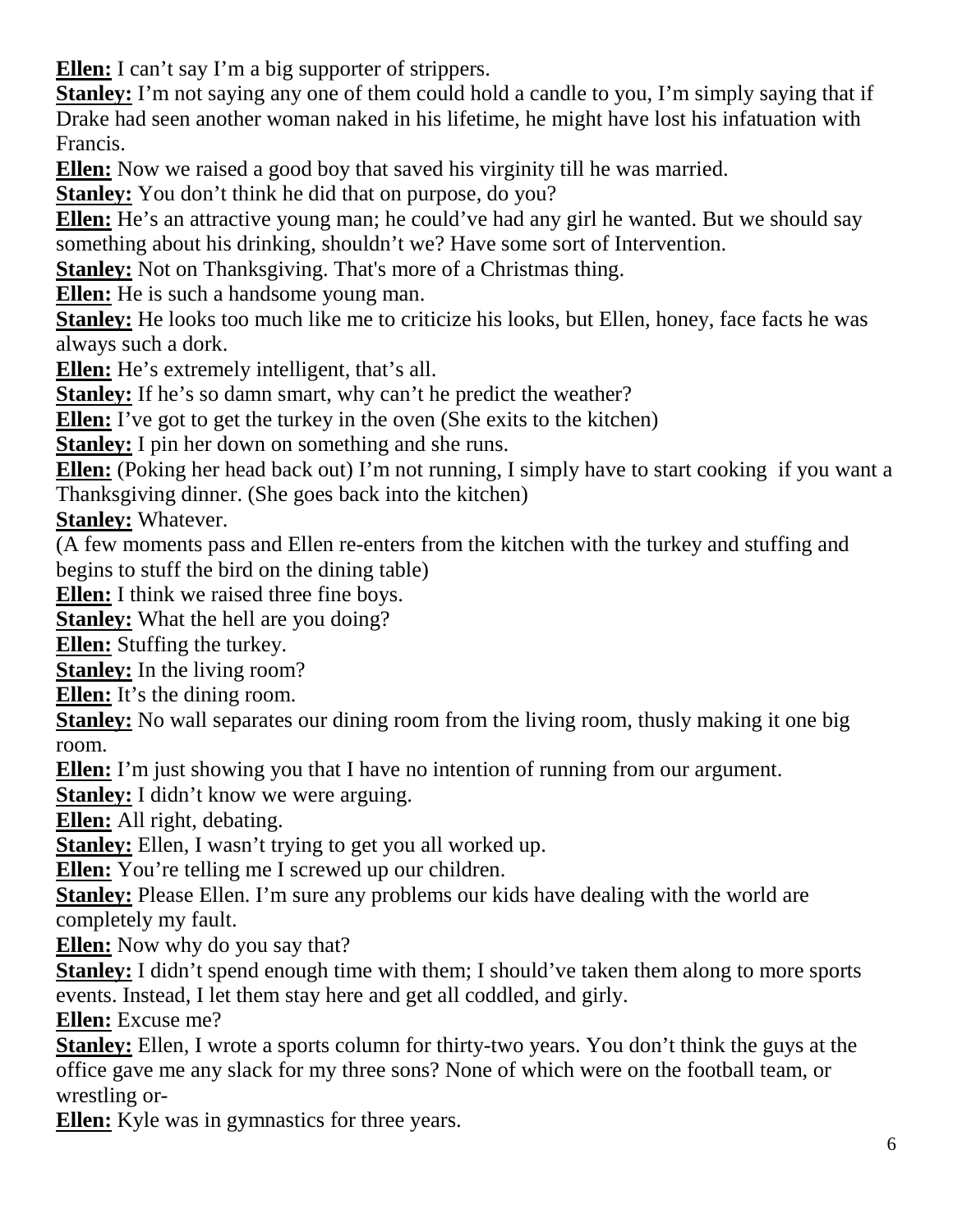**Stanley:** That's one step away from ballet.

**Ellen:** It's a sport. A sport you never covered in the paper, you only showed up twice to see him. See you never supported them.

**Stanley:** I went to Bran's high school plays.

**Ellen:** How many?

**Stanley:** All three.

**Ellen:** There were three shows a year, so you missed nine.

**Stanley:** Then no one told me about them.

**Ellen:** He stopped telling you about them after he was in *twelfth night*.

**Stanley:** If I remember correctly, we even sat in the front row for that thing.

**Ellen:** Yes dear, you sat in the front row and fell asleep.

**Stanley:** Did I snore?

**Ellen:** Loudly.

**Stanley:** It's Shakespeare! What are you supposed to do? I'm surprised everyone in the audience didn't fall asleep.

**Ellen:** They couldn't you were snoring too loud.

**Stanley:** Well I'm sorry, you know I think you made them a little more cultured than men should be.

**Ellen:** Not too cultured for gentlemen.

**Stanley:** Maybe you made them a little too gentle and a little less man.

**Ellen:** You're sounding an awful lot like a conservative, what happened to living on love, world peace, the beauty all around us. That's the attitude you had when we were dating.

**Stanley:** I don't smoke the same stuff anymore. I guess I'm just getting bitter. I always thought I was open-minded, but when it's my son that's a little light in the loafers.

**Ellen:** Bran has a girlfriend. I thought you gave up that stupid theory.

**Stanley:** Kyle's the one I'm worried about.

**Ellen:** For years, you said it was Bran.

**Stanley:** Well he's a thespian, it through me off.

**Ellen:** I don't think Kyle's gay.

**Stanley:** He's practically disappeared for the past two years, what do we know about him? **Ellen:** He's been in college.

**Stanley:** Two years of college and hasn't declared a major.

**Ellen:** Photography.

**Stanley:** He never brought a girl home in high school, I've never heard him talk about a girl. **Ellen:** It's not like you pay attention anyway, Drake was on channel six before you knew he was going to be a weather man.

**Stanley:** Why should I spend my life keeping track of the boys? That's what I have you for. **Ellen:** Stanley, quit. You're not your father, times change. Look at the dinosaurs, things

changed they didn't evolve with the changes and poof, their all extinct.

**Stanley:** One day I'm going to go extinct too. What of it?

**Ellen:** That phone call was odd.

**Stanley:** Kyle is either gay, into drugs, or both. Maybe he's doing gay drugs.

**Ellen:** Oh, stop it! We've got three great boys Stanley; don't be so hard on them.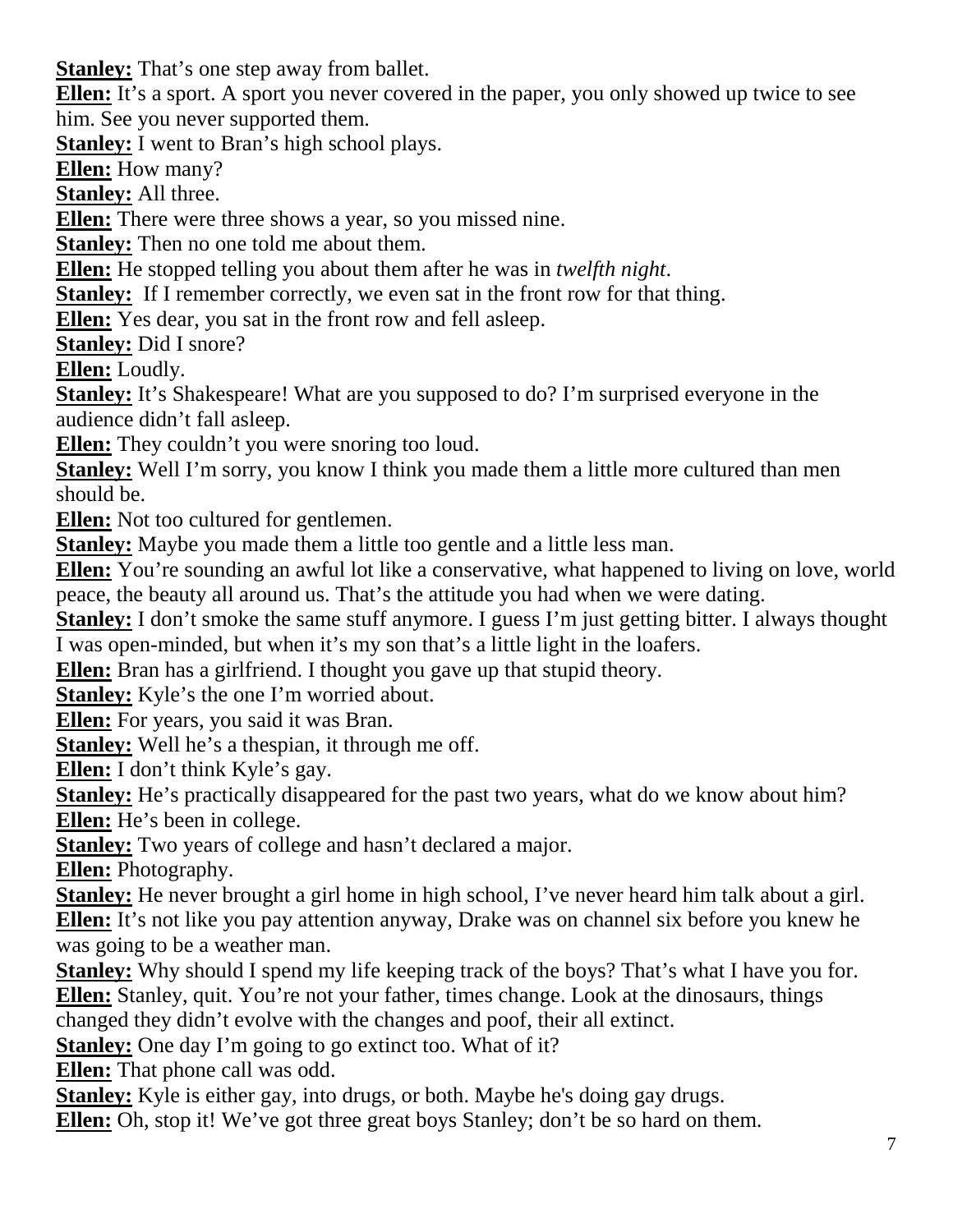**Stanley:** Ellen, you're touching me.

**Ellen:** Yes, what's wrong with that? You're my husband.

**Stanley:** You just had those hands up a turkey's butt.

**Ellen:** You're going to shower anyway. Get the door for me. (He does, and she exits into the kitchen, the phone rings and Stanley goes to it)

**Stanley:** Please don't be the bailout call. (He answers) Haste's place, Happy Turkey Day! Yes, this is he. - Yes. (Ellen re-enters the room from the kitchen) Today? But it's Thanksgiving. No, I understand. - These things happen. -I'll be down there in about an hour. (Stanley is visibly depressed.)

**Ellen:** What's wrong?

**Stanley:** That was the nursing home.

**Ellen:** Oh my God! My mother!

**Stanley:** Yeah...She wants to spend Thanksgiving Day with us. I'm supposed to go pick her up. **Ellen:** Stanley! You sounded so sad. I thought something devastating happened.

**Stanley:** Maybe you didn't hear me.

**Ellen:** My mother is the sweetest woman on the face of the earth she just doesn't like you.

**Stanley:** Well, she has every right to hate me. I took the most beautiful girl in the world away from her, and turned her into you.

**Ellen:** That was so close to being sweet.

**Stanley:** I'm getting in the shower; do you care to join me?

**Ellen:** Feeling romantic?

**Stanley:** You're the one that got turkey butt juice all over me; you should at least help scrub it off.

**Ellen:** We can scrub the juice off, the butt will remain.

**Stanley:** I wouldn't take this abuse from any other woman. You're lucky you still have a sexy ass.

**Ellen:** Stanley, you are my sexy ass.

**Stanley:** Let me lock the door first.

**Ellen:** It's Thanksgiving, we're home, can't you just leave it open.

**Stanley:** While we're upstairs-

**Ellen:** Do you have to be paranoid every day of the year?

**Stanley:** Just because I'm paranoid doesn't mean people aren't out to get me. No deadbolts, deal?

**Ellen:** Fine, (he locks it) now come on before the kids get here.

**Stanley:** We have hours before any of our kids wake up.

**Ellen:** Not Drake, he's at a parade. Shouldn't you set the VCR first? Before you forget.

**Stanley:** I won't forget, just let me get dressed first.

(They exit upstairs. The audience hears the shower running for a few moments, then stops, the sunlight through the curtain grows brighter.)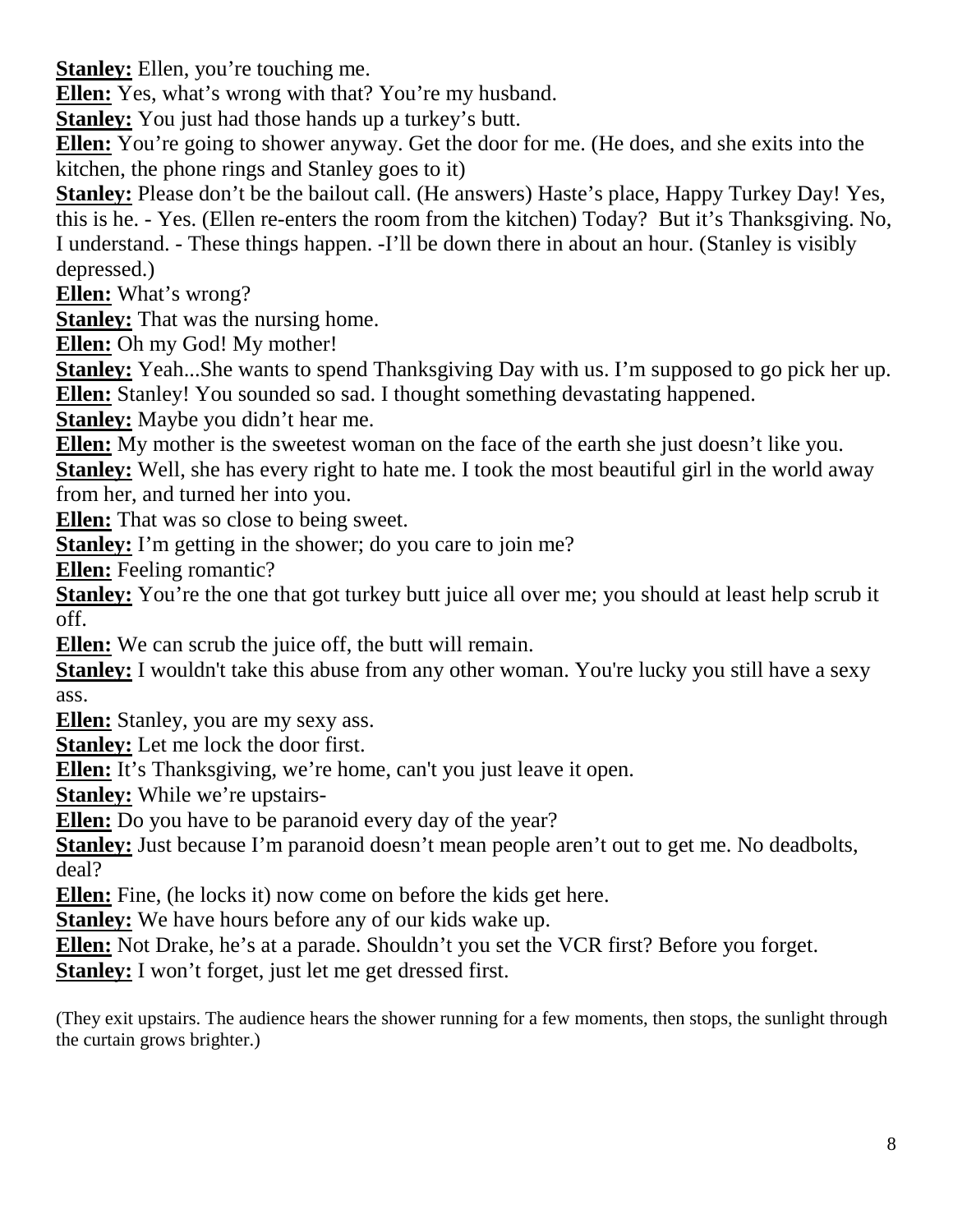## **Act One Scene Two**

(If there are any clocks on stage - I wouldn't suggest it- they should be moved up, it's now about ten in the morning. The front door rattles then doorbell rings, then a knock that turns into a pounding. After a short time, you hear the lock rattle again and Bran Haste and Maggie Grant enter)

**Maggie:** I didn't know you knew how to pick a lock.

**Bran:** Me either, I've never had to before. I know how to pick a woman.

**Maggie:** You know how to pick a nose.

**Bran:** Bet I can pick a woman's nose.

**Maggie:** Maybe we should've stayed outside, you realize this is breaking and entering.

**Bran:** It's cold out there, and this is my parent's house. Part of its mine when they're dead. I do have a key, it just doesn't work. Wow, that's a new couch.

**Maggie:** You're sure we're in the right house?

**Bran:** Look, my picture is on the wall. If i accidentally broke into the wrong house would my picture be on the wall? My dad randomly changes the locks sometimes, I just thought since he retired and was home all the time he would stop.

**Maggie:** Something smells delicious.

**Bran:** Doesn't matter what's on the menu, I brought my favorite dish. (he kisses her cheek)

**Maggie:** Shouldn't we find your parents?

**Bran:** I guess.

**Maggie:** Were they expecting us this early?

**Bran:** I told dad I'd be here first thing, have a seat. I'll find them.

(Maggie Sits down as Bran goes into the kitchen, she drops her purse and spills it's contents.

She bends down from the seat to pick it up, as Stanley comes down in a bathrobe and towel with a baseball bat in hand and tip toes to the kitchen where he hears Bran making noise, Bran returns from the kitchen and is almost smashed in the head)

**Stanley:** Good God! Bran! What the hell are you doing here so early? I could've knocked your head off. You interrupted a rousing game of stuff the turkey.

**Bran:** The turkeys in the oven.

**Stanley:** A game of stuff the turkey- your mom plays the turkey-

**Bran:** Dad! Stop. Aside from the trauma it would cause me if you finished that sentence,

we've got company. I'd like to introduce you to Maggie Grant.

**Stanley:** Maggie. Yeah, your girlfriend.

**Maggie:** It's nice meeting you sir.

**Stanley:** Please, call me Stan, or Stanley, call me dad, you can call me asshole but don't call me sir it just makes me feel old.

**Bran:** The fact that you're old makes you feel old; she was just pointing it out.

**Stanley:** I'm sorry we didn't expect Bran this early, let me go get my clothes and some wife.

Er- my wife and some - you know what I mean.

**Bran:** I told you I'd be here first thing in the morning.

**Stanley:** I thought you meant your morning, around noon or so.

**Bran:** I get up earlier these days. Why doesn't my key work anymore? Did you change the locks again?

**Stanley:** It had been almost two years.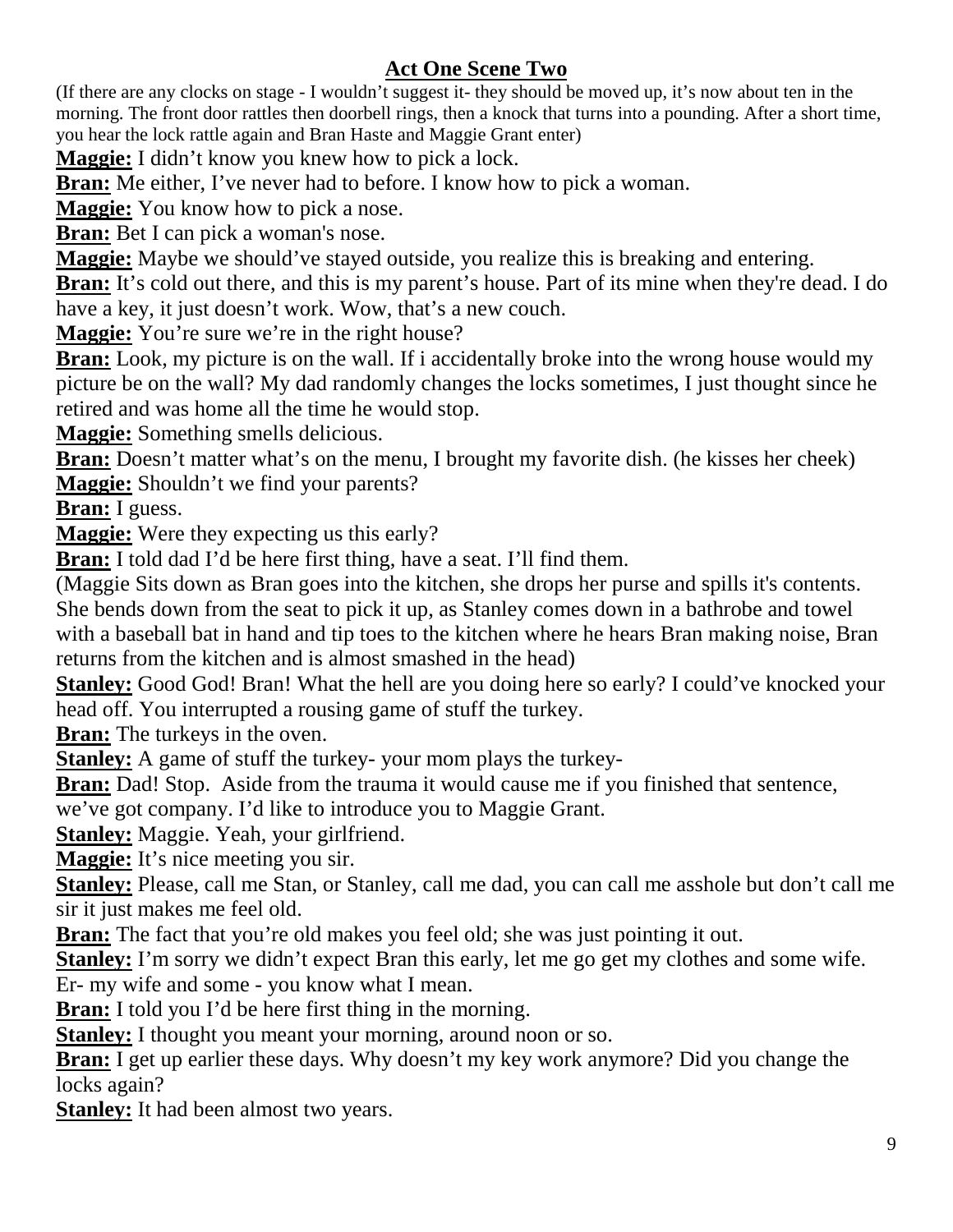**Bran:** You change locks like other people change shoes.

**Stanley:** You never know who could be watching your house, waiting for that exact moment when your defenses are down. I heard about this one guy that went to have copies of his keys made at a hardware store, and the cashier took the address off the check, and copied the key. Watched to see his work pattern and then robbed him blind. Poor guy came home and everything was gone.

**Bran:** This is why old people need hobbies.

**Stanley:** Defending the perimeter of this house is my hobby.

**Bran:** I like the new couches.

**Stanley:** Yeah, aren't they nice? (He checks to make sure Ellen is not in ear shot) Actually, they're the same old couches. It was brilliance on my part. Your mom asked for new couches, and I said why buy new couches if you're just going to put a cover over them? So she said fine, I won't cover the new ones. So one day while she was out, I pulled the covers off the old ones. It had been so long since she'd seen them she thought they were brand new. See? Your old man can be pretty smart. Now excuse me, I'm going to go get dressed. (He exits upstairs)

**Maggie:** They say a man becomes his father.

**Bran:** You want run now?

**Maggie:** If you look that good in a bathrobe and towel in forty years, I'll be happy.

**Bran:** By that time you'll have cataracts, I'll probably look even better blurry. You see why I'm a little off?

**Maggie:** What's stuff the turkey?

**Bran:** I- well I can't say I really know, but I can imagine. If you can gobble I'll show you later. Part of my emotional problems stem from my parents being really open about sex and-

**Maggie:** -Maybe I don't want to know. This is a really nice house.

**Bran:** Yeah, they've fixed it up a bit. When we all lived here- it was always messy.

**Maggie:** It's bigger than I imagined from your stories.

**Bran:** Wait till my brothers get here, the place shrinks, like a man in cold water.

**Maggie:** You aren't kidding, when you say your dad is a little paranoid are you? How many deadbolts do you need?

**Bran:** I can tell you, if he didn't have to get the paper I couldn't have broken in. He vacuum seals this place. He used to have background checks run on our friends before they could sleep over.

**Maggie:** I thought he was a sports journalist?

**Bran:** He was, but he was the guy with all the friends. He had a friend in the police department, he had a friend at our high school, he had so many friends he just kept pictures in his rolodex, with the names and numbers, so he could remember who was who.

**Maggie:** Well-connected guy.

**Bran:** Socially, not mentally.

**Maggie:** I imagined it ran in the family.

**Ellen:** (Entering from the stairs) Insanity? Yes, it does run in the family, but it seems to stick to the Y chromosome.

**Bran:** Maggie, I'd like you to meet Ellen Haste. I rented a womb from her when I was very young.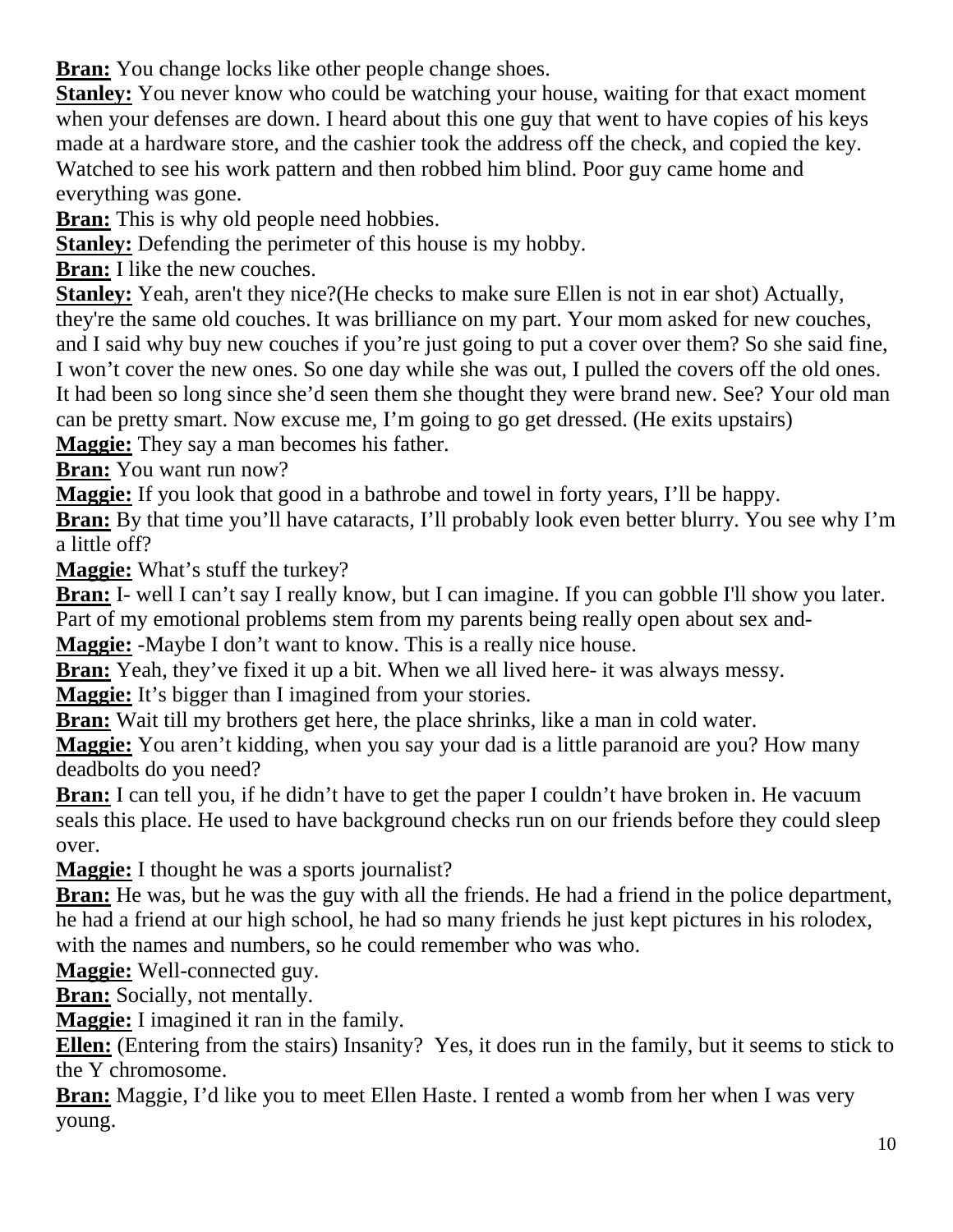**Maggie:** Pleasure to meet you.

**Ellen:** Oh, the pleasure's all mine dear, aren't you beautiful?

**Stanley:** (following behind) But the poor girl must be blind, no one that beautiful has ever hung out with the likes of him.

**Bran:** She's embarrassed enough, dad.

**Stanley:** Don't be ridiculous; if she can walk around in public with you, we can't embarrass

her. (He's putting magazines on the coffee table)

**Bran:** You have always done a great job embarrassing me.

**Maggie:** I can tell I'm in the Haste home.

**Ellen:** As Stanley always says, a smart ass is better than a dumb one.

**Maggie:** Bran lives by that rule.

**Bran:** And a tight one is better than a smart one.

**Ellen:** See Stanley, you did help raise the boys. What are those?

**Stanley:** Magazines, haven't you ever seen magazines? In classy places, they have magazines on the tables to read.

**Ellen:** In doctor's offices maybe, what? What kind of doctors are you going to? You've got cosmopolitan, better homes and gardens, and a playboy? What's this doing here? I thought I threw these out years ago.

**Stanley:** I found a box of them up in the attic, I thought you changed your mind and spared them.

**Ellen:** I don't remember, I don't think I would've changed my mind on that. I've got to make the pie crust, when I get back those magazines had better be put away or I'm going to throw them away again.

**Bran:** You can't throw away a classic playboy this issue was the year go-go boots came out. **Stanley:** Son! (He hugs him)

**Bran:** Mom! Something's wrong with dad.

**Ellen:** Sorry, he was like that when I got him. Why are you here so early Bran?

**Bran:** I thought maybe this year I'd come and help out.

**Ellen:** Isn't that sweet?

**Stanley:** Terrific! Bran go pick up your grandmother. Maggie you can vacuum the rugs. **Ellen:** Stanley.

**Stanley:** What? I'm delegating.

**Ellen:** Those are your chores, you don't have many.

**Maggie:** I don't mind.

**Ellen:** Don't be silly you're our guest. You and Bran have been seeing each other for quite a while now haven't you?

**Maggie:** Almost a year.

**Ellen:** You met at that horrible Christmas Eve - (A ding from the kitchen)

**Maggie:** Really, it wasn't that bad-

**Ellen:** Tell me all about it in the kitchen honey, it's time to knead the dough (They exit into the kitchen)

**Stanley:** That's a nice-looking girl there.

**Bran:** Yeah, Maggie's not bad either.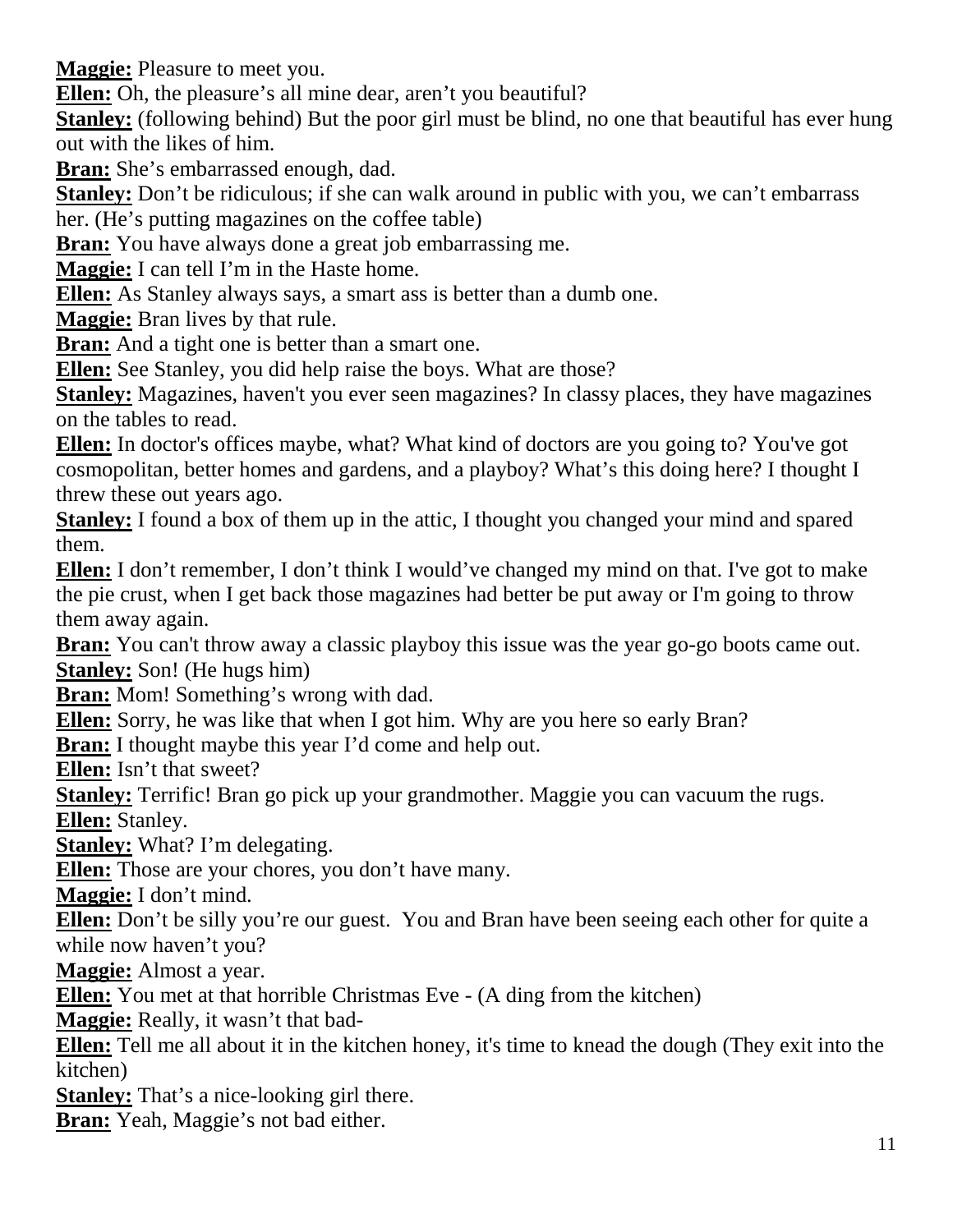**Stanley:** You want to trade?

**Bran:** Not if my life depended on it.

**Stanley:** Me either. But don't tell your mother, if she knew I liked her, I wouldn't hear the end of it.

**Bran:** Dad? Can I show you something?

**Stanley:** Sure.

**Bran:** (Showing off the diamond ring) Well? What do you think?

**Stanley:** I'm flattered son. But you should know I'm married.

**Bran:** I'm going to give it to her dad. If she says yes that is. That's why I needed you all to meet her.

**Stanley:** What if she says no?

**Bran:** I don't know how I'd live.

**Stanley:** That's good.

**Bran:** Good that my entire life and every bit of my happiness hangs in the balance of this one question?

**Stanley:** If those aren't the odds, then it's not worth placing the bet.

**Bran:** I didn't know you could be so deep, with sentiment anyway.

**Stanley:** It's kind of -I don't know -how should I put this, un-big isn't it?

**Bran:** Size doesn't matter to Maggie, she sleeps with me.

**Stanley:** I guess it's an impressive ring for a sales clerk.

**Bran:** My job is not as bad as you think.

**Stanley:** Oh, they give you sick leave now? How about benefits, a retirement plan?

**Bran:** Dad. My health care is a box of Band-Aids they keep in the back room but this is a temporary job. You're going to feel pretty stupid when I'm a famous actor.

**Stanley:** Okay I'll stop. So why don't you propose to Maagie on the way to pick up your grandmother?

**Bran:** I'd really rather vacuum. The last time I picked gramma up; I didn't get that old person smell out of my car for a week.

**Stanley:** Tell me about. There's something about that mix of Ben-gay and mothballs.

**Bran:** In a couple of years, you might find it a turn on.

**Stanley:** Branson! Don't mention the words turn on while I'm thinking of your grandmother.

**Bran:** What's with the playboy

**Stanley:** I'm worried about your brother.

**Bran:** Which one?

**Stanley:** The lazy one that won't get a job.

**Bran:** I thought that was me.

**Stanley:** No, you have a job. A dead end lousy job, but you have a job.

**Bran:** Kyle works at that portrait place.

**Stanley:** That's an internship.

**Bran:** So yet again, Drake is the only perfect son.

**Stanley:** Oh no, not anymore. The ranking has changed dramatically, he's the alcoholic son,

that's married to a bitch. I had to convince your mom not to have his intervention today.

**Bran:** About the alcoholism or the bitch?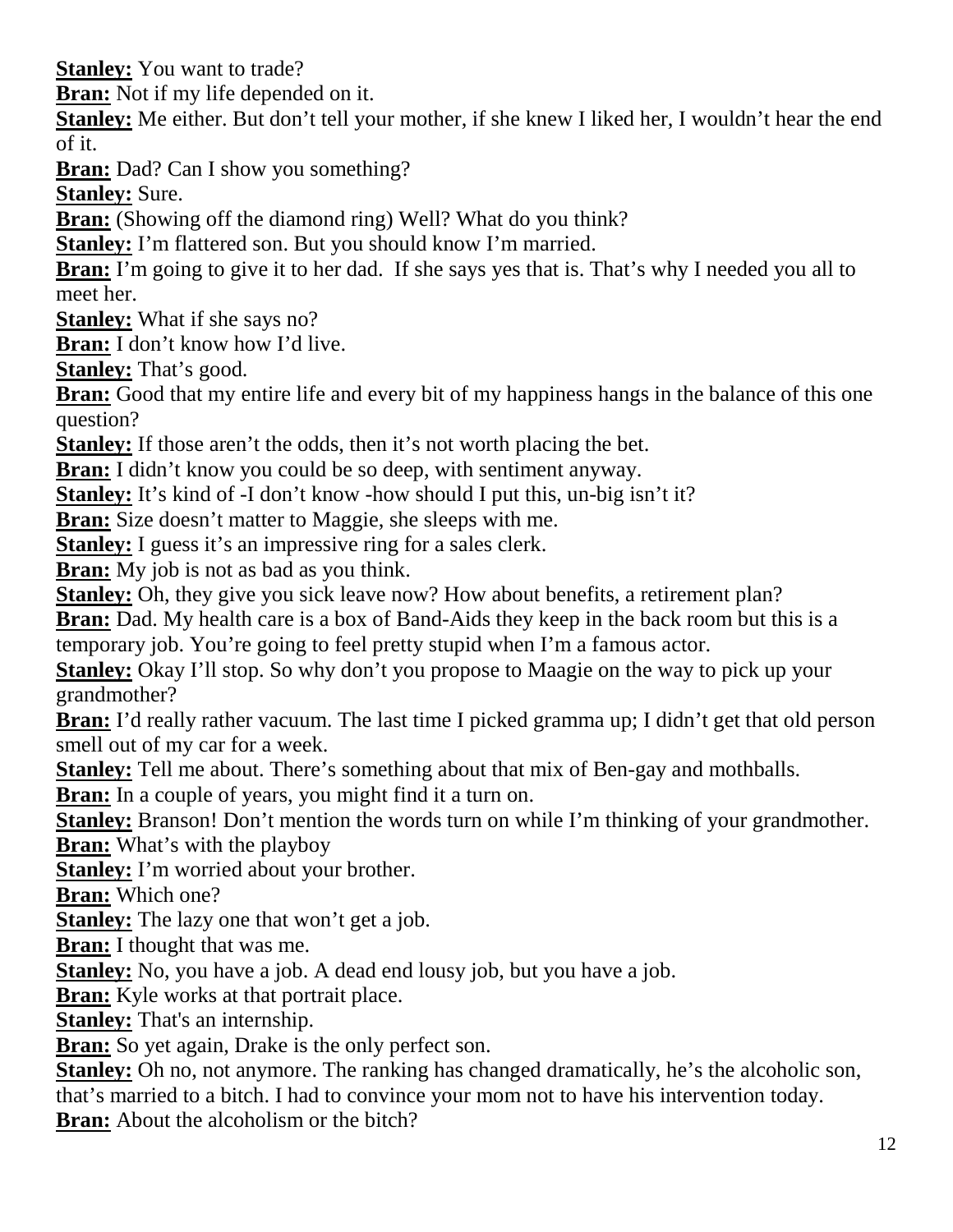**Stanley:** The alcoholism, I can't make any promises on the other. Kyle called us at fivesomething this morning and you're mom heard sirens in the background. He's starting a life of crime. Wow, son, if this girl marries you that puts you in as the new favorite.

**Bran:** Even if Drake makes more money than me?

**Stanley:** Sure, why not. As long as you don't rob banks or become a drunk. Although if you're good at it bank robbing might pay well, but the benefits would be lousy.

**Bran:** Kyle robbed a bank?

**Stanley:** It's a hypothetical story, I'll tell you about it later. You hang out with actors, do you know if there's such a thing as gay drugs?

**Bran:** I don't think so. Do you mean drugs that only homosexuals do? Or drugs that make you gay?

**Stanley:** Either.

**Bran:** Ecstasy, I've heard of, the name sounds gay but I don't think it makes you that way. **Ellen:** (Ellen is still mixing something as the two ladies return from the kitchen, Maggie is holding and petting Ms. Tinkles) And this is our wall of fame which has every family portrait since Drake was five.

**Bran:** I see you've meet Ms. Tinkles.

**Ellen:** And Ms. Tinkles likes her, you didn't tell me she works with animals. She's a vet tech Stanley.

**Bran:** I didn't think her occupation mattered.

**Stanley:** So she makes good money then?

**Maggie:** Pretty good, the benefits are great, Is that the Eiffel tower?

**Stanley:** Maybe I've underestimated you son. That first place ranking is looking good.

**Maggie:** Impressive vacations, why does everyone look so… What' the word for it? **Ellen:** Stoned?

**Maggie:** I wouldn't say that.

**Ellen:** Why not?

**Maggie:** To be polite. The pictures I have of Bran look different, he's not so spacey.

**Ellen:** You'll have to bring me a copy I'll add it to my collection. We may be stoned. The weird part is, I have these pictures on the wall but I don't remember half of them being taken.

**Maggie:** Is this Kyle?

**Ellen:** No, that's thirteen year old Bran. This one's Kyle.

**Maggie:** He's not in many of the family shots.

**Ellen:** No, not many. Here he is at twelve, he was always the one taking pictures. My dad gave him a camera for his fifteenth birthday, and I've never seen him go anywhere without it.

**Maggie:** (the cat meows) She wants down, does she have free roam of the house?

**Ellen:** Normally, yes. But "Francis" (she says the name with particular distane) is allergic to cat hair, so she's got to spend the day in solitary. (She sets the bowl down and takes the cat) Come with mommy, would you like to see her little kitty playground? Francis is my son Drake's wife, she's an interesting character, I don't like her at all-(She takes the cat and leads Maggie down the hall)

**Stanley:** You do know that cat has four legs, she doesn't have to be carried.

**Ellen:** (speaking from the hall) She's being sent to her room, she deserves the royal treatment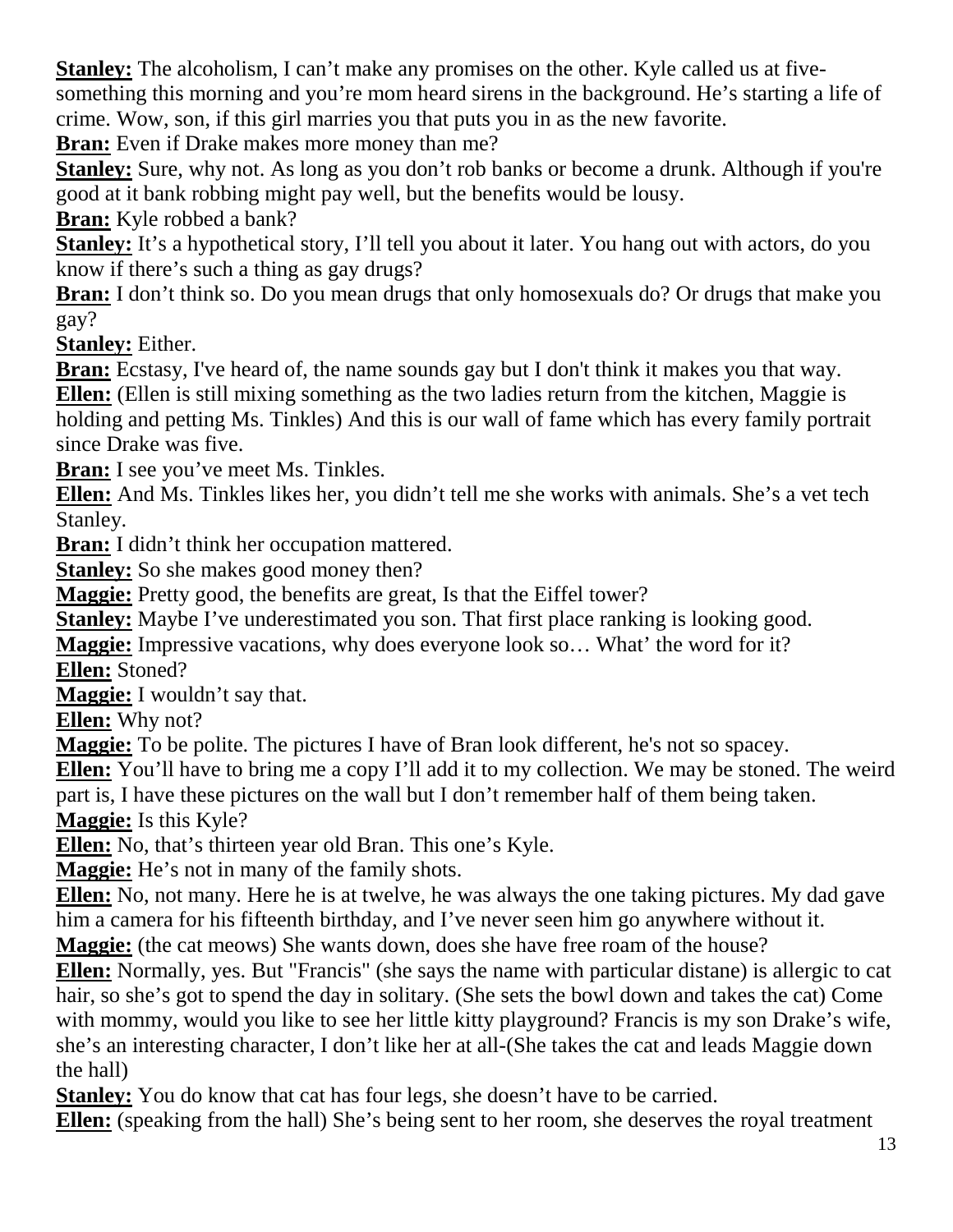**Stanley:** When I die I hope I come back as a house cat.

**Bran:** Ms. Tinkles has her own room now?

**Stanley:** Drake's old room. By the way, I'm fairly certain your mom plans to put cat hair in the mashed potatoes. She was talking about it and I don't think she was kidding.

**Bran:** Why would she do that?

**Stanley:** To see if Francis really is deathly allergic to cat hair. (Maggie and Ellen Re-enter)

**Maggie:** Ms. Tinkles has her own room, it's adorable.

**Bran:** I heard.

**Ellen:** Stanley, do you notice my mother's not here?

**Stanley:** Yes. (He smiles)

**Ellen:** You told them you'd be there, so be there.

**Stanley:** Fine.

**Bran:** Let me move my car, I've got you blocked in.

**Stanley:** I'll do it son, you stay in here with Maggie. (He takes his keys) It's cold out there.

**Ellen:** You be careful with my mother.

**Stanley:** Be back in a minute! (He exits: front door)

**Maggie:** So you ate butter right out of the tub I hear.

**Bran:** What kind of stories are you telling her?

**Ellen:** (looking out the window) Bran, do you realize your father has just driven off with your car?

**Bran:** Yep, I guessed that. I was almost out of gas.

**Maggie:** Is that why you wouldn't stop?

**Bran:** He's psychotic really, but reliable, why else would I hand him the keys.

**Ellen:** That man can't look at a gas gauge if it's not on full, he used to keep spare tanks in the garage so he could top it off every morning before he went to work.

**Maggie:** I thought all those obsessive compulsive father jokes were made up.

**Bran:** No, he's really nuts.

**Maggie:** Does he really take three hours to lock the front door?

**Ellen:** No, he takes five minutes to lock it.

**Bran:** Then two hours and fifty five minutes checking to make sure it's still locked.

**Ellen:** The funny thing is he'll obsess over stupid things like that, but he can't refill the toilet paper if he takes the last sheet.

**Maggie:** I think that's just a guy thing.

**Ellen:** (a bell dings) Oh, excuse me (she exits to the kitchen)

**Bran:** Thanks, for being brave enough to go in there with her.

**Maggie:** She's such a sweet woman, Why didn't you tell me Ms. Tinkles was a calico? **Bran:** You didn't ask.

**Maggie:** I grew up with a calico cat named Jack.

**Bran:** I'll be certain to keep you informed of all breed information in the future.

**Maggie:** Can I tell her about our cats?

**Bran:** No! That's how I lost Ms. Tinkles. My mother still as two empty rooms.

**Maggie:** You're being silly, but okay. I should see if I can give her a hand now.

**Bran:** You don't have to play it up that much.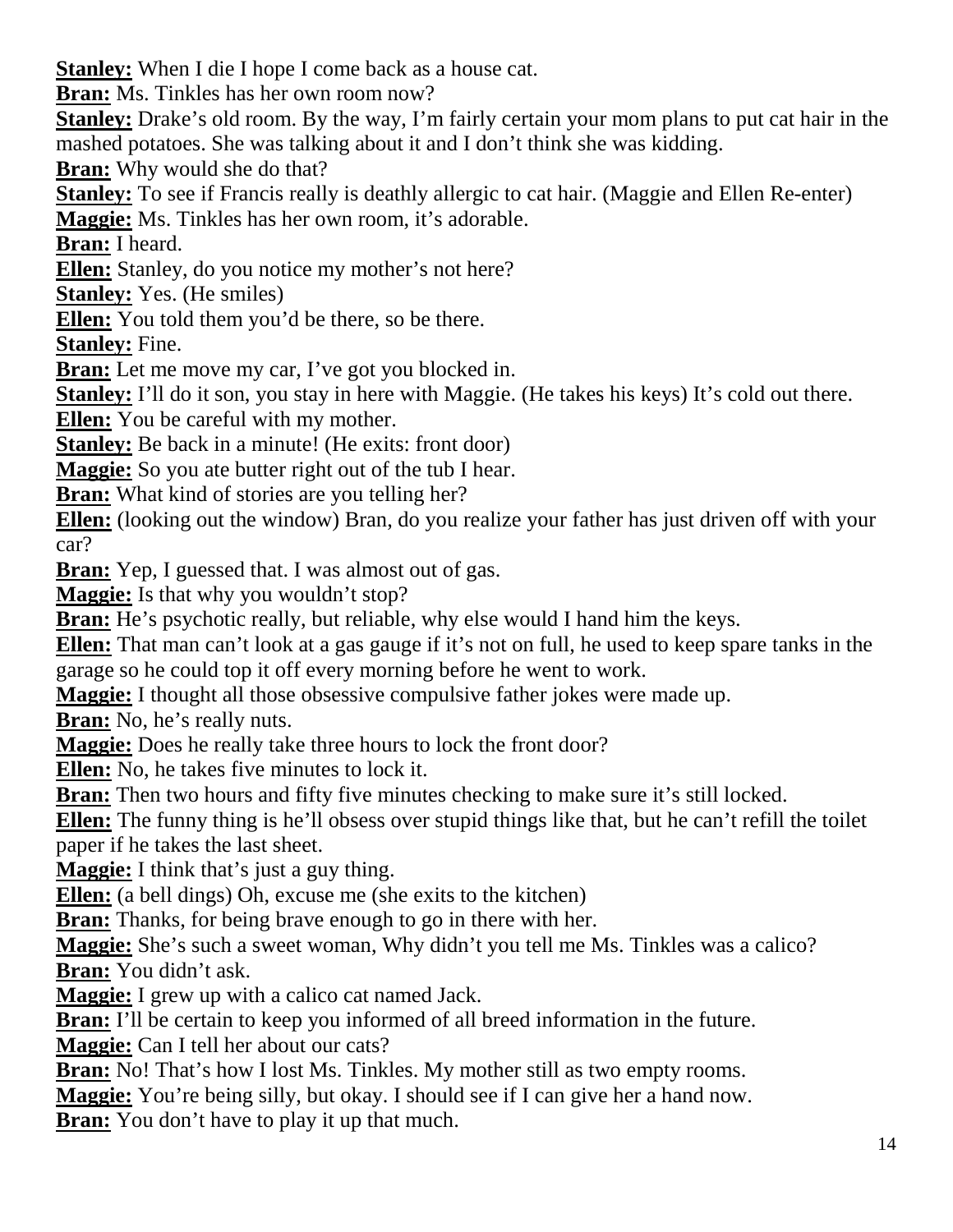**Maggie:** Bran, I really do like her. Don't you?

**Bran:** Well Of Course I do but I have to, genetic obligation.

**Maggie:** Genetic obligation?

**Bran:** It's the unwritten code in the DNA strand; you have to love your parents. That's what keeps therapists in business.

**Maggie:** You're just being silly.

**Bran:** All silliness aside. Can I ask you a question?

**Maggie:** Sure.

**Bran:** I love you so much.

**Maggie:** Is that a question?

**Bran:** No, that's a prelude to a question. Did you know I've never brought any girl here before? **Maggie:** We'll you've also never lived with someone before. You had to bring me or make me sit at home alone today. So I'm glad you brought me.

**Bran:** Well, I wanted you to meet everyone. (Kyle Haste enters through the front door, with a duffle bag or suitcase dressed all in black) And here's someone to meet right now. Maggie Grant, this is Kyle Haste my little brother. Kyle this is Maggie Grant, the woman of my dreams.

**Kyle:** Whoa, Do you mind if dream about her too? It's nice to meet you, is your vision impaired?

**Maggie:** No.

**Kyle:** Then why are you with him?

**Bran:** She's got good taste.

**Kyle:** I'm sure she does.

**Bran:** Watch it buddy, this one's mine. Are you still lugging around that old camera? Maybe I could get you a new one for Christmas.(Camera in Kyle's possession is a Alpha reflex 1944/with flash disk)

**Kyle:** It's a classic, just because something's older doesn't mean you should get rid of it. If that was the case Maggie here should dump you for me now.

**Maggie:** No thanks, he's a classic.

**Kyle:** Have it your way. Why are you here so early?

**Bran:** Because we wanted to help out. I heard you called at daybreak. It looks like you've had a rough night, what happened?

**Kyle:** I'd tell you, but then I'd have to kill you. Excuse me please, It's nice meeting you, but I've got to go powder my nose (he exits upstairs)

**Maggie:** Wow, he's a lot like you. A younger you, but like you.

**Bran:** Did you want to trade me in for the later model?

**Maggie:** No, I've spent far too much time training you to start over with a new one.

**Bran:** Thanks. I taught Kyle everything he knows.

**Maggie:** So he's single?

**Bran:** Yeah, I think so. Maybe some day a girl will be forced to deal with him long enough to give him a chance.

**Maggie:** Is that what happened to us?

**Bran:** Would I have ever had a shot at you any other way?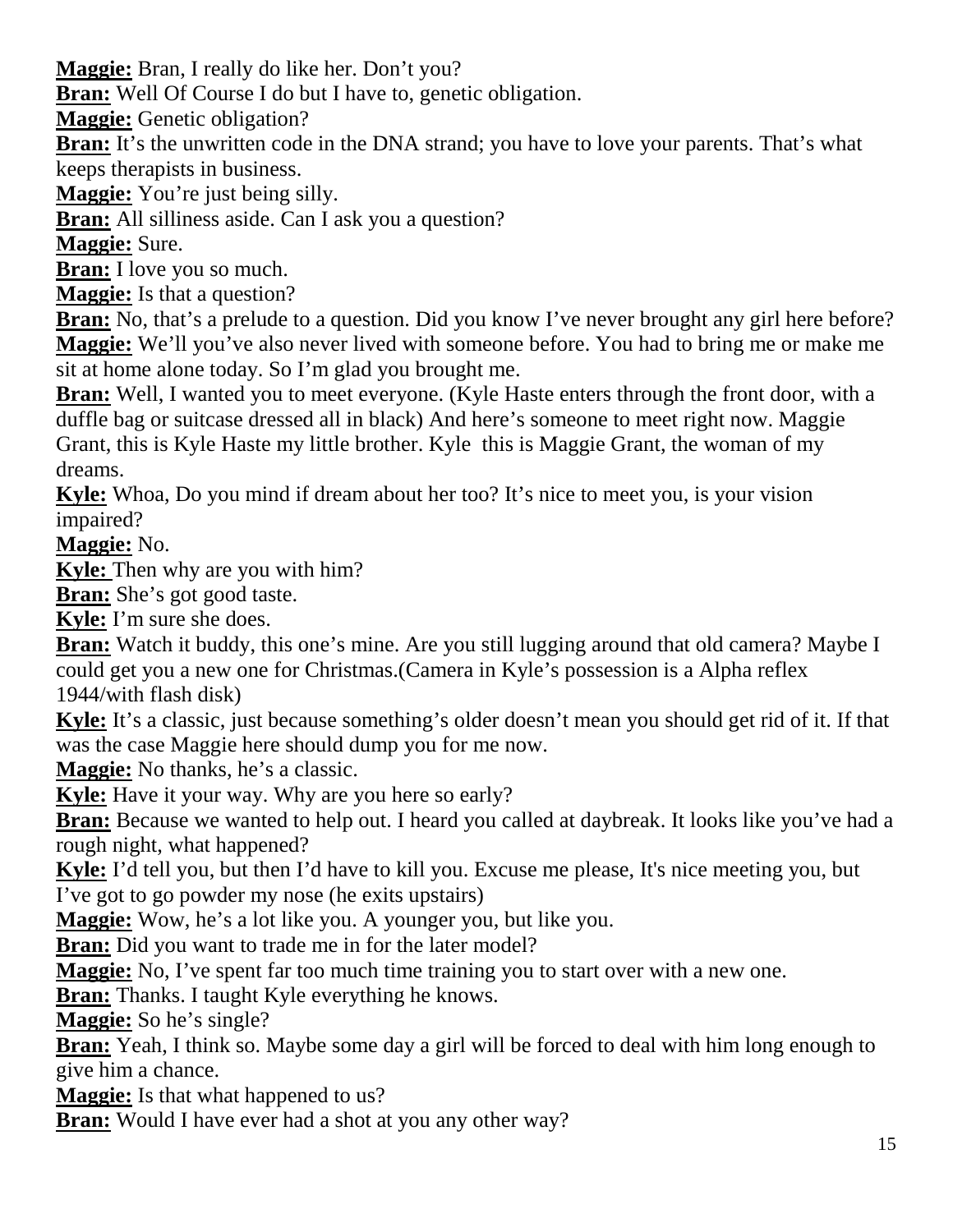**Maggie:** I don't think so. Fate saved me from my own stupidity.

**Bran:** Fate brought me a beautiful intelligent woman that deserves so much better than me. **Maggie:** I deserve better?

**Bran:** Much, but I want to keep you anyway. I want to keep you to myself for an eternity. (he reaches for the ring, but it's stuck in his back pocket) Excuse me a moment.

**Maggie:** Is that a typewriter? Is this the one your dad wrote his sports column with?

**Bran:** Yeah, that's Gloria. She's older than I am. When he started working for the paper, he typed on that thing. He's got a book deal now, I wonder if he's still using Gloria. **Maggie:** A book deal?

**Bran:** He retired early, because some publisher wanted the great memoirs of a famous sports writer no one ever heard of Stanley B. Haste.

**Maggie:** He doesn't look old enough to use this typewriter, how old is he?

**Bran:** I don't know. Sixty- something?

**Maggie:** You don't know how old your dad is?

**Bran:** Well I wasn't there when he was born.- Can I- Could you come over to the couch?

**Maggie:** When did your parents have you?

**Bran:** After they had Drake.

**Maggie:** Okay how old were they when they had Drake?

**Bran:** Who cares? Why are we talking about Drake?

**Maggie:** To figure out how old your parents are. Why so snippy?

**Bran:** I'm sorry, it's just,- it's Drake. We never liked each other much.

**Maggie:** Why not?

**Bran:** Mainly because I hate him and he hates me.

**Maggie:** Why do you hate him?

**Bran:** It's not really him that I hate, but the idea of him.

**Maggie:** The Idea of your older brother?

**Bran:** My Dad, he kind of used Drake to set the standards for the rest of us. Drake was potty trained at ten months; Drake wrote in complete sentences at the age of three. Drake got straight A's all through high school.

**Maggie:** All of the stuff you didn't do?

**Bran:** How'd you know?

**Maggie:** Just a guess from the bitterness in your voice, and really I never pictured you as the straight A type. What about Kyle?

**Bran:** By the time Kyle came along, Drake's greatness was overshadowed by my failures, so everything Kyle did was at least an improvement.

**Maggie:** But you don't hate Kyle?

**Bran:** No, Kyley-wyly is my little brother. He's always idolized me, how could I hate him? By the time Kyle was in junior high, I was in High school and Drake was away at college. So the evil brother had very little influence on him.

**Maggie:** Okay.

**Bran:** I've been trying to ask you-

**Ellen:** Yelling out from the kitchen) Bran, why don't you show Maggie the family albums? I'm sure she'd love to see them.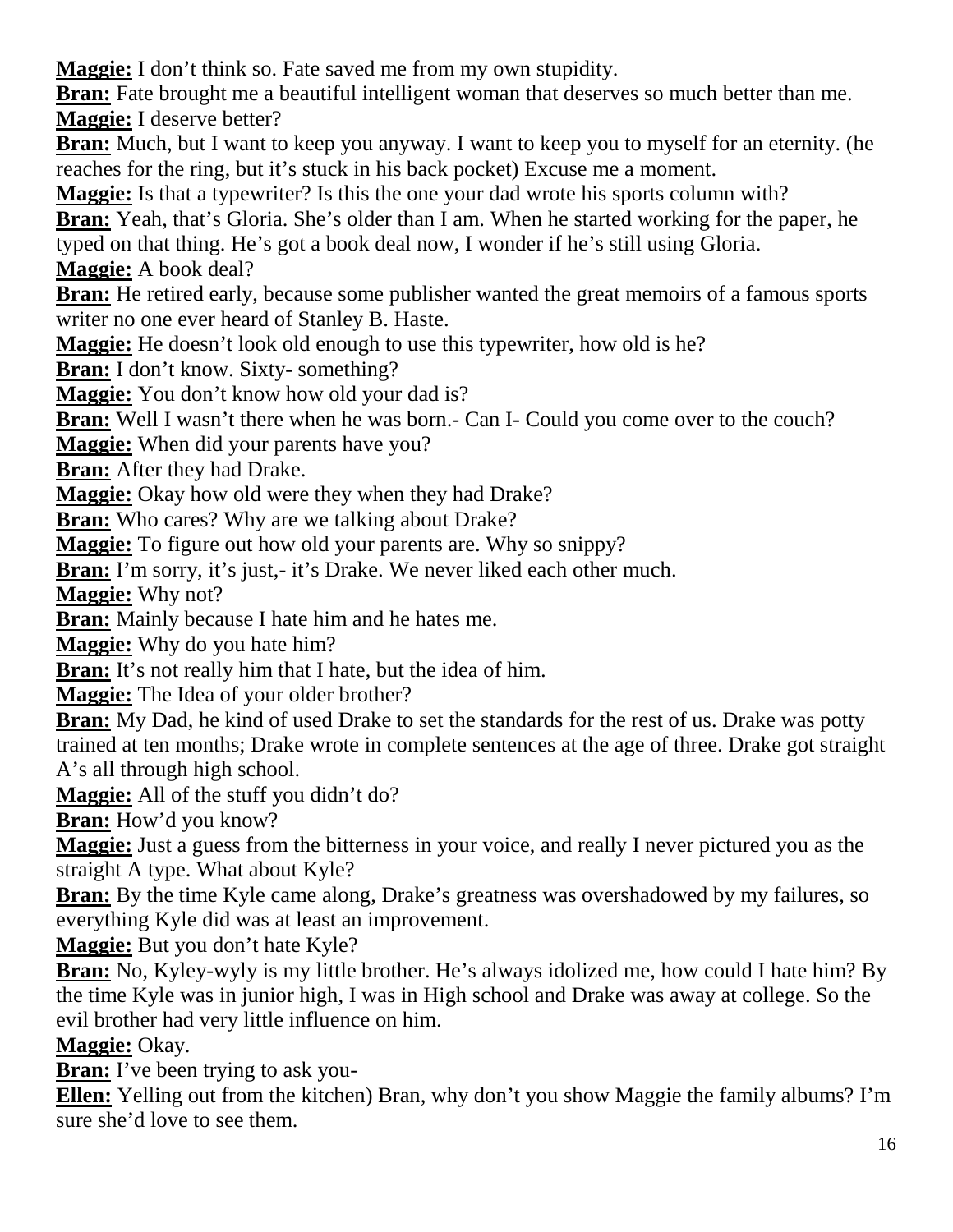**Bran:** (Yelling back) Okay mom! **Maggie:** I would like to see them, I could find out what I'm in for. **Bran:** Speaking of that, you getting into this family that is- This is the question I was trying to ask you. But I keep getting side tracked. **Maggie:** I'm sorry did I side track you? **Bran:** No, you didn't, but now you are. **Maggie:** Sorry. **Bran:** Don't be sorry, be quiet. **Maggie:** All right. **Bran:** That wasn't meant as a mean thing. **Maggie:** I know just spit it out. **Bran:** Maggie, do you smell smoke? **Maggie:** That's the question? (A smoke detector blares from the kitchen and smoke starts spilling in from the door) **Bran:** Mom! (he rushes into the kitchen, the smoke billows out of the kitchen) **Maggie:** Get her out of there! **Ellen:** (being pulled out from the kitchen) My drapes! **Bran:** I've got them! **Ellen:** The extinguisher's in the pantry! **Maggie:** Are you all right? **Ellen:** I burnt the yams, I don't know how it happened I put them in the microwave to soften them and the thing spit fire! I tried to put the fire out with the dishcloth. It must've had grease on it! Then the dishcloth was on fire I panicked and I tried to slap it out then the next thing I know the drapes are on fire, and alarms are going off! **Maggie:** But you're physically okay. **Ellen:** Yes, I'll be fine. **Kyle:** (running into the room) What happened? **Ellen:** When did you get here? **Kyle:** A little while ago. Are you all right? **Maggie:** She's okay. There's a fire in the kitchen. **Ellen:** You look nice. **Kyle:** Thanks mom. (He goes for the kitchen) **Bran:** Fires out. Mom, did you know you're not supposed to put metal in the microwave? **Ellen:** Did I leave the spoon in? I'm such an idiot! **Maggie:** Now don't say that, it's an honest mistake. **Bran:** Will the fire extinguisher stuff hurt the piecrust? **Ellen:** You got it on the piecrusts? **Bran:** Did you want the curtains, or not? **Ellen:** I've ruined Thanksgiving. **Bran:** No, you've ruined the curtains and microwave. I ruined the piecrusts. **Maggie:** And we can go in there and fix it all. There's plenty of time, and you've got three more cooks. **Bran:** I once applied for a job as a short order cook, but I was too tall.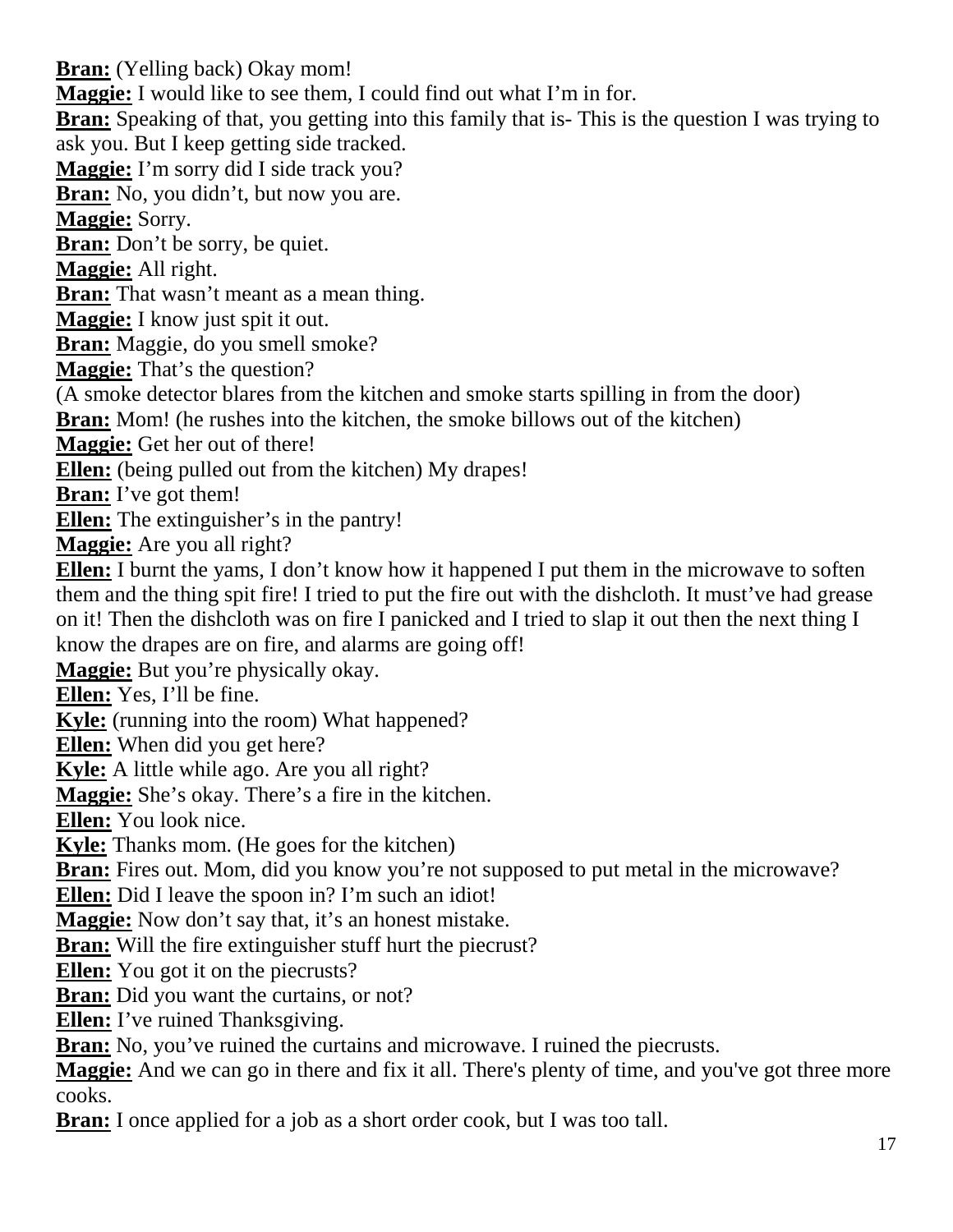**Maggie:** You can work on the microwave.

**Bran:** I don't know how to fix a microwave. The inside is black.

**Kyle:** I bet I can fix it.

**Ellen:** You don't have to; your father's got a spare in the basement.

**Maggie:** A spare microwave?

**Ellen:** At least two of every major appliance. He's been buying them since he retired. Every time there's a sale.

**Bran:** It's more useful than collecting coins.

**Ellen:** That's what he said.

**Maggie:** Kyle, could you get the microwave?

**Kyle:** Sure (he exits through the basement door)

**Maggie:** Bran you can run to the store and get whatever she needs? I'll help you cook. Let's take a look and make a list for him.

**Ellen:** Oh, it's good to have another woman in this house dear, thank-you.

**Kyle:** (Coming back in with the Microwave) You weren't kidding, it looks like a department store down there.

**Ellen:** Did you notice the new couch?

**Bran:** Yeah, dad pointed it out.

**Ellen:** Then he probably told you he tricked me and took the covers off the old one.

**Maggie:** You knew?

**Ellen:** Oh yes dear, I bought the new couch and covered it with old covers two weeks before I asked him for a new couch.

**Maggie:** I love your mom.

**Kyle:** As long as she's on your side she's great to have around.

**Maggie:** Let's get that shopping list together.

**Bran:** How can I go to the store? Dad stole my car.

**Ellen:** You'll just have to steal his.

(Lights out)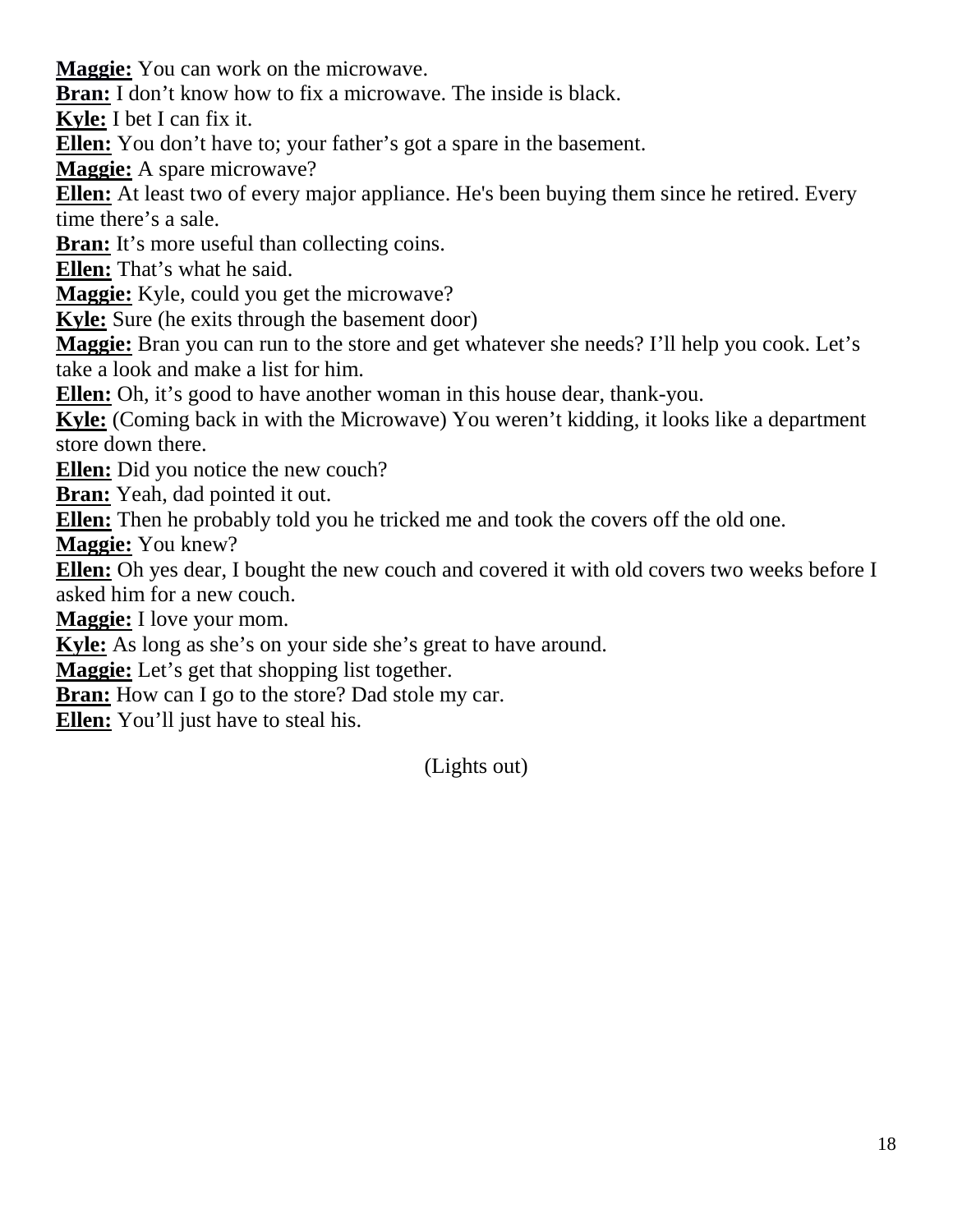## **Act One Scene Three**

(The same home, now just past twelve in the afternoon, the front door opens and Stanley bellows, Edith Banks enters who is being pushed in a wheelchair by Stanley, but they are having troubles getting up the stairs)

**Stanley:** Bran! Come help me push your grandma! **Bran:** (entering from the kitchen chewing on something) Off what? **Kyle:** (Following Bran) Don't give him any ideas, just help. **Edith:** I can walk Stanley! Just stop this thing and I'll climb the stairs. **Stanley:** I could do it myself if you weren't so damn fat. **Edith:** What about my hat? **Stanley:** I like it, it frames your face well. **Edith:** Smell? What smell? **Stanley:** I can't smell anything but moth balls and dust, you must've broken wind. **Bran:** Dad, quit being so mean to grandma. One time she's gonna hear you. (Kyle has one side of the chair, Bran has the other) **Edith:** You're such good boys. Stanley: Hello there Kyle. You're already here? **Kyle:** Good to see you too. **Stanley:** She's never gonna hear me. I can't even hear anything over the feed back from that hearing aid. **Edith:** When did you get a maid? **Stanley:** That was the worst experience in my life. Who was driving my car? **Bran:** What makes you think anyone drove your car? **Stanley:** The back isn't centered in the garage windows, it's too far to the right. **Bran:** Damn, you're so crazy. **Kyle:** There was a small fire. **Stanley:** A fire? Anything expensive damaged? **Kyle:** You know most people would ask if anyone was hurt. **Stanley:** I did. Have you been to an emergency room lately? **Edith:** What? What Happened? **Bran:** A fire! In the kitchen. **Edith:** You should try some ointment for itching. **Ellen:** There you are. Finally Stanley. What took you so long?(enters with Maggie behind her) **Stanley:** You don't want to get me started. **Ellen:** Mom! You look so good. **Edith:** What? **Ellen:** You look good! **Edith:** What? **Ellen:** You look good!! **Edith:** Are you blind? I look in the mirror every day and wonder what the hell happened to me. Thank god for my cataracts, I can't see my whole face at once. Are you going to introduce me

to your girlfriend Kyle?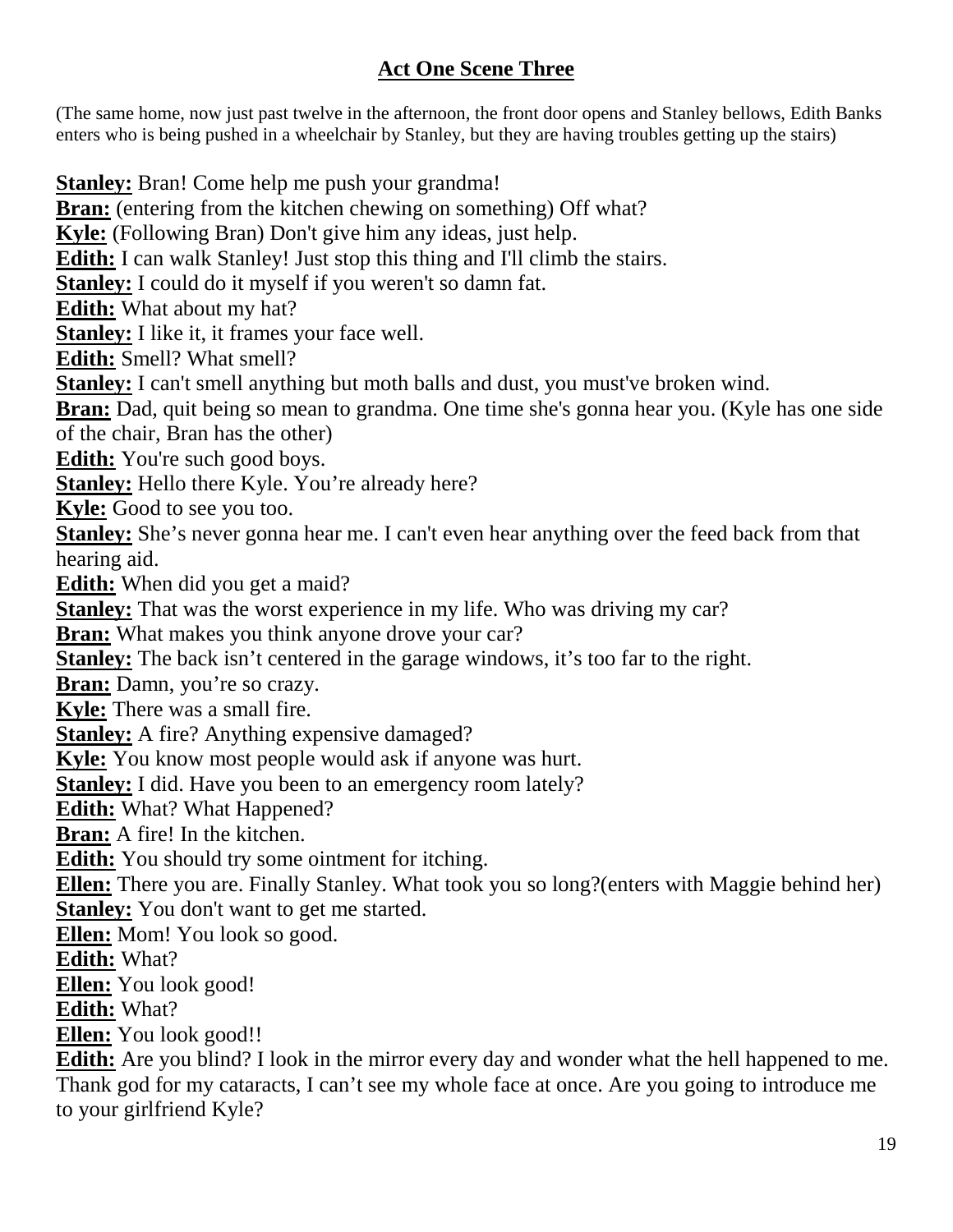**Bran:** This is my girlfriend, not Kyle's. I'd like you to meet Maggie Grant.

**Edith:** I thought you said Bran was gay?

**Ellen:** I said no such thing! I said he was an actor!

**Edith:** Is there a difference?

**Bran:** I like girls.

**Edith:** Thank-you, this is a perm (She fluffs her curls)

**Maggie:** I'm with him (she stands next to Bran and takes his hand) It's nice to meet you, what should I call you?

**Stanley:** I call her old bitch, but it doesn't matter, she can't hear anything you say anyway. **Ellen:** Stanley.

**Bran:** We always called her Mam-mal. I don't really know why, I'm sure Drake said it wrong and it stuck. This is Edith Banks the mother of my mother.

**Stanley:** What about this fire?

**Kyle:** It was no big deal. A spoon in the microwave, the drapes, then Bran destroyed the pie crusts.

**Bran:** And the vegetable casserole.

**Kyle:** You knocked that off the counter while we were setting up the new microwave, it had nothing to do with the fire.

**Bran:** If there was no fire we wouldn't have been setting up a new microwave.

**Stanley:** Boys, shut-up. How does any of this get my car moved?

**Bran:** I had to go shopping. Here's the receipt.

**Stanley:** I'll give you the money.

**Bran:** No, don't worry about it. I'm just proving where I went.

**Stanley:** You're gonna pay for food?

**Bran:** Why not? I'm eating it.

**Stanley:** I think you better pinch me. Two of our boys are up before noon, and Bran is paying for food.

**Ellen:** Your father is saying he's proud of you.

**Stanley:** Don't translate Ellen, I'm not speaking French (reading the receipt) You got canned asparagus? Why would you get canned?

**Bran:** They didn't have any fresh.

**Ellen:** You know it's hard to find, it's not in season. Used to be you only ate canned.

**Edith:** Sure, I'll lend a hand.

**Kyle:** Canned! Canned Asparagus!

**Edith:** Watch your mouth Kyle, they're ladies present.

**Stanley:** I ate canned because I never had fresh, once you try fresh canned is so, canned. It's the difference between having sex and masturbating, once you've had the real thing you don't want to go back.

**Bran:** Dad! I hate hearing you say that word.

**Stanley:** What? Canned? I'll stop.

**Ellen:** So that means you stopped masturbating after you had sex?

**Stanley:** I didn't say to throw the cans out, it'll do in a pinch. I'd just prefer the good stuff.

**Bran:** I'm so sorry you were here for this conversation. I'm kinda sorry I was here for it.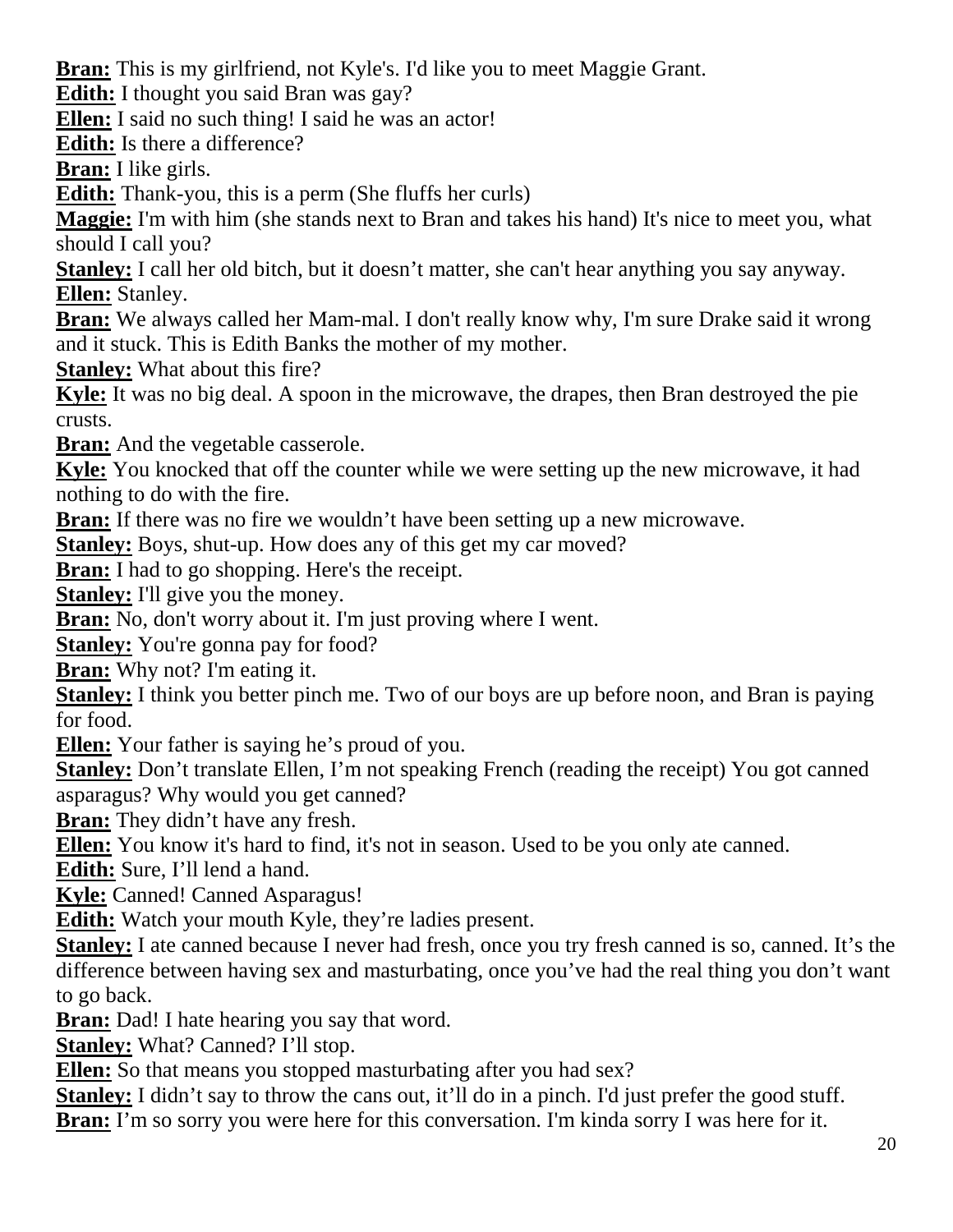**Maggie:** You say crude disgusting things all the time. That was actually an interesting comparison.

**Ellen:** I didn't realize you were such an asparagus snob.

**Stanley:** When you're married to the best chief in the world it's hard not to be picky. Now, how did a spoon in the microwave set the drapes on fire? How did this fire start?

**Edith:** I did not! Was it you?

**Kyle:** What?

**Ellen:** It doesn't matter it's all under control now, thanks to Maggie.

**Maggie:** You're the chief, I'm just the help.

**Ellen:** (putting her arms around Maggie) The level head I needed in a time of crisis.

**Edith:** She's a darling girl Bran, do you sleep with her?

**Bran:** As often as she'll let me.

**Maggie:** Bran!

**Bran:** What? Everyone thinks I'm gay.

**Maggie:** I don't, isn't that enough?

**Bran:** As long as you're willing to testify.

**Stanley:** I am never going back to that nursing home again. Bran you can take grandma back tonight, that place is awful. We were in a hall, and I was happily pushing her to the elevator and we get stuck behind this woman in a walker. Her ass was too wide to pass, and she was farting the whole way down the hall. It's like someone put whoopee cushions in her orthopedic shoes, I mean every slow step. (he mimics the walk) I would've sworn it was faked if the hall didn't smell like rotting prunes.

**Bran:** I'll take her back, I gotta use that in my act.

**Kyle:** Are you still doing improve at that club?

**Maggie:** Every Tuesday night.

**Stanley:** You do an act at a club?

**Bran:** Don't get excited, it's not paid.

**Edith:** What the hell is everybody talking about? We know you get laid.

**Ellen:** Come on mom, I need you to taste these yams and tell me if it's right.

**Edith:** You and Stanley had a fight?

**Ellen:** If it's right!

**Edith:** When tonight?

**Ellen:** Bran, could you bring her in here?

**Bran:** Yes ma'am. (Bran pushes Maggie Holds the door to the kitchen open)

**Stanley:** Good, I'm missing the pre-games (he sits in front of the TV)

**Ellen:** I'm almost done in here, why don't you cue up the parade? We can come out and watch it after dinner. (Maggie, Ellen, Edith, and Bran exit)

**Stanley:** The parade.

**Kyle:** The Macy's parade?

**Stanley:** No, some stupid local fire marshal thing your brother was hosting.

**Kyle:** Drake?

**Stanley:** Yeah, (picks up the phone and dails 0) they like to pretend the local weatherman is a celebrity. (Speaking into phone) Channel twenty-two please, public access.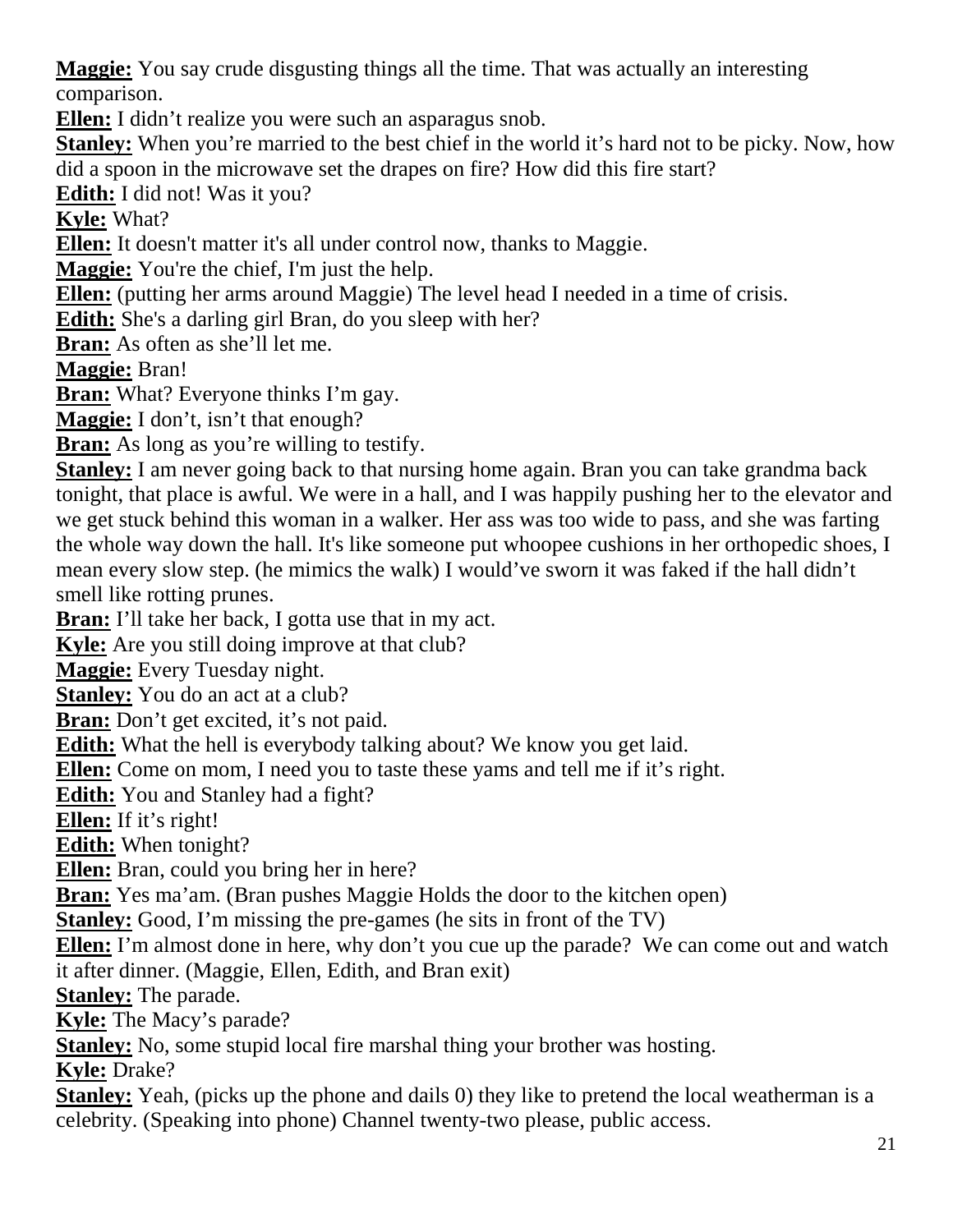**Kyle:** You forgot to tape it?

**Stanley:** It's okay, I know a guy. -(back to phone) Yes please.- So have you seen Bran's comedy act?

**Kyle:** Yeah, its fun. You wouldn't like it, he picks on you a lot. Why do you have a collectable playboy tossed on the table like this? This thing should be in a museum or framed on a wall.

**Stanley:** I didn't screw you up! (he hugs Kyle with the phone still in his ear) I love you son.

(Maggie and Bran re-enter from the kitchen)

**Bran:** You said something about the playboy.

**Kyle:** Yeah. It's the one I saved from the trash once as a kid.

**Maggie:** Why's that so exciting?

**Bran:** Dad has always been convinced one of his sons are gay because none of us were interested in sports. Drake was the science freak, I was into drama, and Kyle took photography. I really think it's because the only thing he ever talked about was sports, we were sick of the subject by the time we were old enough to play anything.

**Kyle:** Plus he always coached everything.

**Bran:** No, over coached is more like it. I remember the potty training pep talks. Anyway, it's been driving him crazy for years that one of us liked boys.

**Maggie:** Don't you know the gene for homosexuality rides on the y chromosome? The only way one of you could be gay is if he had, you know, tendencies.

**Stanley:** Well, then, I don't have to worry about that at all.

**Kyle:** (quietly to Maggie)That's not true, is it?

**Maggie:** No, but I don't think he knows that.

**Bran:** Consider this case closed.

**Kyle:** My, god you are the perfect woman. Now I'm jealous Bran.

**Stanley:** (into the phone) Yes, could I speak to Roger? You know Roger, the guy with big belly and the plaid shirts? I'm really good friends with him, we're on a first name basis. -Well of course not, that means I don't know his last name.- How many Rogers can there be?- Thankyou.

**Bran:** Did he forget to tape the parade?

**Kyle:** Yep, but I don't know what Roger is going to do about it.

**Stanley:** Hey, Roger! This is Stanley, -you remember Stanley Haste.- Yeah, the sports guy. (his conversation coniues, simultaneously but much lower than Maggie, Bran and Kyle. Those three continue on here) Of course -I knew you'd remember me. Listen, I gotta ask a little favor.- Thanks, I hope you can. That fire marshal's parade this morning, yeah he's related that's my son. Well yes he's my eldest. Look I was supposed to tape it, but I forgot all about it, I know, my wifes going to tan my hide, yeah. Do you think you could re-play that for me? Really?

**Kyle:** I think he's trying to get the station to replay the parade.

**Bran:** If anyone can do it he can.

**Kyle:** He's got friends in all the right places.

**Maggie:** He can control television programming?

**Bran:** It's public access, I'm sure I could get my own show.

**Maggie:** Where's this photo album I've been told to look at?

**Bran:** Right over here.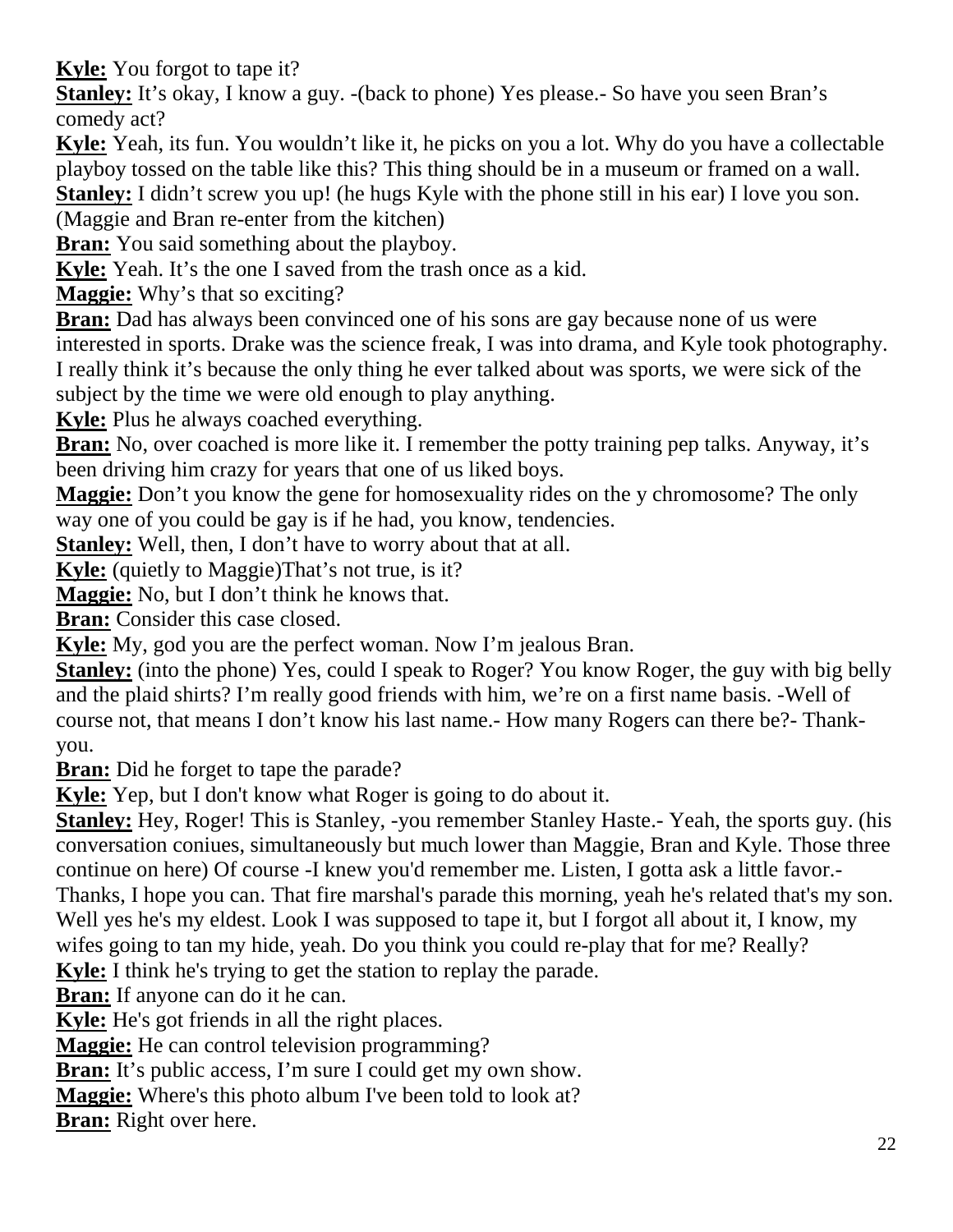**Kyle:** Don't show any pictures of me. Especially the Bath tub ones.

**Maggie:** Come on those are always cute.

**Bran:** No man wants to be refered to as cute while he's naked. Keep in mind that tub was cold, and I was two.

**Stanley:** Come on like anyone's watching that. How about for a fifty dollar pledge right now? **Kyle:** That book of his must be doing well.

**Stanley:** How about one hundred?

**Bran:** I thought he was cheap.

**Stanley:** What are you talking about? Bribing a public what? You work at a tv station no one watches. Look how about two hundred?(knocking at the door)

**Bran:** (opening the door) The prodigal son, and his blushing bride. Hello Drake, Francis, please come in.

**Francis:** Thank-you brother Branson. (Drake is carrying a bouquet of flowers and a VHS tape, Francis takes the flowers as she enters, as if she has brought them)

**Bran:** Sister Francis, this is girlfriend Maggie. And Maggie this is Sister-in-law Francis and Drake, he's my brother.

**Maggie:** Nice to meet you both.

**Drake:** Pleasure, I'm sure.

**Francis:** You're the woman living in sin with Drake's younger brother?

**Maggie:** Er- Yes, you could say that.

**Drake:** Francis, you promised. (Stanley's cue)

**Francis:** It is God that girdeth me with strength, and maketh my way perfect- Psalm 18:32.

**Stanley:** Report it to who? What branch of law enforcement gives a crap about you being bribed Roger?

**Drake:** (Holding a tape up) Do you need a copy of the parade?

**Stanley:** From this morning? (Drake nods) Hey, Roger, if you're that damned important why are you working on Thanksgiving Day? (he hangs up) Thank-you son.

**Francis:** Drake just knew you would want a copy. (She sets down the flowers, she takes off her coat, gloves and hat off and hands them to Kyle. Then she picks the flower bouquet up)

**Francis:** Thank you brother Kyle. Where is dear Mother Haste?

**Kyle:** In the kitchen.

**Francis:** May I? I shall go not empty unto my mother-in-law.

**Kyle:** Please. (She exits to the kitchen, He dumps her clothes on Drake, Drake dumps them in a closet, then hangs his coat up)

**Stanley:** How much?

**Drake:** Fifty bucks. I assumed mom would want it taped and you'd forget to do it.

**Stanley:** Fair deal (he passes a bill and grabs the tape)

**Bran:** Could've gotten more.

**Stanley:** You don't think that guy would come after me do you?

**Drake:** He works for public television, if he was devious he'd be with a national network.

**Kyle:** Why does Francis insist on calling me Brother Kyle?

**Bran:** Yeah, does she know we're not monks.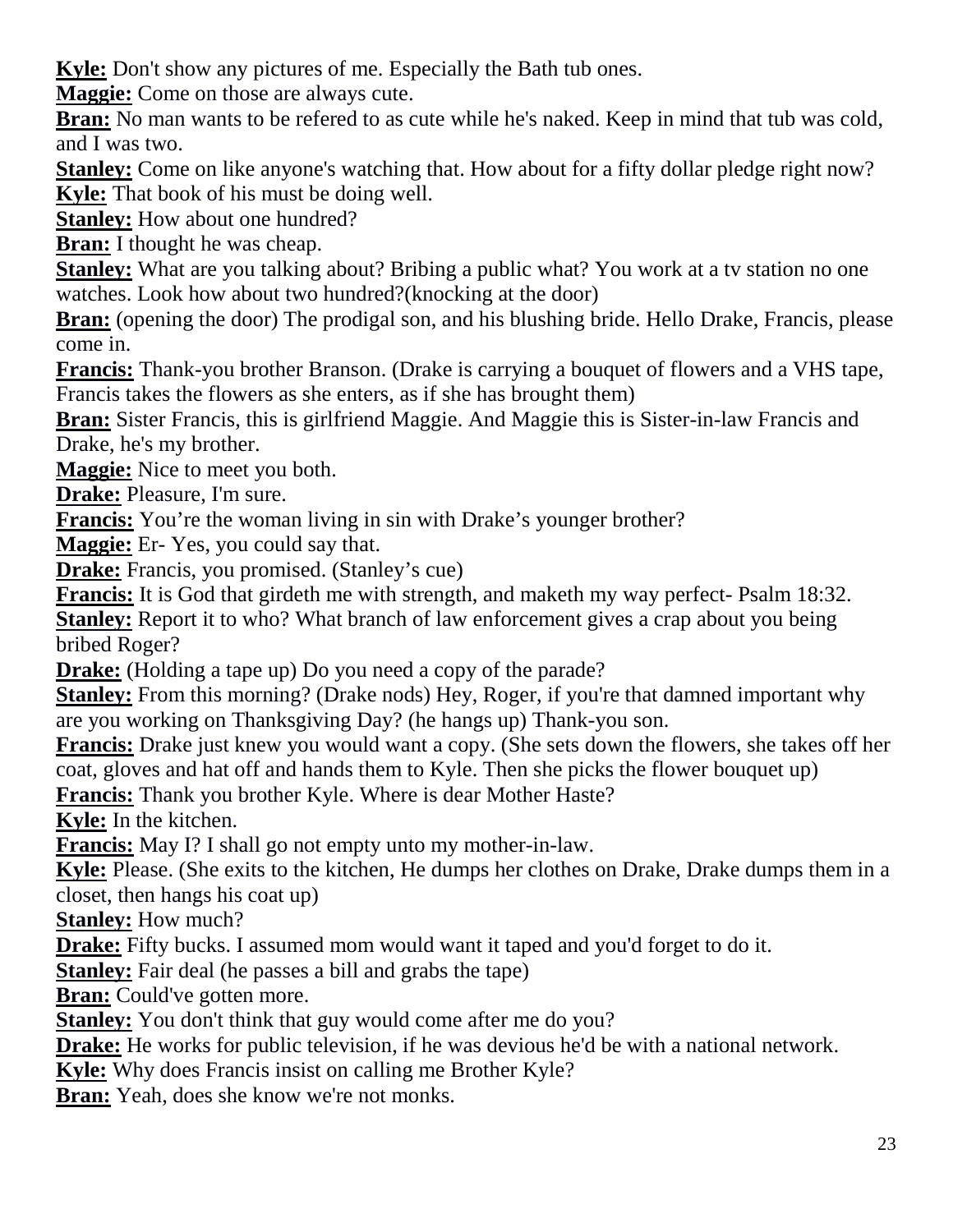**Drake:** (walks to the bar to pour a drink) Just the way she was raised, trust me that's the least of her issues. So you're Maggie right?

**Maggie:** Yes. Bran and I watch you on TV every night.

**Drake:** Good to know someone does.

**Stanley:** Wait a minute, you're pouring my good scotch, that stuff isn't free you know.

**Drake:** Fifty bucks?

**Stanley:** You know it.

**Drake:** It's worth it. (Hands back the bill)

**Stanley:** Per glass.

**Drake:** Start a tab.

**Stanley:** Thanks Drake, you saved me. Games on.

**Maggie:** Which game do you watch?

**Stanley:** All of them, wherever there isn't a commercial. (he turns on the tv, we hear game noises)

**Kyle:** Did you want the veggie tray?

**Stanley:** Cheese ball please, and the crackers. (Kyle grabs the appetizers, and sits next to his father, Drake grabs the bottle of Scotch and joins them. Bran pulls Maggie aside and kisses her gently)

**Maggie:** Aren't you watching?

**Bran:** Football isn't my thing. Those two just amuse him. I'd bet Drake doesn't even know who's playing.

**Maggie:** No wonder they all think you're gay. I'm gald, I won't have to pretend to like it.

**Bran:** There's something I've been trying to ask you all day-

**Stanley:** Get it! Get it!

**Drake:** Which team are we voting for? Hey, that guy has an old camera like yours.

**Kyle:** I'm sure it's not like mine, do you know how much those photographers get paid?

**Stanley:** Aw, come on!!

**Drake:** As much as me?

**Stanley:** Catch the damn thing!

**Kyle:** More than you.

**Stanley:** Go! Go! Go! Go!

**Bran:** And now is not the time.

# Lights out Intermission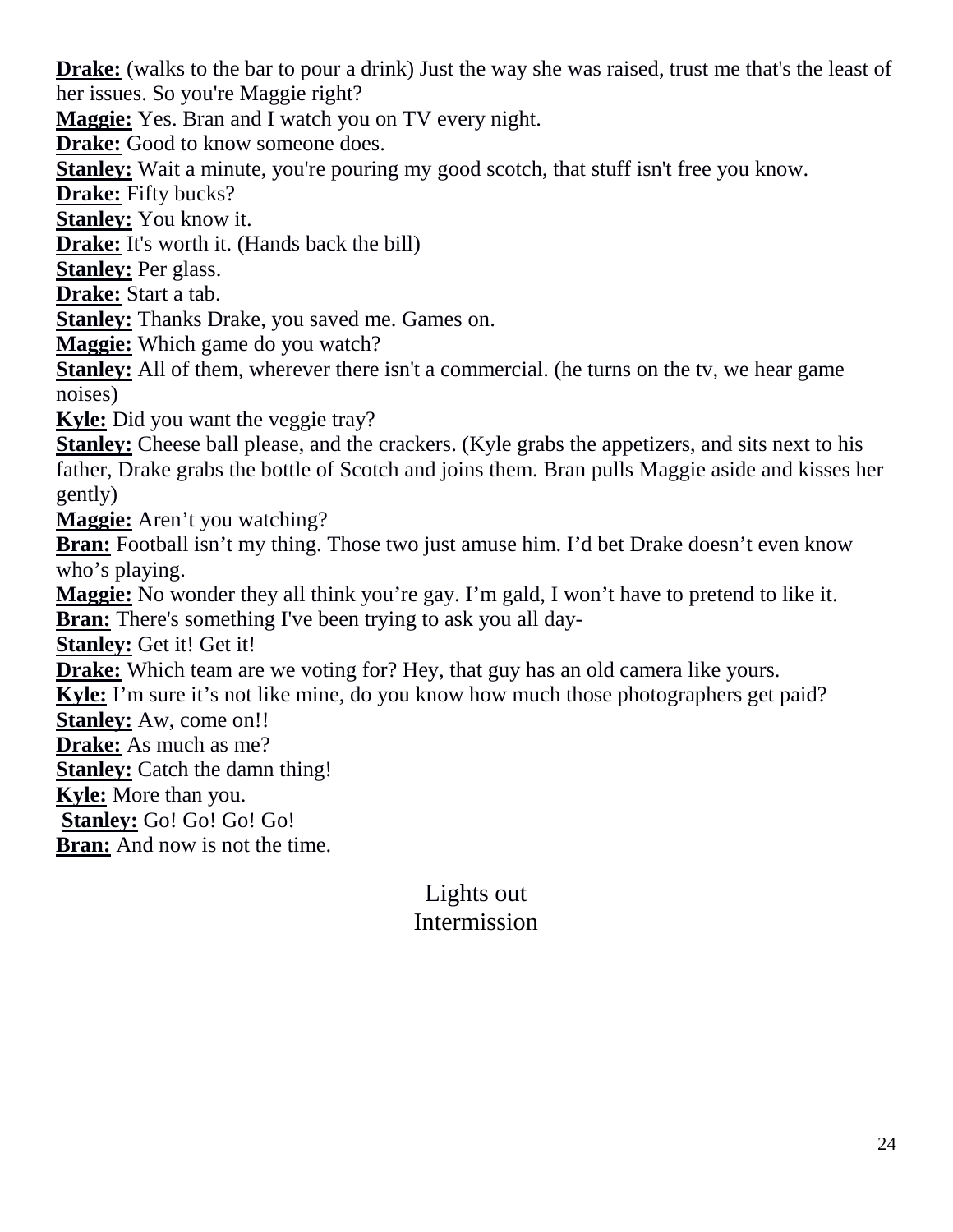## **Act Two Scene One**

(Same home, now just past five. The men are all gathered around the TV, with the exception of Bran, who is setting the table with Maggie. Kyle has fallen asleep, Drake looks confused as he's trying to follow the game, Stanley sits on the edge of the seat, running in place about to jump up. Ellen enters from the Kitchen pushing her mother, everything is set on the table, Francis follows in with a casserole dish, then Stanley leaps up, waking Kyle)

**Stanley:** Yes! Yes! Yes! Touchdown!

**Drake:** Was that our guy?

**Stanley:** Weren't you watching? How did you miss that?

**Drake:** Pass the pretzels.

**Ellen:** Don't you dare fill up on junk, dinner's almost ready.

**Bran:** What do you do with the soup spoon if you don't have soup?

**Maggie:** Leave it in the box.

**Bran:** Who declared the need for a soup specific spoon? Like the salad fork, you know it works just as well on Mac and cheese.

**Maggie:** Edict was made up by the makers of fine utensils, and every woman on earth including me likes it.

**Ellen:** What a beautiful table setting, thank-you Maggie.

**Francis:** Yes very lovely, but I do believe the knives are supposed to run parallel to the plate. Technically speaking of course.

**Maggie:** Yes. Of course.

**Edith:** I'd like to powder my nose before dinner (she goes to stand)

**Ellen:** Did you want me to take you?

**Edith:** No, you don't have to make me.

**Ellen:** Should I take you?!

**Edith:** I can walk.

**Francis:** Please allow me to accompany you grand-ma –ma.

**Edith:** You coming with me?

**Francis:** I need to wash my hands as well.

**Edith:** Who smells?

**Francis:** I need to wash my hands!

**Edith:** Where does the bird land?

**Francis:** Wash my hands!

**Edith:** Well wash 'em after I'm done in there, I've gotta pee, I was just being polite. (She exits towards the rest room, under cane power.) Can't remember if I put my depends on this morning or not.

**Ellen:** There you are Drake.

**Drake:** Hi mom.

**Francis:** Is that anyway to greet your mother?

**Ellen:** (she walks over and turns off the TV) It's a wonderful greeting. Stanley, could you bring the bird out?

**Stanley:** Yeah. I'll give you the bird.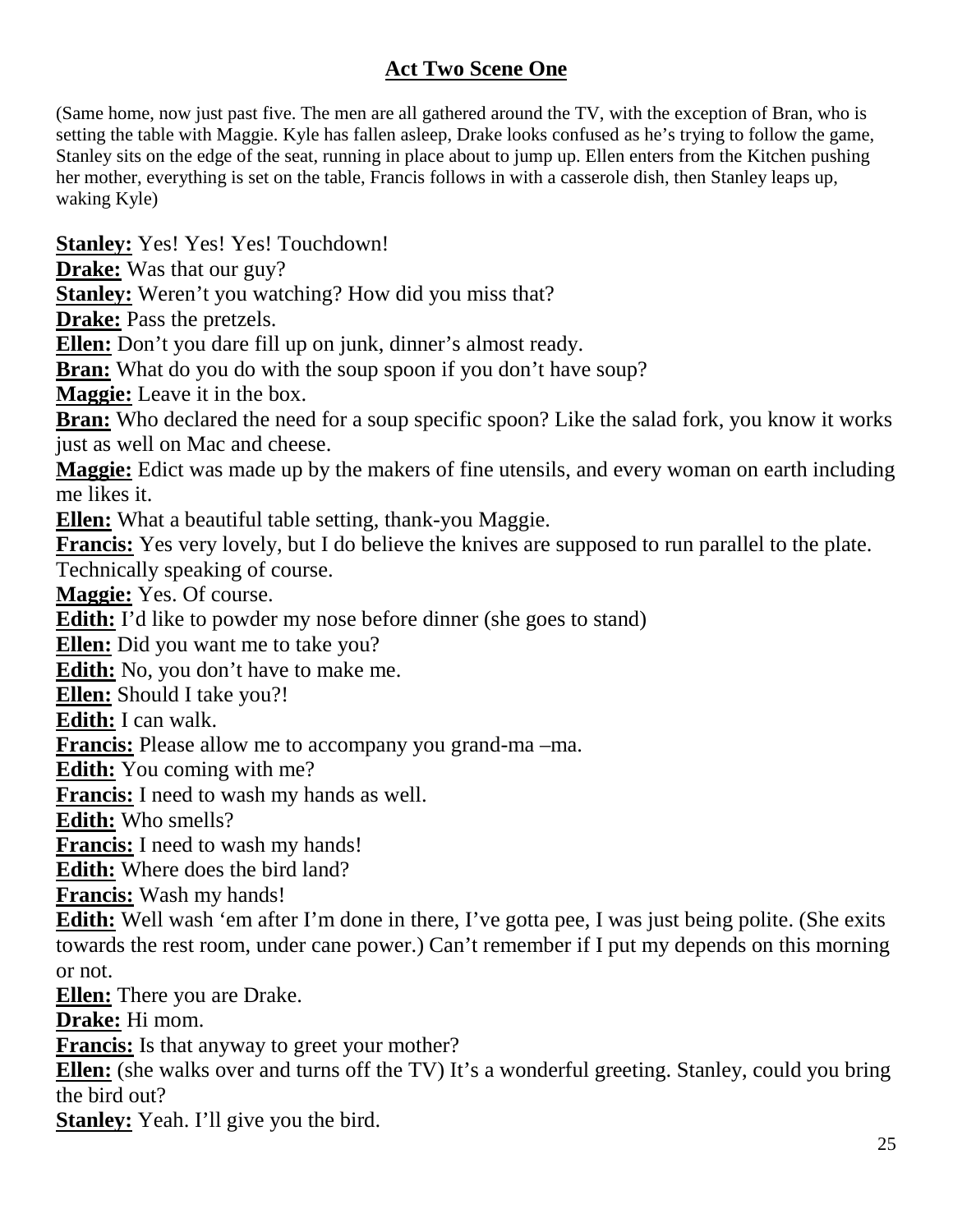**Ellen:** Take Kyle to help you, it's a big bird.

**Bran:** I noticed it barley fit in the oven, you got the chestiest turkey I've ever seen.

**Stanley:** That's how I choose everything son. (He smiles at Ellen)

**Ellen:** Stop. (Back to Drake) It's so good to see you, you look a little thin.

**Drake:** I haven't lost any weight mom, don't worry.

**Bran:** She was talking about your hair.

(Kyle and Stanley re-enter setting the turkey in the middle of the head of the table) **Stanley:** I could've handled that myself.

**Kyle:** You're welcome.

**Ellen:** Don't listen to him dear. I must admit, it felt so strange not having Drake here for Easter dinner, I'm glad you can join us for our traditions.

**Drake:** Yeah mom, Easter wasn't the same.

**Francis:** Mother Ellen, I'm delighted to say you'll have your son back for Easter again.

**Drake:** She'll be here too. (He points to Francis with complete lack of enthusiasm.)

**Ellen:** Well, now dear that's not at all fair. I'm sure your family has a few traditions they don't want to let go of. I'd hate to take away a mother's daughter.

**Francis:** I do need to share a few things with you. Could you please sit down? **Ellen:** Why of course.

**Francis:** I think it's fairly safe to consider you all trusted family. Except of course for you, you'll have to leave the room.

**Maggie:** Me?

**Francis:** Are you a Haste?

**Maggie:** No.

**Francis:** Then please go elsewhere.

**Maggie:** I'll go check on the rolls, they should be ready to butter.

**Bran:** I'll join you.

**Francis:** That's not necessary brother Branson, you may be privy to this information, you are my brother-in-law.

**Bran:** That's only because Drake never listens to me, I'll stay with Maggie. thank-you. (he and Maggie exit)

**Drake:** Now, you see? You have to offend someone.

**Francis:** It can't be helped, one's dirty laundry should not be aired in public.

**Stanley:** This sounds juicy, what's the scoop?

**Francis:** I assure you father Haste, there is nothing juicy about my scoop.

**Drake:** I'm glad Bran left the room before she said that.

**Kyle:** But I know what he would've said. (the two men start giggling)

**Francis:** My mother passed away. (the giggling stops)

**Ellen:** I'm so sorry to hear that.

**Stanley:** That's a shock, she seemed so healthy and vibrant at the wedding reception.

**Drake:** That's not the shock Dad, wait for it.

**Francis:** She passed away three years ago.

**Ellen:** She, but? I met her at your wedding last March.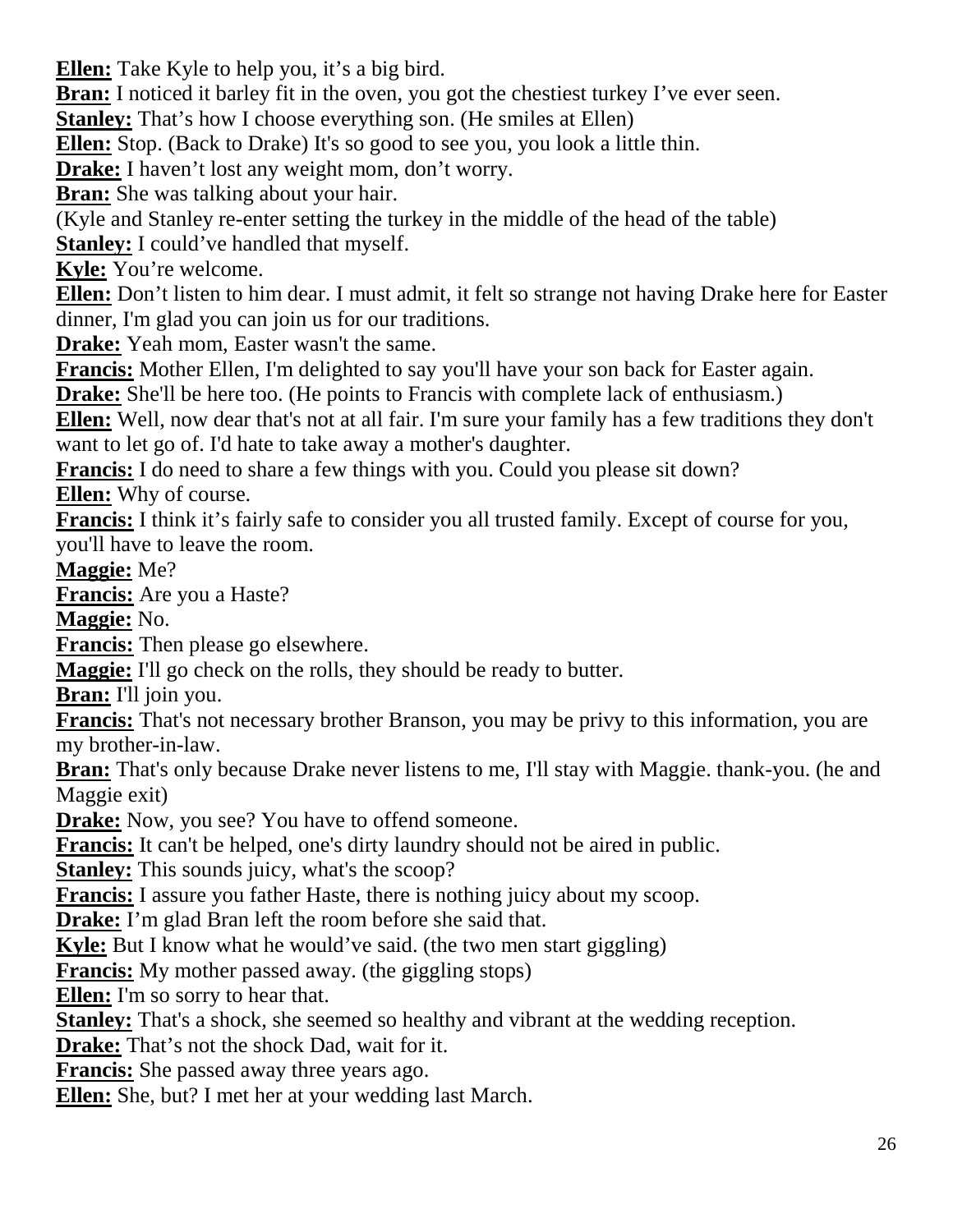**Francis:** I'm afraid not, that was Colleen. She's an actress I hired to portray my mother. She does look similar.

**Stanley:** You lied to us about your mother being alive?

**Francis:** I'm not a liar, Father Stanley. My lips shall not speak wickedness, nor my tongue utter deceit. It wasn't really a lie, more of a façade, to keep my family secrets,well - secret.

**Drake:** I wasn't told any of this till the honeymoon.

**Ellen:** There's no shame in death, why keep that secret?

**Francis:** My mother hung herself in her shower at the Bidwell institute. That's a mental institution in the southern part of the state.

**Drake:** Would you share with them why she was in a mental institution?

**Francis:** Oh yes, for killing my father.

**Ellen:** I thought your father passed of heart problems.

**Francis:** He did, my mother put a Knitting needle through it.

**Ellen:** Oh dear. I'm so sorry, I didn't know.

**Francis:** You weren't supposed to. Don't feel too bad over it, he was deserving from his sins.

He was having an extra marital affair. Thou shall not commit adultery.

**Drake:** They think, he was having an affair.

**Francis:** It's true, I must honor my father's memory with that fact. They never found evidence, but my mother could tell, I have to believe her, my faith in my mother shall not falter.

**Drake:** He called her honey instead of darling.

**Stanley:** He called her honey and got a knitting needle through the heart?

**Ellen:** Why a knitting needle?

**Francis:** It's what she had in her hand when he called her honey. My mother and father chose specific pet names for each other, honey was obviously his pet name for the mistress.

**Drake:** I chose dear.

**Francis:** She could see a pattern.

**Stanley:** Your mother killed your father for calling her honey.

**Francis:** He that is without sin among you, let him cast the first stone.

**Stanley:** It's just a name.

**Ellen:** Why didn't she just ask for a divorce?

**Francis:** The wife is bound by the law as long as her husband liveth. Corinthians 7 line 39. A divorce is simply out of the question in our beliefs.

**Stanley:** Kyle, help me take these knives back in the kitchen please, they look dirty. The forks too.

**Kyle:** How will we eat the turkey?

**Stanley:** I've got some plastic utensils, come on. (Under his breath) Warn Bran, and keep all sharp objects away from this woman. (Kyle nods and exits)

**Drake:** That was all we talked about the whole honeymoon. Her family and the truth. Did you know her first name is really Mary?

**Francis:** I've always gone by my middle name. He was so touched by my honesty, he cried for almost two days. We that seeketh the lord, findeth peace.

**Stanley:** I think I would cry too.

**Francis:** Because the emotion, and honest bonding. It was just too much for him to bear.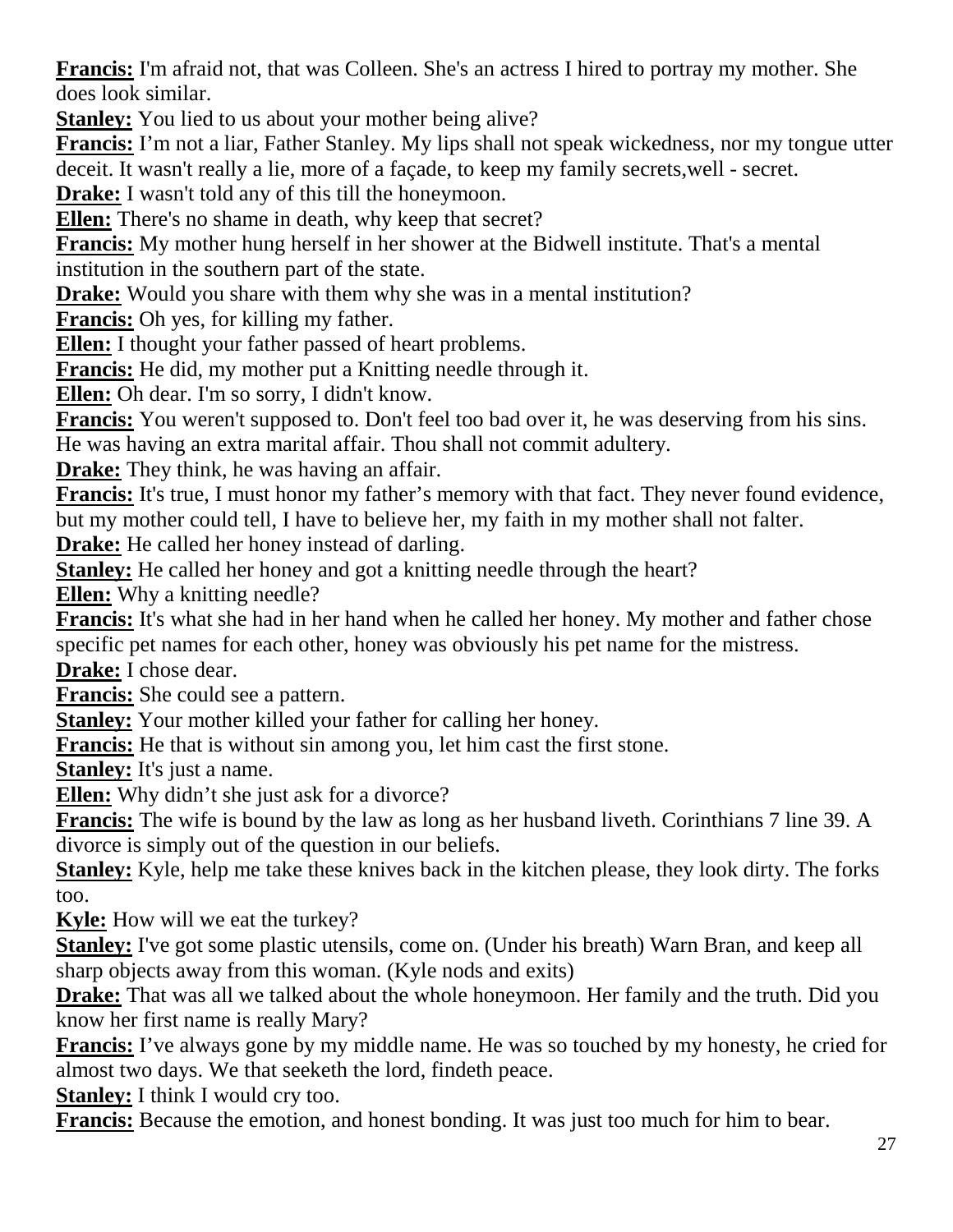**Stanley:** I was thinking because it killed the mood, you know, for what you're supposed to be doing on a honeymoon.

**Francis:** Please, don't speak of sins of the flesh in such a nonchalant manor. We shared far more important things that night than barbaric sexual intercourse, and prepared each other to share our lives together.

**Stanley:** What's wrong with sex? There isn't any sin when you're married. Sex is the only part of life I like that's not fatting.

**Ellen:** That's because you're a man, I gained a lot of weight thanks to sex, let's change the subject.

**Drake:** Please.

**Edith:** (re-entering) Is it time to eat yet?

**Drake:** I'm hungry.

**Stanley:** I've heard more than I care to know.

**Ellen:** Kyle! Bran! Maggie! Come on out here. (The three of them re-enter the room, all steering clear of Francis now.)

**Bran:** I'm starved.

**Kyle:** Are these the utensils you wanted?

**Stanley:** Yes.

**Francis:** Plastic utensils? You just had fine silver plated dinning ware out.

**Stanley:** It was tarnished, horrible, disgraceful to eat with.

**Francis:** More disgraceful than plastic?

**Maggie:** It all smells so wonderful.

**Stanley:** Pumpkin butt.

**Ellen:** Stanley? You haven't said that in years.

**Kyle:** What?

**Stanley:** I was thinking of pet names. When your mother and I were first married I always called her pumpkin butt.

**Maggie:** Not sure I'd take that as a complement.

**Kyle:** Was her butt orange?

**Drake:** Because she's sweet like pumpkin pie.

**Edith:** When do you think I'm going to die?

**Bran:** Her ass should only be displayed on Halloween.

**Ellen:** Branson!

**Stanley:** Kyle was close, of course so was Drake. She had this bright orange bikini that she wore on our honeymoon-

**Ellen:** Really Stanley? Do we have to talk about this now?

**Edith:** It's a turkey, not a cow.

**Stanley:** I'll carve the bird. (He picks up the large knife, just as he's about to carve Francis grabs his hand, he quickly moves the knife to the other hand away from her.)

**Francis:** Aren't you going to say Grace before carving.

**Stanley:** Sure, Bran, would you do the honors?

**Bran:** Grace.

**Stanley:** Thanks.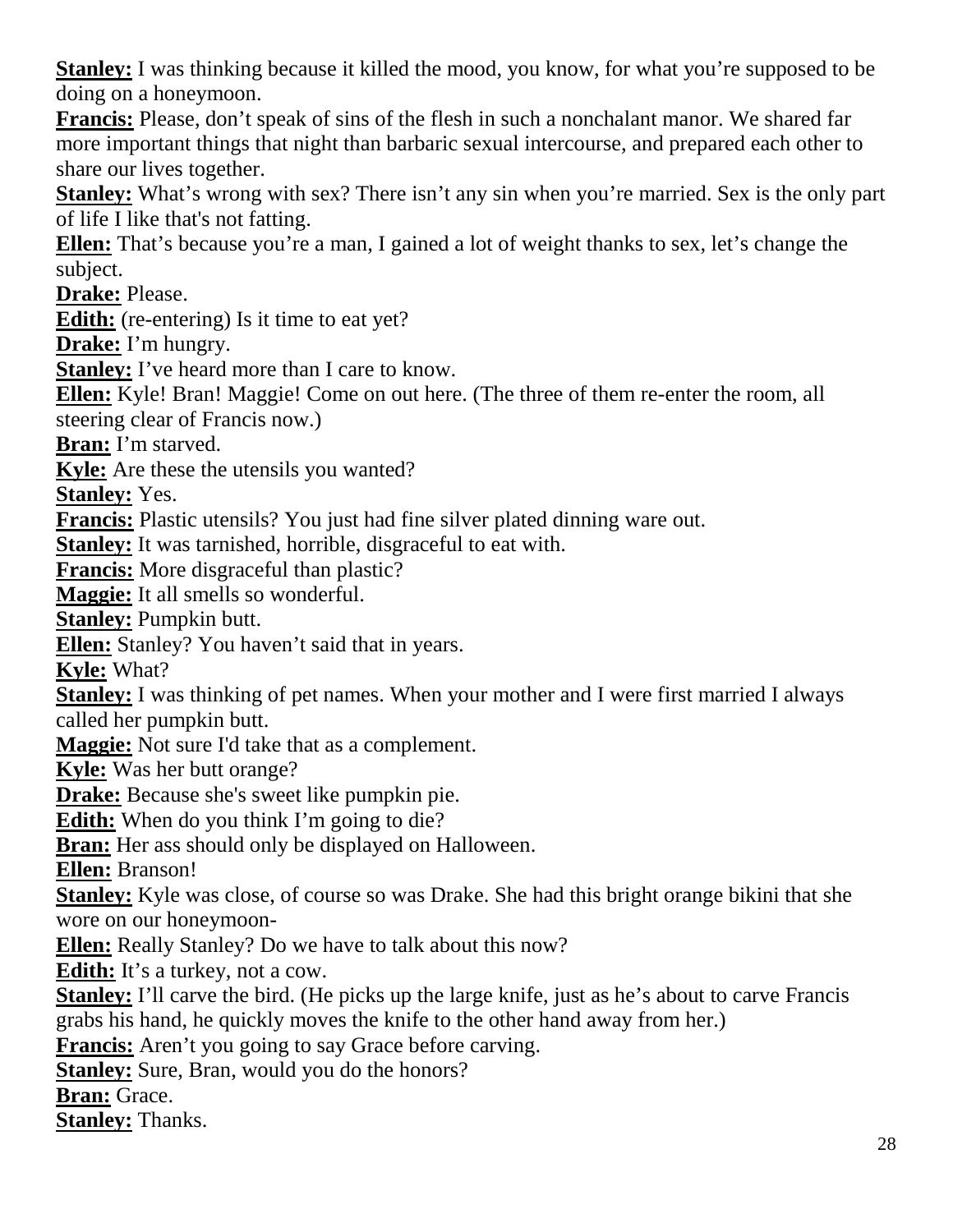**Francis:** That's hardly appropriate.

**Ellen:** She's right Stanley, mother always said Grace at our house on Thanksgiving. Mom? Would you say grace?

**Edith:** What's on my face?

**Ellen:** Could you say grace?!

**Edith:** Yeah, this is my place. I'm sitting here whether you like it or not.

**Ellen:** Maybe I should, if I could remember it.

**Francis:** What denomination are you?

**Stanley:** Protestant **Ellen:** Methodist.

**Stanley:** What she said, Methodist.

**Bran:** I've never been very religious, I don't even know what the H stands for in Jesus H.

Christ. (Francis's jaw drops open)

**Maggie:** He's joking, he's not really that dumb. His jokes are, but he's not.

**Kyle:** I like her Bran.

**Bran:** Me too,

**Francis:** Why Father Stanley, have you forgotten your denomination?

**Stanley:** No, I was raised protestant. It's not like we go to church anyway, I'll be whatever she wants.

**Drake:** Oh, dad, don't-

**Francis:** You never attended church as a family?

**Stanley:** I don't know, did you ever take the kids to church hon?

**Francis:** You don't know?

**Stanley:** Football, golf, baseball- I worked every Sunday.

**Ellen:** There was that one Easter service, God, they hated it.

**Francis:** Did you just take the lords name in vain while speaking of church?

**Ellen:** I don't think so, I'm really not a vain person.

**Francis:** Nor religious I gather.

**Drake:** Oh shit.

**Francis:** Drake, why haven't you ever told me the dire straights this family was in? They need to be saved, they need to be born again, into new life.

**Bran:** Isn't one birth messy and painful enough?

**Francis:** I said onto the fools, deal not foolishly and to the wicked, lift not up your horn on high, speak not with a stiff neck-

**Bran:** Is that from the bible? Or is she making that up?

**Drake:** Francis, please. This really isn't the type of thing we discuss.

**Bran:** I didn't know they had horny stiff anything in the bible, I'll have to read that thing.

**Francis:** Blasphemy!

**Bran:** I was kidding.

**Francis:** I did not find your joke funny.

**Maggie:** No one finds his jokes funny. Why don't you lead us in the prayer Francis, then we can all enjoy the meal properly.

**Ellen:** What a good idea, Maggie you're such a diplomat.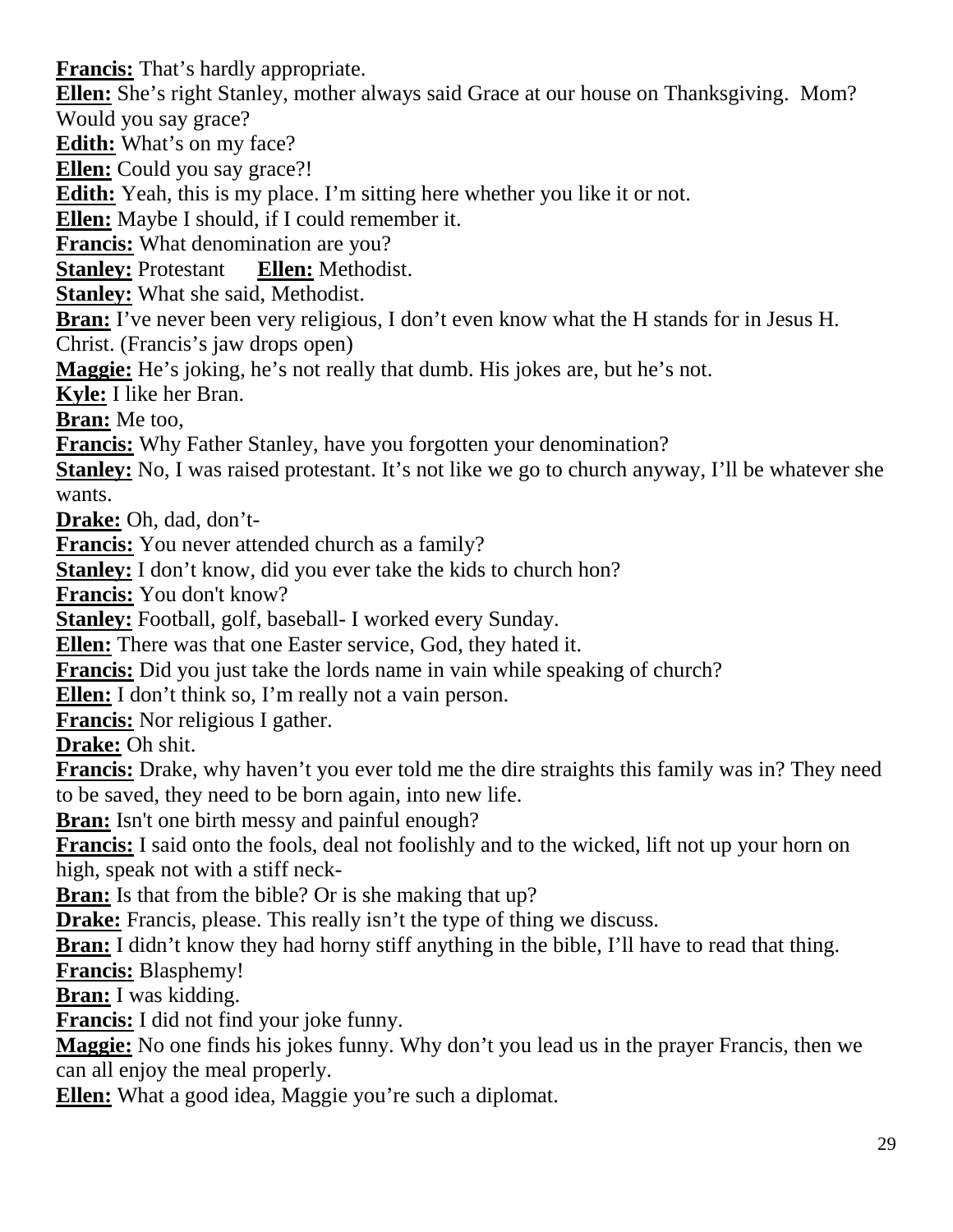**Francis:** Yes, that sounds like a wise thing to do, then after dinner we can work on a conversation with Christ.

**Stanley:** Sounds like buckets of fun.

**Francis:** What's wrong Father Stanley, are you afraid of the lord? Are you that ashamed of your sins?

**Stanley:** Not at all, I keep Ellen good and religious. The only time she ever screams oh God, it's because of me.

**Francis:** And it is no marvel, as Satin himself is transformed into an angle of light. Don't you want your soul saved? Don't you want to go to heaven?

**Stanley:** Did she just call me Satan?

**Drake:** It's a passage from the bible.

**Stanley:** Are you going to be in heaven?

**Francis:** Of course.

**Stanley:** Then I'm fine as I am, thanks. (Francis very nearly faints)

**Drake:** Dad!

**Ellen:** Francis, dear. It's not that we don't believe in God, please excuse them. Bran and Stanley just have an odd sense of humor, they enjoy mocking things people find sacred and for Drake's sake they need to stop it. We do have bibles,

**Kyle:** Where?

**Ellen:** We celebrate Christmas, we just never found the right church atmosphere for us.

**Maggie:** Christmas is actually a pagan holiday, the Christians plastered over it because they had trouble getting converts-

**Bran:** Maggie, do you want to add to this?-

**Francis:** As a matter of fact I was well aware of that. That is why in my family's church we had no celebrations of false idols. They also took the spring solictace, a pagan time of fertility and fornication and transformed it into Easter, to save the heathens from that barbaric practice.

**Bran:** You mean we've been dying eggs and eating chocolate when we could be- (Maggie puts her hand over his mouth)

**Maggie:** You're right, let's not add.

**Francis:** My family was very different. My late father and brother were ministers.

**Bran:** (to Maggie) Can we do Easter the right way at our house? (She places her hand back over his mouth and shakes her head)

**Ellen:** But you had Easter dinner at-

**Drake:** At a graveyard, Mom. Waiting for her father's resurrection. (There is a pause as they all absorb just how insane Francis is.)

**Kyle:** So, you have a brother?

**Francis:** Had a brother, yes. He died at twenty-three in a bar fight, attempting to save a few lost souls. We were raised in a pious environment, we gave thanks to the lord for every meal we ever sat down to, just as Drake and I do today.

**Ellen:** You're a Baptist if I remember correctly, aren't you Francis?

**Francis:** No, actually not really, we were married by a southern Baptist minister only because that was as close to my religion as I could get any more. My father began his crusade as a southern Baptist minister, but found that the church was becoming too liberal, and veering off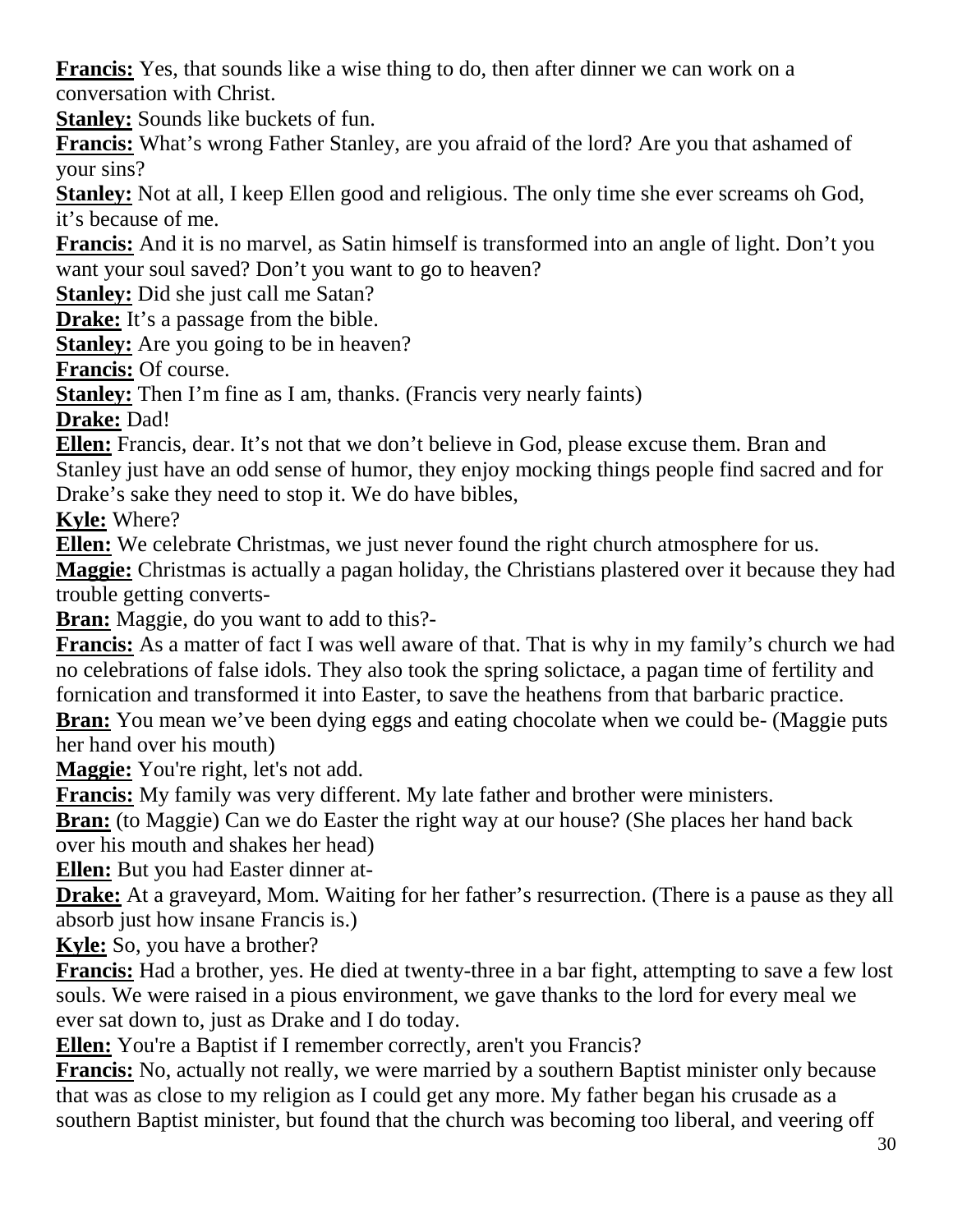the path of Christ. He then went to the witnesses, which is how the lord lead him to my mother, then to the seventh day evangelists, but through study and prayer he combined the best tenets of all three religions and was lead to begin his own church, The Church of the Divine. Divine of course was our last name. But that was the way he saw best to worship Christ. **Stanley:** Jesus Christ.

**Francis:** Amen, my father had a huge tent that went from town to town up and down the Mississippi delta, huge following, but my father then my brother were the only ministers capable to care for the flock, and so after the tragedies, well, I'm all that's left of my religion. And now Drake of course, I taught him the tenants and Baptized him.

**Drake:** Her father was a faith healer. Made good money with it.

**Francis:** Perhaps one day, one of our offspring will take to the pulpit and help the Church of the Divine rise again.

**Bran:** Like the south?

**Francis:** I imagine so. Now after dinner we can discuss all the joys that Christ and I can bring to you.

**Ellen:** You wouldn't be the first to seek saving our souls.

**Francis:** I seek salvation not for myself, but for those who are lost. I shall seek not my own profit but the profit of many.

**Bran:** What if we like being lost?

**Drake:** As far as I can tell its a point system.

**Stanley:** The more heathens you convert, the nicer room you get in heaven?

**Ellen:** I thought all the rooms in heaven were the same.

**Drake:** Oh no, they've got a special place for her, and her family.

**Francis:** My father was promised by our lord.

**Bran:** Padded with extra clouds on the walls?

**Edith:** What? You forgot to cut off the turkey's balls? Some people put them in the stuffing. **Drake:** Bran, please.

**Maggie:** So Stanley, how do you like retirement?

**Kyle:** Are you telling me you go on lunch at the station and sit down and say Grace before you eat?

**Drake:** Yes. Yes I do.

**Bran:** I'd like to see this, Drake why don't you do the honors?

**Stanley:** That's an idea! As the only saved member of the Haste clan, represent our thanks to our lord so we can eat, I'm starving here, and it's getting cold so thank fast.

**Francis:** That sounds like a splendid idea! I always say grace at home, I never have the opportunity to hear you say Grace.(She sneezes) Excuse me.

**Ellen:** Bless you? Is that what we say?

**Francis:** (sneezes again) Is there a cat in here?

**Ellen:** Yes Francis, I have a cat, but she's been locked up all day and Kyle Vacuumed.

**Francis:** (Sneezing, then the potatoes are moved away) I'm sorry, I don't normally do this unless cat hair is nearby. I, I feel better.

**Drake:** Is it the mashed potatoes? (Puts the mashed potatoes back towards her and she sneezes again)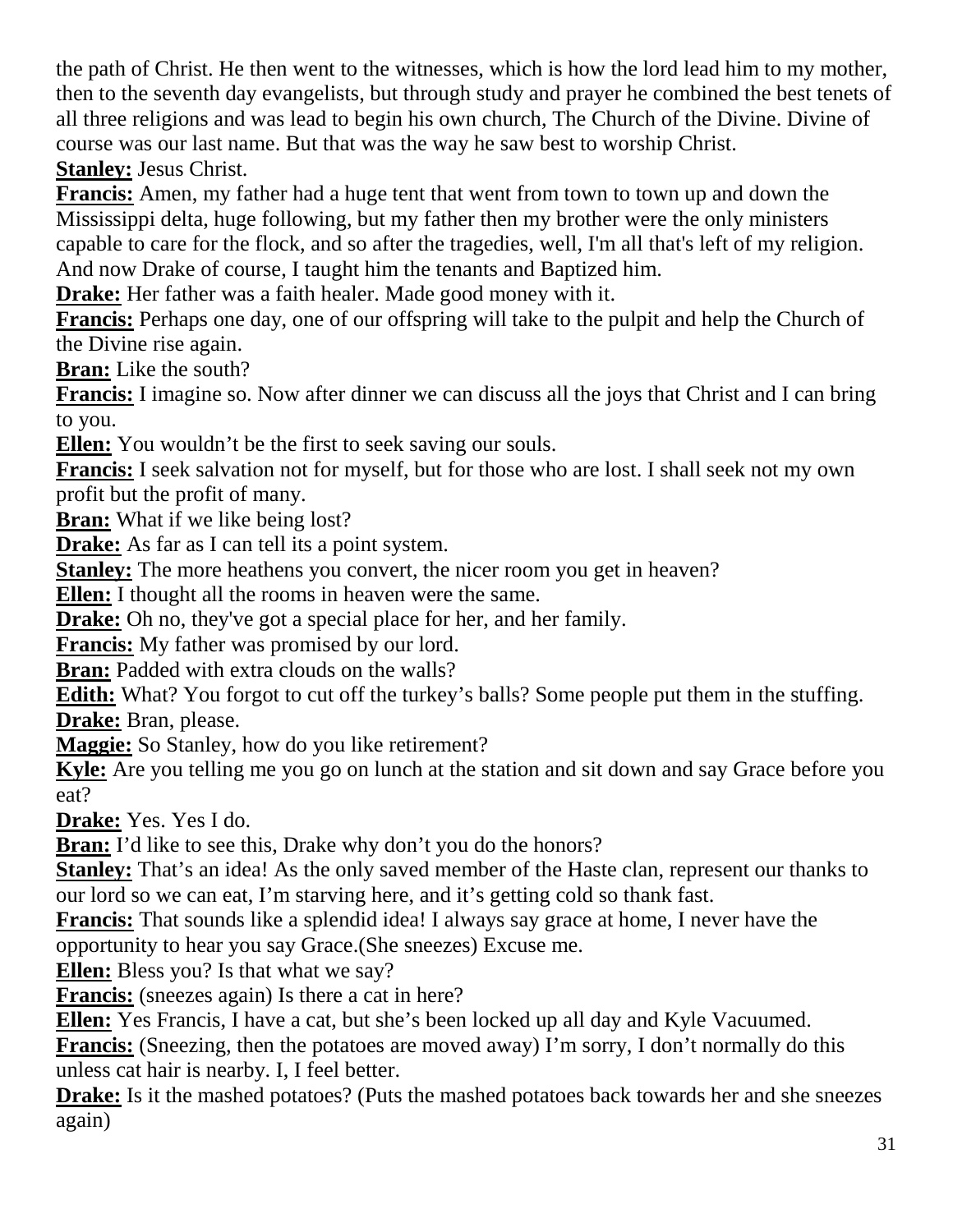**Stanley:** Told you she wouldn't fake it.

**Drake:** Mom, you put cat hair in the potatoes?

**Ellen:** Not on purpose, I must've picked up that bowl after petting Ms. Tinkles, I've got fresh out in the pot. Excuse me (she gets up to switch the bowl, hitting Stanley on the head as she exits)

**Stanley:** Now, what about Grace? I wanna eat. Let's cut this bird.

**Drake:** Great. Okay, we can't say it without mom (he goes to the side table and grabs another drink) Let me just wet my vocal cords here. (he gets up to pour another drink)

**Bran:** Did you want me to do it? Our mother thou art in kitchen, Ellen be thy name-

**Maggie:** Stop. (Ellen re-enters with new mashed potatoes)

**Ellen:** Drake, honey. Do you always drink so much?

**Stanley:** Bring me one would ya son? I got a feeling I'm gonna need it.

**Drake:** Sure.

**Francis:** Your mother is right, you have been drinking an awful lot.

**Drake:** I appreciate the concern ladies, but I know my limit.

**Bran:** Do you drink while you're predicting the weather? Do all meteorologists? That would explain a lot.

**Drake:** No, I do not. I drink at home, and of course here. There's nothing in the bible against drinking. Jesus turned water into wine if I recall.

**Francis:** Still, a vice. A vice that could be avoided, if religion had been instilled in you as a child.

**Ellen:** Is she blaming me?

**Stanley:** I should've asked for a double.

**Francis:** Train up a child in the way he should and when he is old he will not depart from it. Proverbs 22: 6. The apple doth not fall far from thy tree, father Stanley.

**Edith:** Who has to pee?

**Kyle:** Please pass the yams.

**Edith:** Just turkey, we don't have ham honey. Are you slicing that bird Stanley or is it rented? **Stanley:** As soon as someone says Grace!

**Edith:** Did he just tell me to shut my face?

**Stanley:** Hey, I think she did understand me.

**Francis:** Shall we bow our heads?

**Edith:** Why is everyone sleeping? It's time to eat. This is just like the damn nursing home.

**Ellen:** Are you really blaming me for my son's drinking?

**Francis:** Who but a mother could save her son?

**Stanley:** Let it go pumpkin butt.

**Ellen:** Maybe he drinks because he found out a little too late that he was marrying a sociopath that hired an actress to play her dead homicidal mother!

**Bran:** Oh lord hath mercy on us all. Just eat what you can now.

**Maggie:** Thank-you. (Everyone except Francis and Ellen begin eating whatever they can)

**Francis:** This coming from a woman that just attempted to kill her daughter-in-law with cat-fur laced mashed potatoes!

**Kyle:** Amen.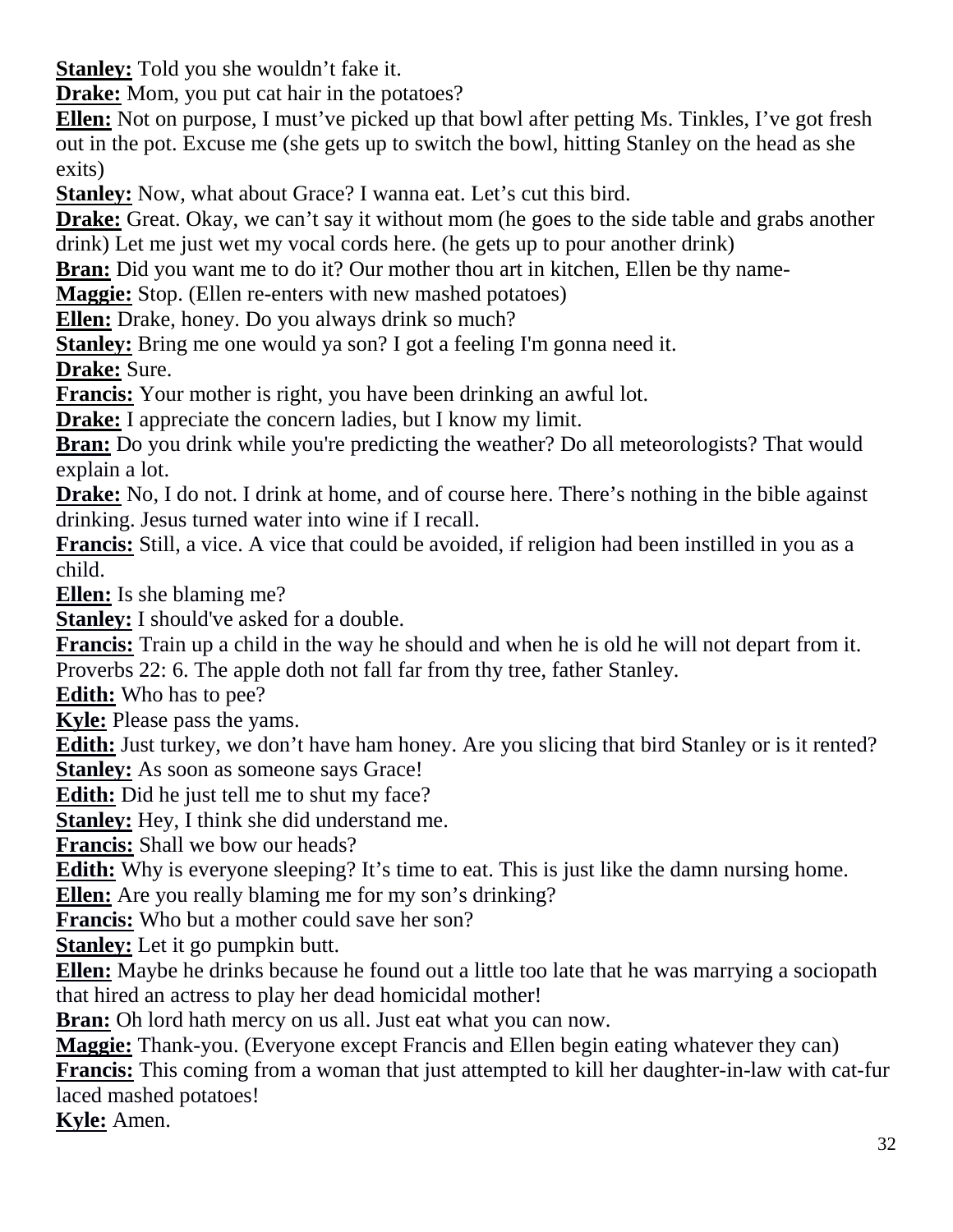**Ellen:** Would that kill you? Really? I'll bring out my pillow to smother you! The cat sleeps there!

**Edith:** Who needs new underwear?

**Stanley:** Could you pass the stuffing son?

**Francis:** Here! Have some mashed potatoes! (Francis tosses a scoop of mashed potatoes at Ellen)

**Bran:** We all will soon grandma.

**Edith:** Don't you usually eat off of plates? (Ellen fires back with yams)

**Bran:** Not the yams! I love the yams! Don't get any Francis on them. (Francis launches food at Bran) Oh, you're on! (Bran returns fire)

**Maggie:** Bran! Don't- (She's cut off by Drakes shot to defend his wife from Bran. They all begin fighting except for Edith who is calmly putting her plate out to catch the food she desires. **Stanley:** I wanted to eat that!

(There is a knock at the door, no one notices, then the doorbell rings and everyone freezes in position, ashamed of being caught in what they're doing. The doorbell rings again) **Drake:** I'll get it.

**Francis:** I'm so ashamed, what good can come from anger. Let he who is without sin-**Bran:** Cast the first potato?

**Ellen:** I don't know what came over me. I lost my temper a little too Francis, I am sorry.

 (As Drake walks to the door everyone else attempts to clean themselves up. Drake answers the door to reveal a well dressed Hispanic gentleman: Donald Rodriquez Sanchez with a white suit and fedora, an Asian woman: Mingyu Fu strikingly beautiful and a Russian woman: Veronica Muscovy, also model consistency from her race, all dressed as if they were in route to a very important occasion.

**Don:** Mr. Haste please.

### **Kyle, Bran, Drake, Stanley:** Yes?

**Don:** Mr. Kyle Haste.

**Kyle:** Professor! (He runs to the door to explain) Please come in professors. These are teachers at my school. This is professor Sanchez, Professor Mingyu Fu, and Veronica Muscovy.

**Drake:** Whoa, my professors never looked like that.

**Stanley:** I should've gone to college.

**Mingyu:** What are you?-

**Kyle:** They're here to collect a project that I couldn't turn in on time.

**Don:** Yes, yes we're very interested in seeing how that project turned out.

**Kyle:** Thank you for coming out on the holiday, to make sure I get credit for it. I was looking forward to meeting professor Ransen myself, I thought he'd stop by, being such an important project and all.

**Don:** Yes, very expensive. Extensive. Took very long hours of research, but Doctor Ransen is a very busy man, we were sent to make sure the job, or project was complete.

**Kyle:** Give me just one moment, I'll bring it right down. (he exits upstairs)

**Mingyu:** This means they live?

**Don:** For now my dear.

**Ellen:** Please, professors make yourselves at home. Would you care to join us?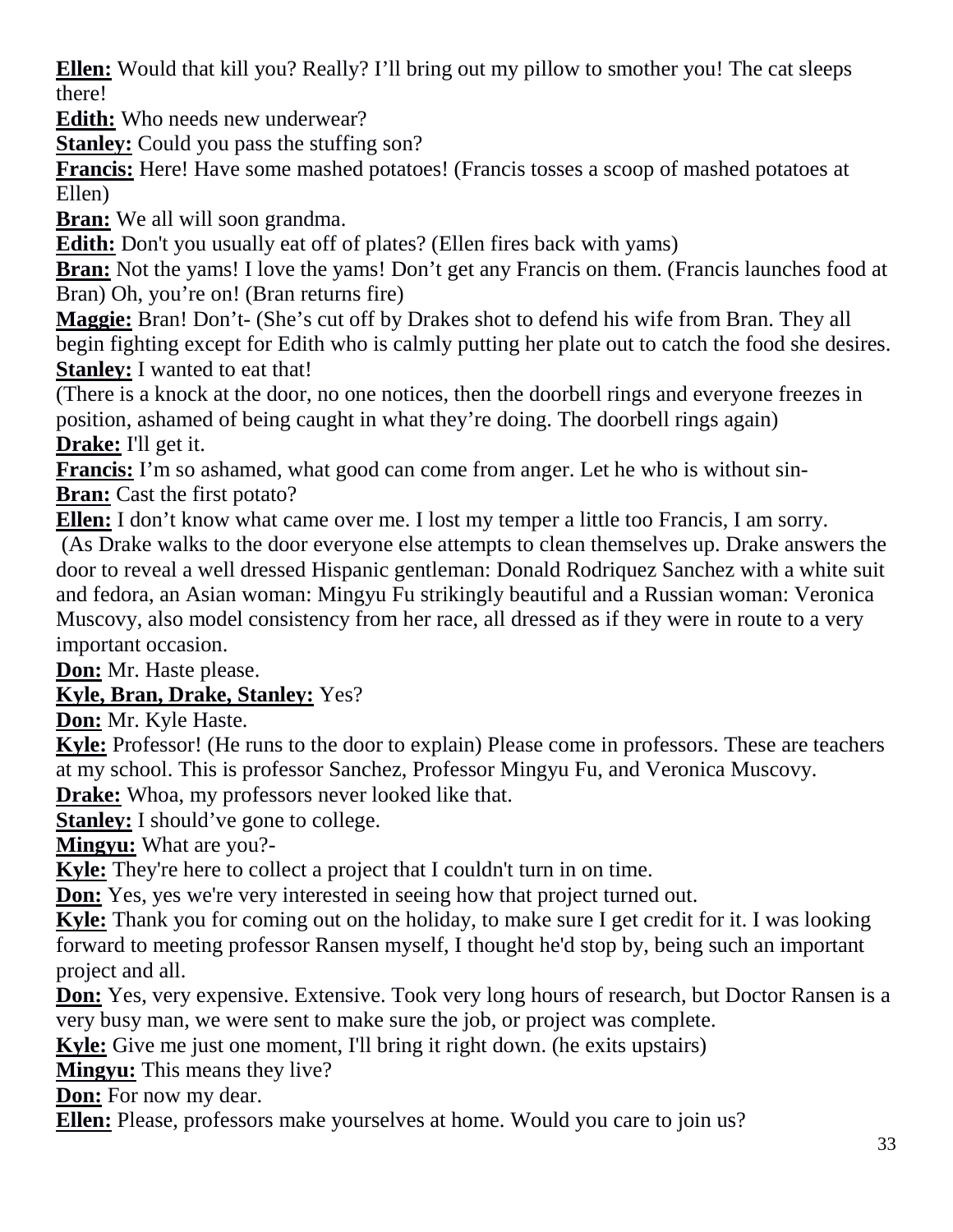**Don:** No thank-you.

**Veronica:** I just had this dress dry cleaned.

**Don:** We must be getting back to campus soon.

**Stanley:** Now I see why Kyle chose this school. I hope they pay you overtime for this, with what I pay in tuition I know they can afford to.

**Drake:** Mingyu Fu, that's such an intriguing name. Is it spelled F O O?

**Mingyu:** No, F U.

**Francis:** Are you coveting your brother's professor?

**Drake:** No, no of course not dear, you know I don't covet.

**Edith:** Who the hell are these people?

**Ellen:** Kyle's teachers!

**Edith:** Who's preachers? Are they saying grace so we can cut the damn turkey?

**Ellen:** Kyle's teachers!

**Edith:** Arthur Treacher's? Why do we need fish? We've still got a bird?

**Francis:** Excuse me please, I've got to freshen up a bit (She exits to the bathroom)

**Bran:** Maybe you'd like to hear a joke? A Russian, a Spaniard a Chinese woman walk into-**Maggie:** Shut-up! Please.

**Don:** He can go on. I have a very good sense of humor.

**Maggie:** He doesn't.

**Stanley:** Please professors, have a seat. I realize you caught us at an awkward time.

**Ellen:** We're Greek, you know, smashing the plates for celebrations.

**Don:** Don't Greeks usually eat the food first?

**Bran:** We're un-orthodoxed greeks. We were just so excited, we got anxious.

**Veronica:** Thank-you, what a lovely (she pauses) home you have (as she sits, the others follow) **Drake:** Can I offer any of you a drink?

**Stanley:** (through a gritted smile) It's my liquor, Mister Generous.

**Don:** I would love a scotch, if that's what you're offering.

**Veronica:** Vodka on rocks, please.

**Mingyu:** Cold beer?

**Stanley:** Of course, Drake could you help me? If I didn't care about Kyle's grades I would be kicking your ass right now. (Drake and Stanley begin making the drinks)

**Ellen:** Drake, I'm very sorry I upset Francis.

**Stanley:** If you need help, I know a good divorce attorney.

**Ellen:** Do you?

**Stanley:** He used to bowl with me, remember Greg Myers?

**Ellen:** Oh, yes.

**Edith:** Who's leg?

**Bran:** No one's talking to you grandma!

**Edith:** Why? What'd I do?

**Drake:** That's not the issue Dad.

**Stanley:** I could help pay, if you need the money.

**Drake:** She's my wife! I do love her, she can't help it that she's sick. If I married her and found out she had cancer you wouldn't expect me to leave her.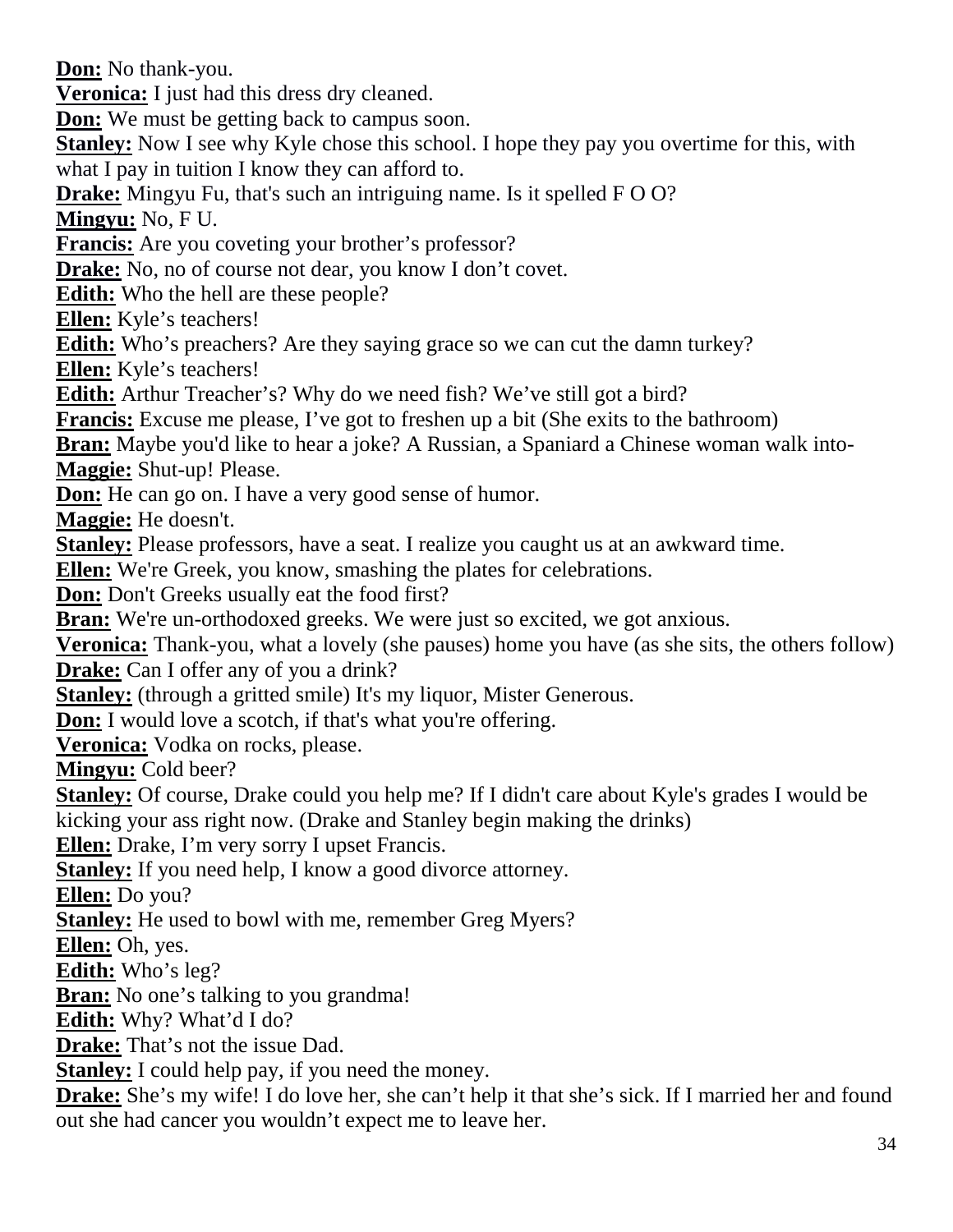**Stanley:** Cancer wouldn't make her get up in the middle of the night and slaughter you in your sleep! She's psychotic.

**Drake:** She's just a little over zealous with her religion, there's nothing wrong with a healthy dose of the bible.

**Bran:** I think she's past the healthy dose.

**Drake:** I will admit, that gets a little annoying, she never did it when we were dating.

**Ellen:** She's driven you to drinking.

**Drake:** I don't drink that much, it's like a little communion every day, you know, the blood of Christ and all.

**Maggie:** That's supposed to be wine, not whiskey.

**Bran:** She's southern, it's a southern Christ, I see the translation. (Francis enters but stands behind Stanley)

**Stanley:** I don't give a rat's ass about his drinking, I'll buy you drinks to get away from that woman.

**Drake:** Dad, I love her. (Stanley takes the first round of drinks around)

**Don:** Thank-you, Have we interrupted a family quarrel?

**Stanley:** No, everything's fine. Kyle! Your teachers are waiting!

**Francis:** Everything's fine? Didn't I just hear you persuade my husband to leave his wife? **Stanley:** No.

**Francis:** What exactly did you mean then by get away from that woman?

**Stanley:** He was standing too close to that chick, I knew you wouldn't like it. Coveting and all.

**Drake:** My family doesn't quite understand all the hardships you've been through.

**Francis:** What hardships?

**Maggie:** (to the woman) What lovely dresses.

**Mingyu:** Very expensive, I'm sure you couldn't afford it.

**Veronica:** Yes, I'm glad you people stopped tossing pies.

**Don:** Please, ladies. Excuse their manners, the language barrier has made the transition to America very bumpy.

**Francis:** What hardships do you think I've been through?

**Drake:** The con-artist father, the murderous mother.

**Francis:** My father? A con artist?

(Doorbell rings, Bran goes to open it.)

**Drake:** Come on, he was a faith healer.

**Francis:** You doubt my father's abilities?

**Ellen:** This is an awful lot of visitors for a holiday.

**Maggie:** Grand central station.

**Stanley:** Without a train to get on.

**Bran:** (As he heads to the door the bell rings once more) Or push anyone in front of, I'll get it. (As he opens the door he reveals Detective Alex Camerun, who flashes his badge as he speaks. He is dressed in a trench coat and trying his best to look like a "detective" should. We should be able to see how hard he's trying.)

**Alex:** Mr. Haste?

**Bran, Stanley, Drake:** Yes?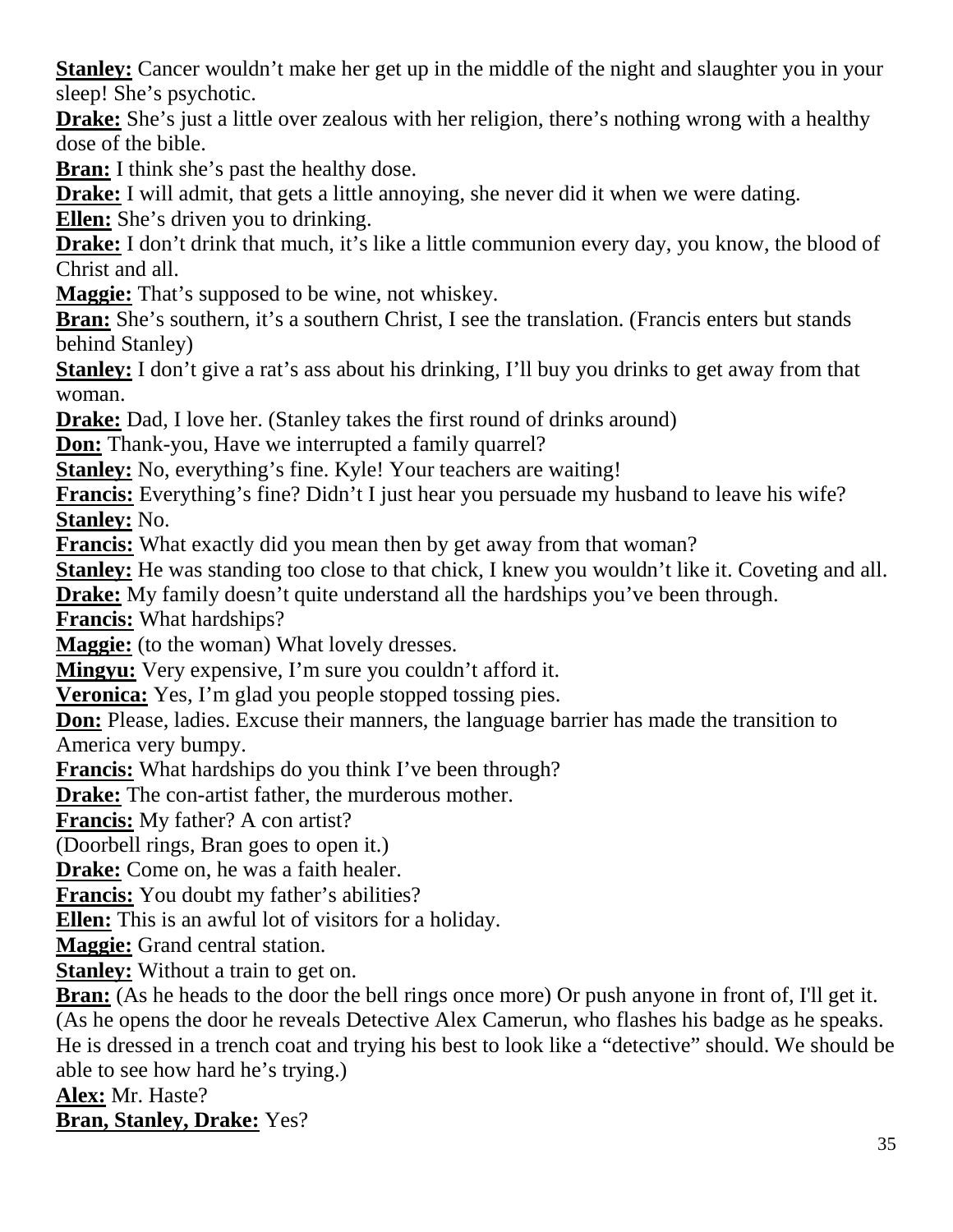**Alex:** Kyle Haste?

**Bran:** Popular today. He just ran upstairs to get a project, might have snuck out the back he's been gone so long. Please Come in.

**Veronica:** He snuck out!

**Bran:** There's no back door on the second floor, I was kidding.

**Stanley:** These teachers are strict.

**Drake:** And hot.

**Francis:** What do you mean by that? (Camerun can take his cue here)

**Drake:** They're wearing coats, we're inside, the furnace is on, it's just logical.

**Alex:** I'm Detective Alex Camerun, with Crestview P.D. I just need to speak with Mr. Haste about his whereabouts last night.

(Juan, Mingyu and Veronica sit up. They are aware of the detective even though Alex has no clue this is the Jewelry thief ring he has been perusing for the past six weeks) **Ellen:** Stanley.

**Stanley:** Bran, watch this knife like a hawk.

**Bran:** Yes sir. (He begins to look at the knife while flapping his arms)

**Maggie:** (While she is amused she tries not to show it) Stop.

**Stanley:** I'm the boy's father, is he in some kind of trouble?

**Alex:** Please don't be alarmed, could be a situation of being in the wrong place at the wrong time. His car was parked in a suspicious location last night. Could very well have been he was at any of three nearby dance clubs entertaining a young lady. As a matter of fact that seems to be the case for most of the vehicles identified in the vicinity.

**Ellen:** That's a relief, I received such a strange phone call from him this morning-

**Stanley:** Honey, it isn't that strange to call your parents before coming over to see if they need anything. Please have a seat.

**Francis:** My father was no con artist.

**Drake:** Let's talk about this later. Can I pour you a drink officer?

**Alex:** It's detective, detective Camerun. I was promoted two months ago.

**Ellen:** Congratulations.

**Drake:** Can I get you a drink?

**Stanley:** Stop Drake.

**Drake:** Now you think I'm drinking too much?

**Stanley:** No, I think you're sharing too much.

**Alex:** Thank-you, but no. I'm on duty.

**Francis:** What's the difference between a detective and an officer? If you don't mind my asking.

**Bran:** Officers wear uniforms detectives wear trench coats.

**Maggie:** I'm sure there's more to it then that.

**Bran:** Quality of pastries?

**Alex:** Investigative projects, and of course pay grade. I have been assigned to a ring of jewel thieves that have come into out area. As you may know the Tiswell Diamond went missing last night, from the Crestview museum of art and science.

**Maggie:** Really?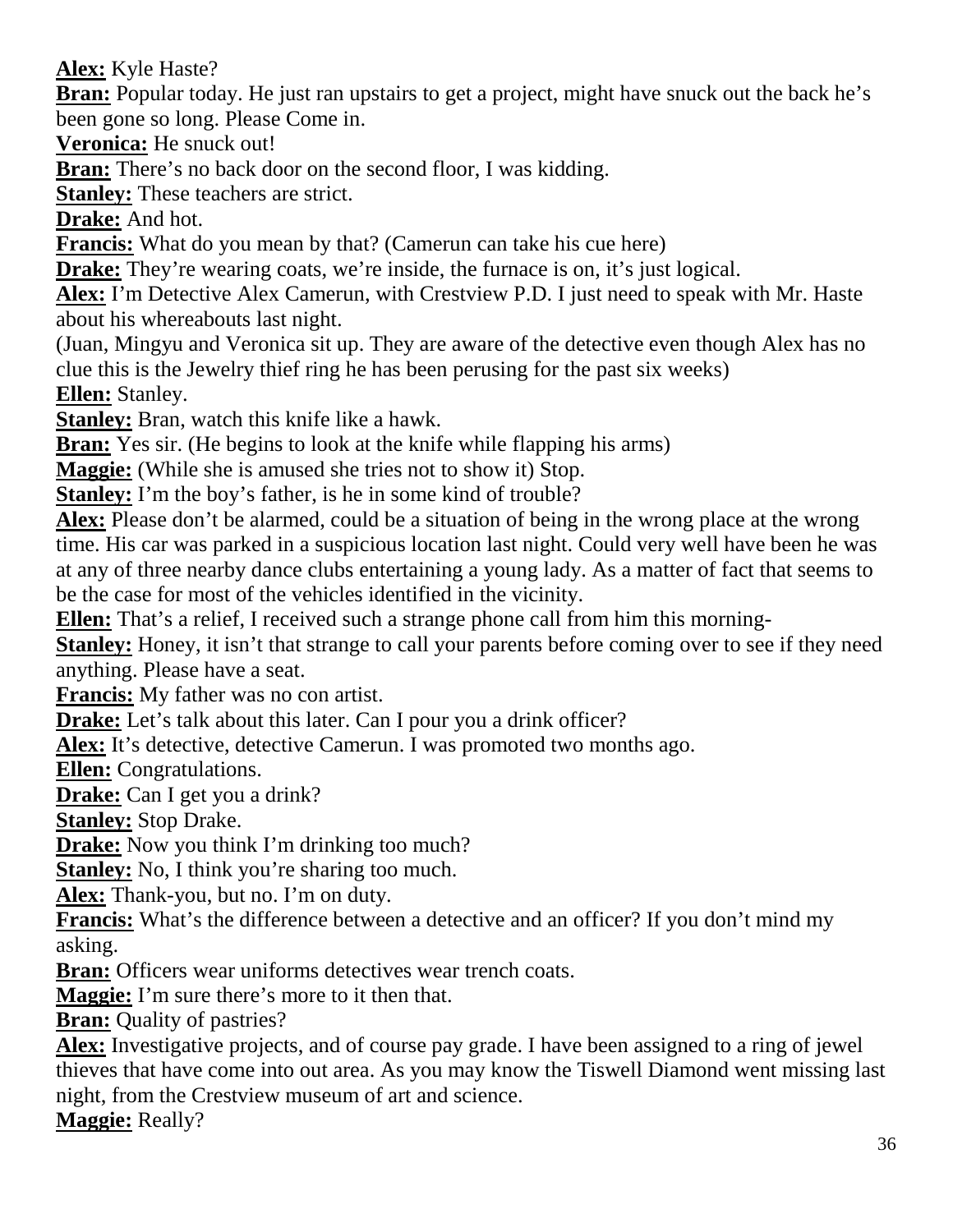**Stanley:** I hadn't heard any news today.

**Ellen:** That's a big diamond, isn't it like a million dollars or something.

**Don:** Ten million, or so I've heard. You must be a very clever detective to be put in charge of that case.

**Alex:** Very lucky, is more like it. I was the only detective in the precinct that wasn't away for the holiday weekend, but if I get some leads on it, that just may prove I'm worth my raise.

**Veronica:** International jewel thieves must be very dangerous, aren't you nervous?

**Alex:** Me? No ma'am, nerves of steel. You know they believe it's the work of Bonita Deablas **Don:** Ah, The beautiful devils.

**Mingyu:** They're supposed to be a very dangerous group, right?

**Alex:** So dangerous no one has ever met the members face to face and lived to tell about it, and there's a rumor they were brought here by Crestview's very own notorious crime boss, Michael Ranson. He's so dangerous no one knows what he looks like either.

**Bran:** So you're chasing a down bunch of people that no one's ever seen?

**Alex:** No one has ever seen, and lived to tell about it.

**Bran:** What if they just don't exist?

**Maggie:** They exist, I've heard stories. You look familiar detective, have you done work with the k-nine unit?

**Alex:** No, dogs hate me.

**Bran:** I've heard stories about the tooth fairy, does that mean-

**Stanley:** Bran! Shut-up, you'll offend Francis.

**Don:** So do you have any leads in this case yet?

**Francis:** You're not comparing Jesus to the tooth fairy, are you?

**Bran:** Does Jeuses leave anything under your pillow?

**Alex:** A few leads, but very vague, That's what brings me here today.

**Ellen:** I'm sure Kyle isn't involved in any thing like this.

**Stanley:** What is taking Kyle so long? Kyle? Is your project actually done, or are you doing it now?

**Kyle:** Yeah dad! (Entering the room) Just dotting all my (he sees the situation) Oh shit.

**Ellen:** Something wrong dear?

**Stanley:** There's a detective here that would like to speak with you about where you parked last night.

**Don:** You look so pale Kyle, please. If you double parked in the wrong alley that won't affect your grade any.

**Kyle:** It won't?

**Bran:** What if he's hiding the ten million dollar diamond?

**Kyle:** What do you mean? Why would you say that?

**Bran:** A joke Kyle, just a joke.

**Don:** I guess if he's willing to share his diamond with us, I'd give him an A.

**Stanley:** Fine, but I'm not making any more tuition payments.

**Kyle:** Ha. Ha, ha, you're all such a bunch of kidders. Please officer-

**Alex:** Detective.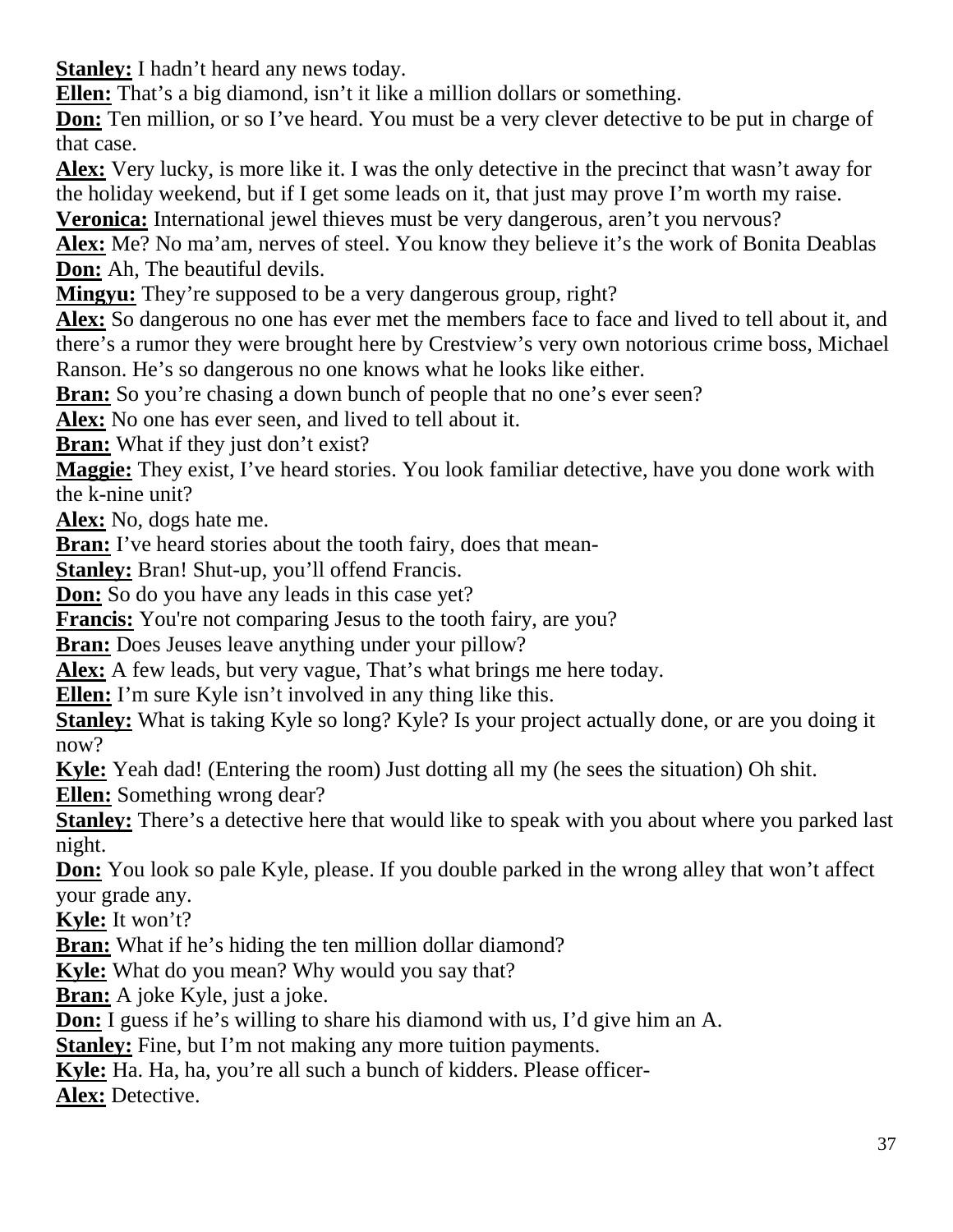**Kyle:** Detective Camerun, may I just have a few moments with my professors here? I'll be glad to answer your questions right after I present my project.

**Don:** Oh, no please answer his questions first. We've just been served refreshments.

**Veronica:** Da, then after the detective is out of the way, we can see your work.

**Alex:** I haven't introduced myself, how do you know my name?

**Kyle:** Me? You're Detective Alex Camerun, just promoted what eight weeks ago? Your picture was in the paper, they had a great little story on how it took you longer than any other officer in your district to get a promotion.

**Alex:** Yes. I read that.

**Kyle:** It was a very good picture.

**Alex:** Thank-you, please, if I could just ask you a few questions. Should we go someplace more private?

**Don:** I don't think that would be necessary. Do you Kyle?

**Kyle:** Nah, not at all.

**Alex:** I just thought maybe with your mother and grandmother in the room, if you were out with a girl, you may not want to-

**Ellen:** No, no I want to know.

**Stanley:** And grandma is deaf as a screwdriver. Hey Edith! This the police, you're under arrest for being too old!

**Edith:** Yes the turkey's getting cold.

**Alex:** Very well, where were you last night, between the hours of ten PM and five am this morning?

**Kyle:** At Ten I was grabbing a pizza, out by my dorm.

**Bran:** Then why didn't you stop by the club and see my act?

**Kyle:** What?

**Bran:** Tuesday nights remember? When you're free we go out and grab a pizza at Bartolo's after. I knew you didn't like the act.

**Kyle:** It's a funny show, I've just been busy.

**Alex:** Busy with what?

**Kyle:** School projects, like the one I'm handing in today.

**Don:** Yes, it weighs very heavily on his final grade.

**Ellen:** Which class?

**Veronica:** Health **Kyle:** History.

**Kyle:** The history of health.

**Don:** If you're not careful you will be history.

**Alex:** Are you his professors?

**Ellen:** Oh, how rude of me. Where are my manners?

**Francis:** I assumed you didn't have any.

**Drake:** Francis, please.

**Kyle:** Mom, no-

**Ellen:** These are professors Sanchez, Muscovy, and Fu? Is that correct?

**Mingyu:** Yes, that is.

**Ellen:** This is my eldest son Drake, his wife the crazy bitch Francis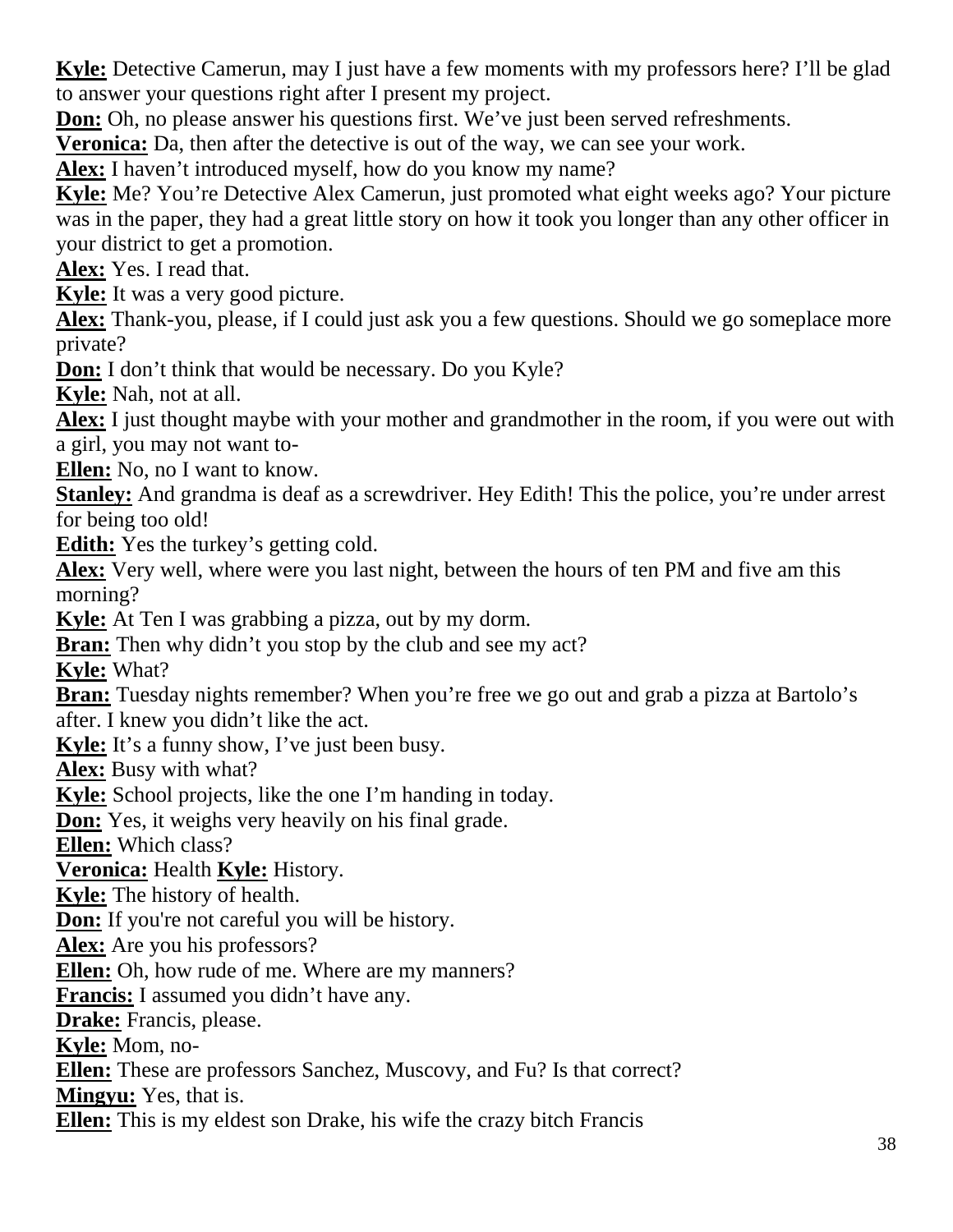**Francis:** How dare you-

**Ellen:** My middle son Bran and his lovely girlfriend-

**Alex:** Excuse me please, Professor Fu? Is that FO or-

**Mingyu:** F U

**Alex:** Does you're first name happen to be Mingyu?

**Mingyu:** Who's asking?

**Alex:** I don't mean to be forward, but it's the Crestview county police department that's asking. **Kyle:** I think-

**Mingyu:** Yes, yes that is my name.

**Alex:** That's amazing. Those are the same three names that keep popping up in my

investigation.

**Kyle:** Small, world isn't it?

**Don:** Yes, it is.

**Kyle:** Now where was I, after I got my pizza back to the dorm-

**Alex:** About what time did you arrive at the pizzeria?

**Kyle:** I guess about ten fifteen.

**Alex:** Do you have any witnesses to collaborate that story?

**Bran:** That's impossible! I would've seen you there. We left at half past eleven and-

**Kyle:** I didn't go to Bartolos.

**Bran:** That's your favorite pizza place.

**Kyle:** Not any more!

**Maggie:** We weren't there last night Bran, that was Tuesday night.

**Bran:** Oh, yeah. Sorry, the holidays always through me off.

**Alex:** Which pizza parlor did you purchase the pizza from?

**Kyle:** What pizza?

**Alex:** The one you had last night.

**Bran:** I don't believe you don't like Bartolo's anymore.

**Kyle:** Bran would you shut-up.

**Maggie:** You're interfering with his testimony.

**Alex:** Excuse me, professor? Your first name wouldn't happen to be Donald would it? Maybe you'd go by Don?

**Don:** I don't know what would lead you to that conclusion.

**Alex:** Well, I would if I were you. Working with two incredibly beautiful ladies. It's just so odd, that three professors from an accredited university would be working for any of their students on a national holiday.

**Veronica:** None of us are natural born citizens of America, we do not celebrate this holiday. **Alex:** Yes, that's true, and I admire that dedication to teaching, still I think I would be lax if I didn't ask to see some form of identification.

**Kyle:** I don't think all that's necessary-

**Alex:** Please, I insist.

**Don:** If you insist sir, (He pulls out a gun, from his coat pocket) Is this ample identification? **Kyle:** Oh shit.

**Stanley:** What the hell is all this about?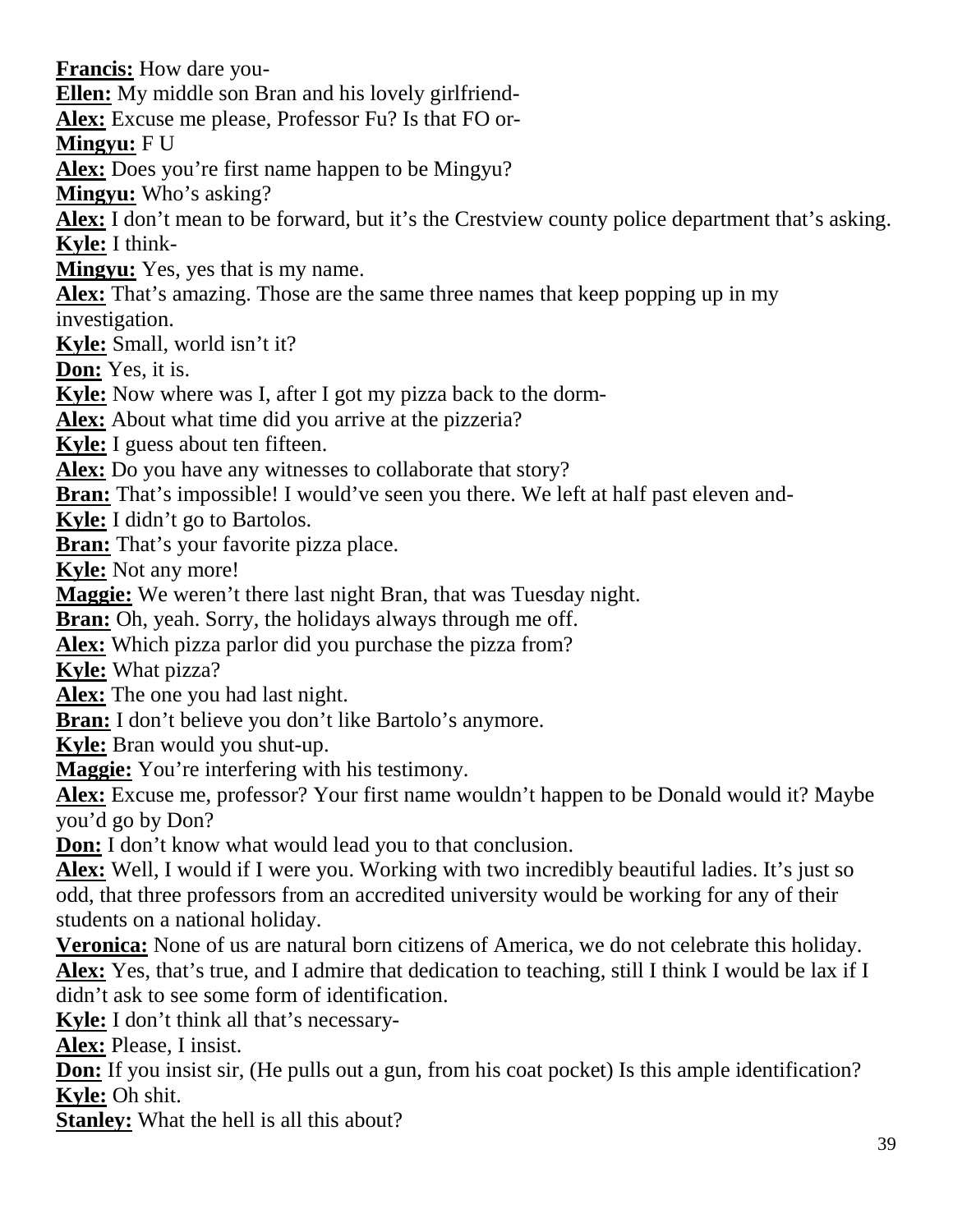**Francis:** Do you see the language your family tosses around?

**Alex:** This is them! Bonita Deablas! You're under arrest! You have the right to remain- (He pulls his gun, for a moment)

(The girls fling into action. Mingyu attacks Alex turning his own weapon against him, Don puts his gun to Kyle and Veronica pulls out a weapon on Ellen, to keep the others at Bay.

**Edith:** I knew I should've stayed at the home. Are these Stanley's drunken friends? Why don't they just go to the bowling alley?

**Kyle:** Wait! (he pulls out his gun and puts it to Don)

**Don:** We are capable of killing you all, at this very moment.

**Kyle:** Then you won't find the diamond.

**Don:** I'm sure it's on your person, I can dig through a corpses pocket.

**Kyle:** I'll save you the trouble, it's right here! (He pulls out the large diamond and places it at the tip of his gun, still holding on Don) I'll shot him through the diamond!

**Don:** Stop! You wouldn't.

**Kyle:** What have I got to lose?

**Ellen:** My sons jewel thief?

**Stanley:** And I'm still paying for college?

**Bran:** Can you shoot a diamond? I thought it was the hardest stone there was.

**Drake:** Stones shatter. The harder they are, the more they shatter. If he pulled the trigger now, that diamond would be nothing but shards and dust. Imbedded in this guys abdomen of course. **Veronica:** You're lying.

**Don:** No, my dear he's not. I'm afraid he's right, your work would be pointless, and I would be dead.

**Francis:** He is my refuge and my fortress surely he shall deliver us from this snare. He delivereth me from mine enemies (This line goes un-noticed by the others)

**Kyle:** Take the gun off my mother, and I'll take his life out of the equation. The diamond will be my bargaining chip.

**Veronica:** Fine.

**Mingyu:** What is it you want?

**Kyle:** Just our lives, you can have the jewel.

**Don:** That's an awfully hard promise to make, you all know who we are now.

**Veronica:** Our faces have never been seen.

**Drake:** Who the hell would look at your faces?

**Francis:** Drake!

**Stanley:** They have faces?

**Ellen:** Stanley!

**Kyle:** Look, all I want is to give you the diamond, and get you out of this house with no one getting hurt.

**Mingyu:** And all I want is world peace. That's what I said when I took the crown for Miss Hawaii.

**Alex:** I thought you were Chinese, not Hawaiian.

**Mingyu:** I said I took the crown, I didn't say I was in the damn contest.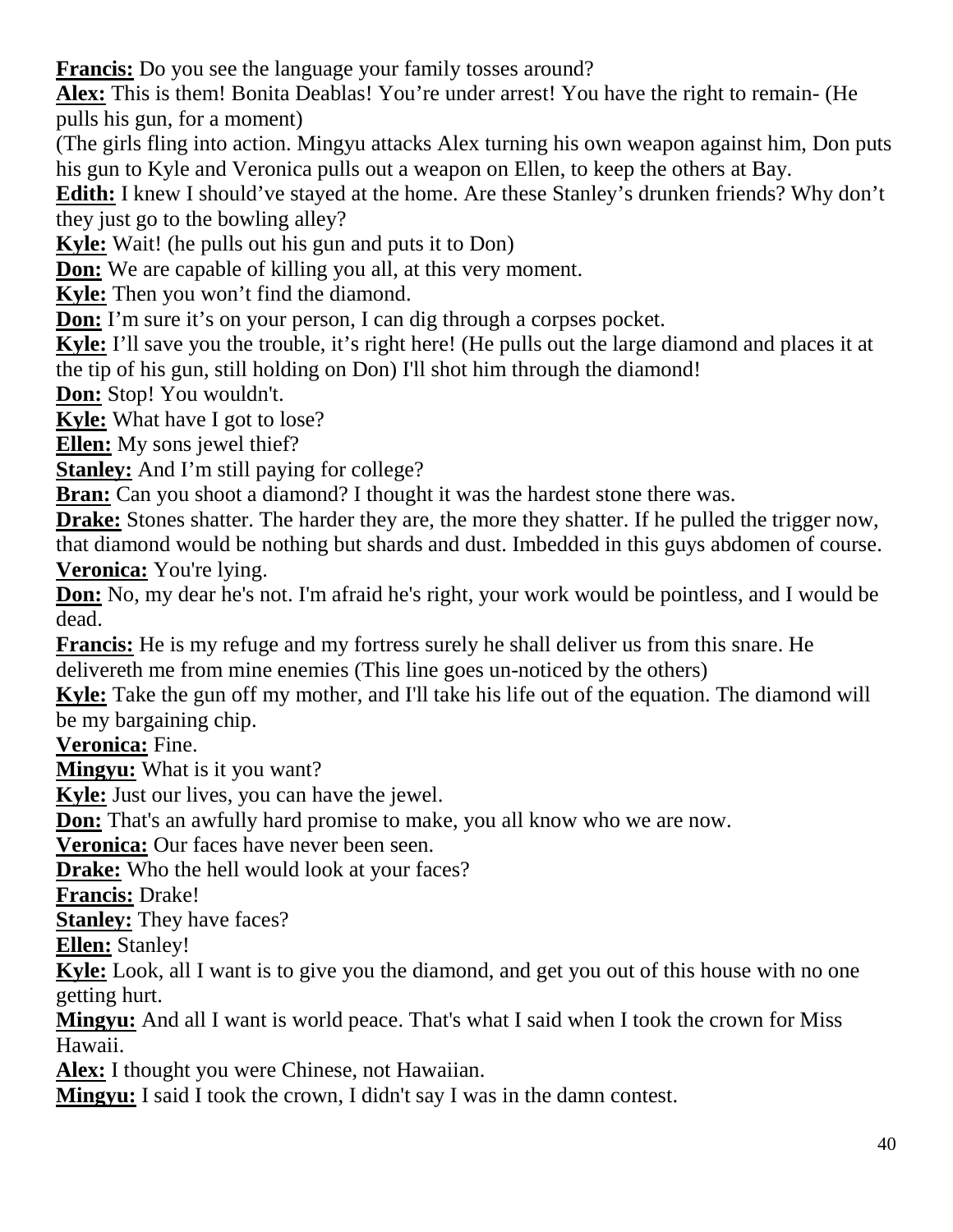**Kyle:** I'm not jewel thief Mom. I'm a secret agent, working under cover to trap Ransen, I'm not after you people. I'm after Ransen, he hired you, right?

**Don:** Si, we are under contract with senior Ransen.

**Alex:** Are you with the FBI? I was in contact with-

**Kyle:** I'm not FBI. I'm with an agency that's higher security. The FBI doesn't know we exist. **Alex:** These people are wanted by seven different countries.

**Kyle:** Not by me, or my agency. Ransen is connected with murder and extortion, right here in Crestview. I was expecting him to show up last night, but I was sure he'd take it personal when a ten million dollar diamond went missing. Really the Tiswell diamond is the only jewel in the city worth the efforts of a group like this, here it is. Trust me my concern is local, you're not my problem.

**Don:** I'd like to believe that Mr. Haste. I'd even help you in your plight, but even we have not seen the face of our illusive employer.

**Veronica:** We always kill all the witnesses.

**Mingyu:** That's how we make sure there are no witnesses, it's our thing.

**Kyle:** Then you have to hand Mr. Ransen the shattered remains of a ten million dollar diamond, and I know damn well you've already spent his money.

**Don:** Okay! Okay, let's not be Hasty here.

**Stanley:** (laughs) That's our last name, Haste.

**Bran:** I got it.

**Veronica:** You've already spent what money?

**Don:** A small, deposit fee.

**Mingyu:** How much?

**Don:** A million

**Kyle:** My sources say two.

**Don:** Two, okay, give or take.

**Mingyu:** I'll give or take your balls!

**Francis:** How vulgar.

**Veronica:** I say we kill all of them, including Don, then take the diamond for ourselves.

**Don:** Those dresses in Milan! The private jet that got us here. That money was spent on you ladies.

**Veronica:** You didn't tell us there was a deposit.

**Mingyu:** How can we trust a word you say?

**Don:** What have we got, if we haven't got each other?

**Veronica:** A ten million dollar diamond.

**Kyle:** You let my family live and you've got a ten million dollar diamond, no one will follow you.

**Alex:** I will.

**Kyle:** Would you shut up!

**Don:** We get the cop.

**Alex:** Detective.

**Don:** Please excuse me, we get to kill the detective.

**Kyle:** Can I let you do that?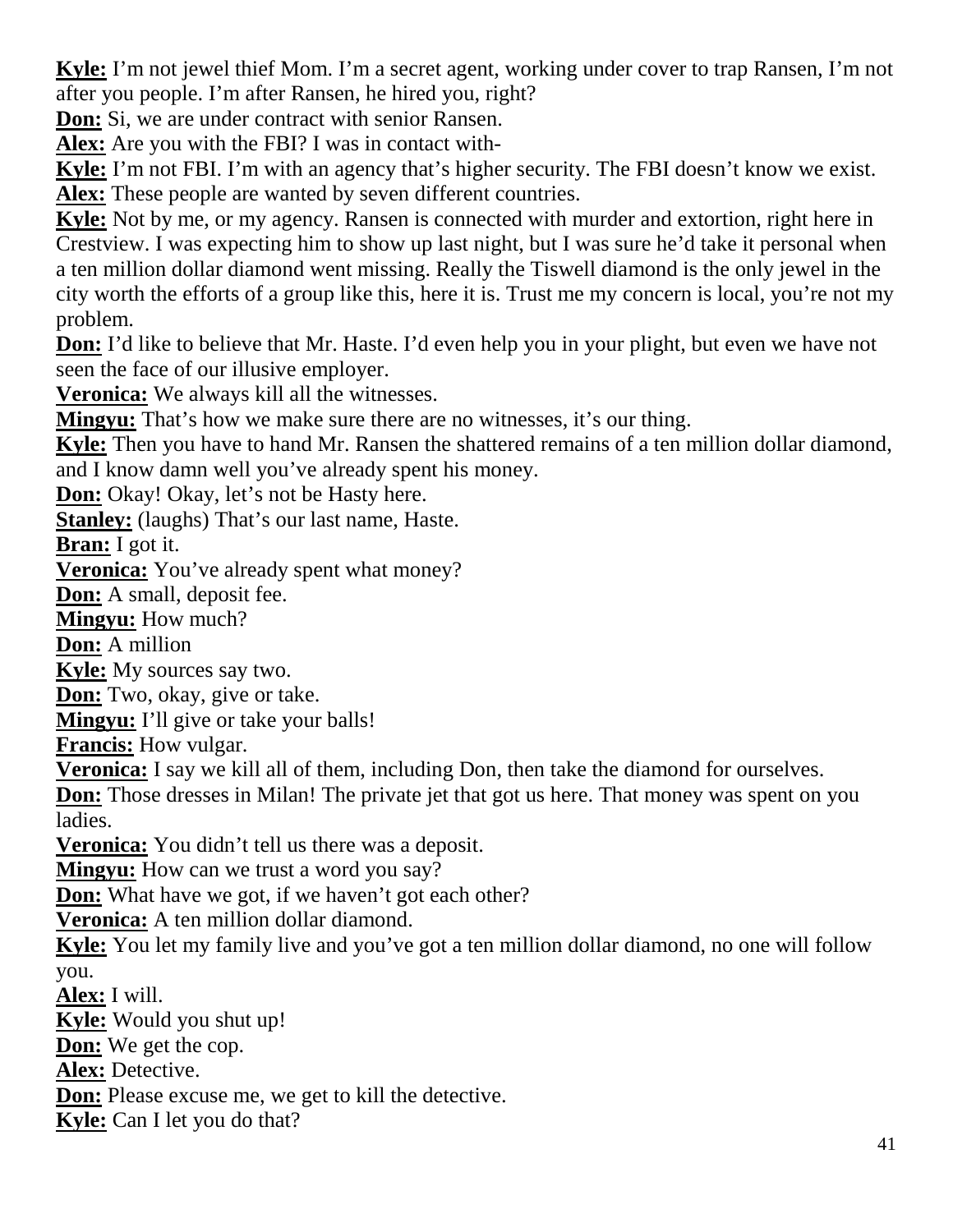**Don:** That was my question.

**Ellen:** If you're a good spy you can't let them kill a cop.

**Stanley:** If he's a good son he can't let them kill us.

**Francis:** But a good soul puts faith above-

**Mingyu:** I say we kill them all, I can shoot faster then he can pull that trigger.

**Bran:** Maggie! I love you more than life itself (he gets down on one knee) Whether we live for the next two minutes or the next hundred years I wanna spent every second of my life loving you. (He takes out the ring) I know it's not much, I've been waiting all day for the right time to ask, but it might not be coming. If these crazy hot chicks kill us, you need to know I wanted you to be my wife, I want to belong to you forever.

**Mingyu:** How sweet.

**Bran:** I know the diamond isn't worth your time. Maggie?

**Mingyu:** Oh, no that's still worth prying off her cold dead finger before we leave.

**Bran:** Thanks, I didn't think it was bad- for my salary.

**Mingyu:** You must work in retail.

**Bran:** Maggie? Are you going to answer?

**Maggie:** Of course I'll marry you. (She kisses him and takes the ring in an emotional moment, then pulls herself back together to address Mingyu. She swallows the ring. Not really, but I'm assuming you know that.)

**Bran:** It's not candy!

**Maggie:** It will come back out, I'll sterilize it. But if she wants my ring, she's gonna have to work for it.

**Stanley:** Please consider sparing our children.

**Francis:** And tho shall we walk through the valley of the shadow of death, we shall fear no evil. **Drake:** Oh can it honey.

**Francis:** Honey?

**Drake:** Oh for Christ's sake! It's a stupid pet name! your mother was a whack job!

**Francis:** I can't believe you said -

**Drake:** You're father was a flim-flam artist, that whole crack pot religion he made up was to bulk people out of money!

**Kyle:** The nut job isn't bargaining with you, I am.- (Kyle's line continues over or around Francis)

**Francis:** I feel like Hanna in the book of Samuel, my lips are moving, but my voice is not heard.

**Kyle:** You take Camerun to your car, I'll toss the diamond to him, then you drive away. What happens after that is not of my business, sound fair?

**Veronica:** Then we leave witnesses alive? We'll be on wanted posters! I'll have to get plastic surgery! I just got this body the way I like it!

**Francis:** You shouldn't be bargaining with these people! Lower yourself to Satan, and secure your place at his side.

**Don:** What do you propose we do?

**Francis:** I say you stop this madness and beg for forgiveness. The lord can lead you back to the path of the righteous once again. Repent now, before it's too late to save your souls.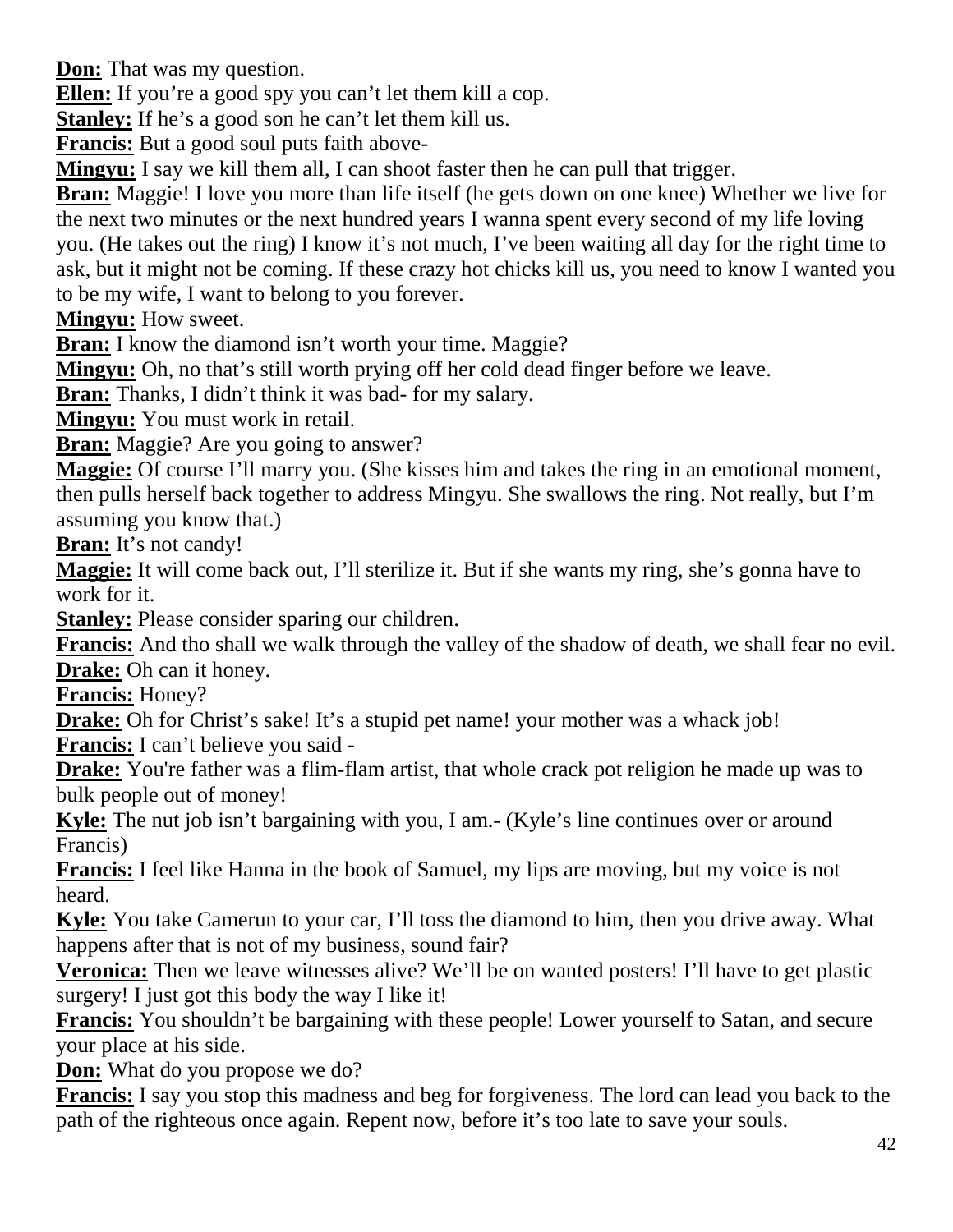**Kyle:** Souls. What about saving our souls? You're all innocents. I may be involved in this, but every other soul is in jeopardy here. Even the most innocent of us, the most unwitting bystander. Even, Ms. Tinkles.

**Ellen:** Ms. Tinkles! Whatever happens to us, could I just take Ms. Tinkles over to the neighbors?

**Don:** Ms. Tinkles?

**Kyle:** Her cat.

**Ellen:** I swear I won't try anything funny, please just spare her, she's an innocent.

**Francis:** It's a cat.

**Kyle:** Ms. Tinkles is a Haste, her soul needs saved too.

**Francis:** You can't tell me that you believe a cat has a soul.

**Bran:** Oh God.

**Ellen:** I can tell you that my cat happens love and think and feel just as much as any one of my human children.

**Francis:** That maybe true, but I assure you that's limited to your children, except of course for Drake, I am doing my best at saving him.

**Ellen:** Don't you dare.

**Francis:** You don't want your son to be lifted to the kingdom of heaven?

**Ellen:** No! all my children are going to burn in hell with the rest of the family!

**Kyle:** The family that burns together.

**Bran:** Remember to bury me with a bag of marshmallows, just in case.

**Maggie:** Of course.

**Ellen:** My family's souls are staying with me. Including Ms. Tinkles!

**Francis:** Cats are soulless beasts, that are put on earth to serve man.

**Ellen:** That's it bitch! You wanna talk religion? Get ready to meet God!

**Kyle:** Now's our chance! (Ellen lungs for Francis's throat. As they tumble across each other they knock Mingyu down. Kyle punches Don, and tosses a gun to Alex. All of the men fight to either hold down a bad guy or pull Ellen off of Francis really the director has room to play with this. I picture Drake sitting on Mingyu...Just to touch a woman.)

**Veronica:** (Jumps out of the fight and straight to Maggie puts her gun on her. Grandma is behind her.) Now you will be listening to me! Or the pretty bride to be will be splattered all over her fiancé!

**Bran:** No!

**Kyle:** I'm not bargaining with you Veronica, your shot at redemption is over.

**Francis:** I shall fear no evil...

**Bran:** Let her go, I'll help you get the diamond! Don't hurt her.

**Francis:** Thy rod and thy staff...

**Edith:** Take comfort from my staff. (standing up from her wheel chair, and using her cane like a baseball bat) Don't worry Bran. No one's going to hurt the future Mrs. Haste.

**Veronica:** What is the old lady- (Veronica turns around to get whacked in the face, and knocked out cold by Edith)

**Ellen:** Mom?

**Bran:** Mam mal?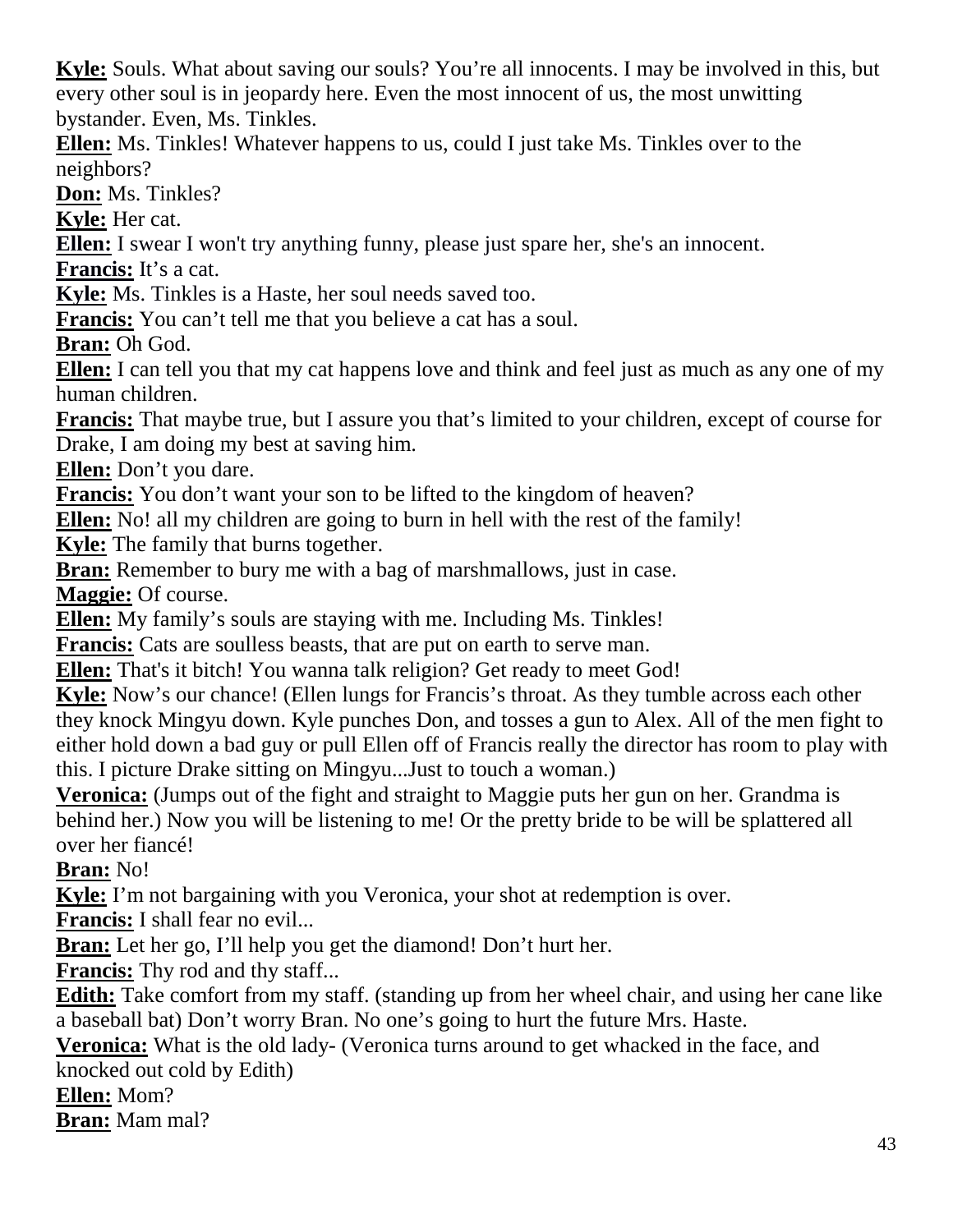**Edith:** Just because these teeth come out at night, doesn't mean they've lost their bite. Yes dear. I'm actually quite agile for my age.

**Kyle:** And her hearing is perfect.

**Stanley:** Great. I'm in trouble.

**Edith:** Allow me to introduce myself, agent Seven. I joined very early on in the agency.

**Kyle:** I'm agent Twenty-eight.

**Don:** You're both secret agents?

**Alex:** Who gets jurisdiction on this bust?

**Kyle:** I would be grateful if you did the honors. My agency doesn't take jurisdiction, it doesn't exist.

**Bran:** You lied about being a secret agent?

**Maggie:** He means it doesn't exist in the secret sense of the word.

**Edith:** It doesn't exsist, but it protects the fate of humanity on a daily basis.

**Stanley:** Are you going to shoot me now?

**Edith:** No Stanley, you're a good husband for my daughter, You've saved her life more times than I can count, believe it or not I like you.

**Drake:** So, I really don't have the coolest job then, do I?

**Bran:** If my little brother is a secret agent, why'd you let me get involved in that Christmas mess, a hold up, and the parking tickets-

**Kyle:** Bran, we can't control everything. I had to choose one time between saving you and Canada.

**Bran:** You chose Canada over me?

**Kyle:** What would we be without Canada? You can handle almost any situation yourself. You don't remember it but you were the one that stopped the nuclear destruction of France.

**Bran:** How do I not remember that?

**Kyle:** The neoutralizer. (he holds up his camera)

**Ellen:** Grandpa's old camera?

**Edith:** You never got to know your father as a brilliant inventor. He used to design weapons for the O.S.S. until Senator Macarthur. The Neoutralization disorienting light pattern generated by the flash of this camera, wipes out and confuses every thought and action in your head. Up to eighty hours of your memory can, and in your cases, has been erased.

**Kyle:** We've got to do it again today.

**Stanley:** Really? Is this going to cause altzheimers or anything?

**Edith:** It's been proven safe for that. It does probably cause cancer, but what the hell doesn't? **Kyle:** Detective, I'm going to ask you where you thought you'd catch these guys, then I'll arrange to have you believe that's how it happened.

**Mingyu:** What about us?

**Kyle:** You're memories will be wiped out from the past several days. No witnesses remember? **Alex:** Really, I'm not very good at-

**Kyle:** I'll have my men make sure the transition goes smoothly, but I do need you to destroy any notes of my involvement that you may have.

**Alex:** I can do that.

**Ellen:** You mean we won't remember anything that happened today?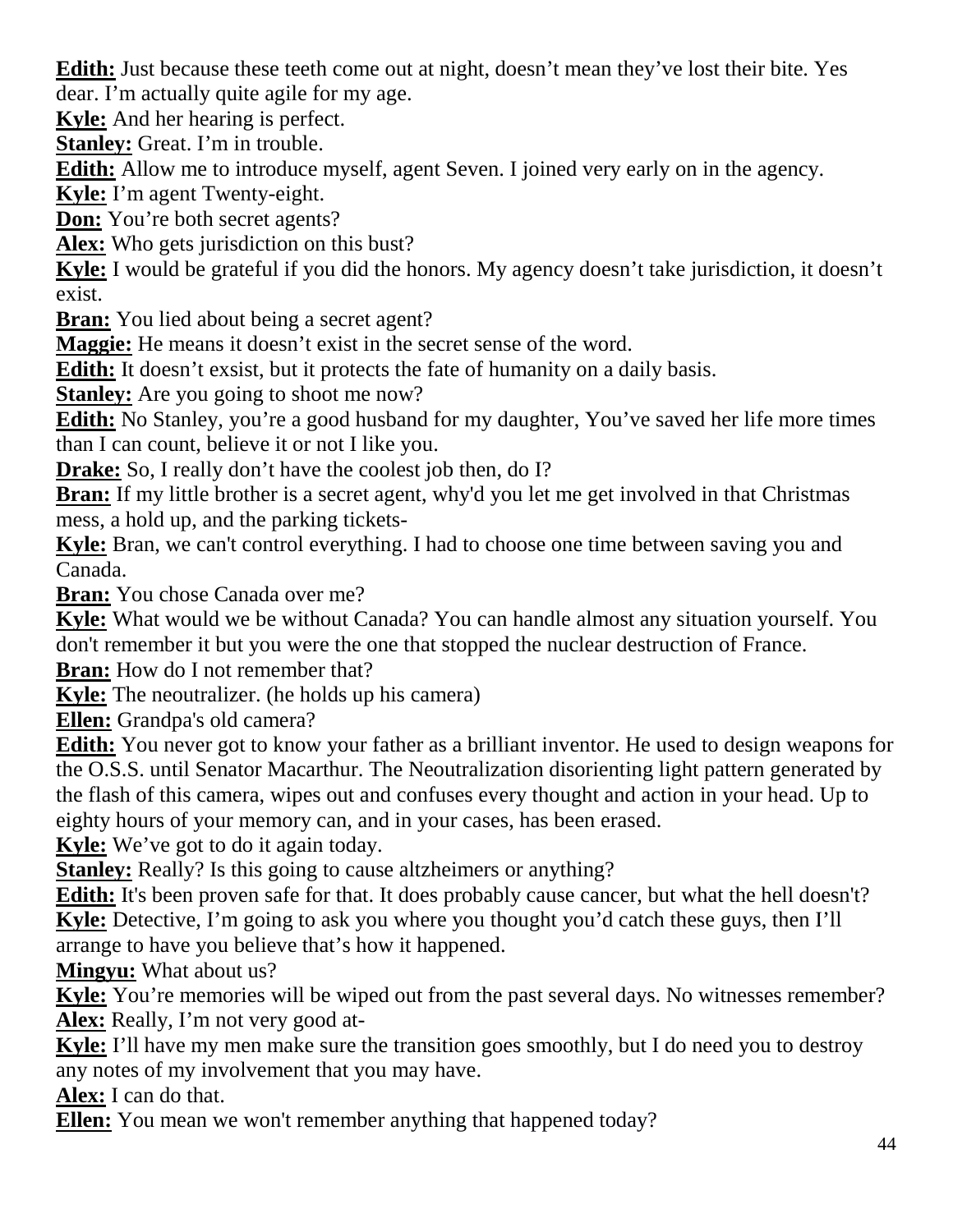**Edith:** Do you want to know your youngest son risks his life on a daily basis to save humanity? **Ellen:** No, no I don't think I do.

**Kyle:** You always say that.

**Bran:** I saved France?

**Drake:** How many times have we been part of these little schemes?

**Maggie:** It's every family picture, Isn't it? France, the grand Canyon, Niagara Falls, whatever beach that is.

**Ellen:** That's Nags head, see the sign-

**Maggie:** That sign says "Nags Heed" I don't think they'd misspell the name.

**Kyle:** Really? (He looks) She's right.

**Edith:** Clever girl.

**Kyle:** That was actually Egypt, but we couldn't get a good cover story, Dad didn't cover any sporting events in Egypt, so we had to convince them we had spent two weeks at nags head, we added the water and the put-put course. I thought I was being clever, leaving in the real sphinx as a put putt statue.

**Edith:** Not clever enough to spell Nags head.

**Francis:** I refuse to have my memory erased! I'm not allowing you to tamper with my (she gets up to exit, Edith puts the tip of her can to her and pushes a button) mind! These thoughts and memories are mine to- (As Edith touches her with the cane she convulses and collapses to the floor)

**Edith:** She's always so difficult at this part.

**Maggie:** How did you-

**Edith:** Taser gun in the back of the cane.

**Bran:** Then why didn't you use that on her? (He points to Veronica)

**Edith:** Thought it'd be more fun to beat the shit out of her.

**Drake:** You've erased my wife's mind too?

**Kyle:** Mom pushed her off a balcony at your wedding. Did you want her to remember that? **Ellen:** Me?-

**Edith:** Yes, darling, you really should stop trying to kill your daughter-in-law.

(Men in uniforms enter, and take The Bonita Deablas and Alex Camerun out and away)

**Don:** What of the diamond? Can we at least keep the diamond?

**Kyle:** At least your fued is dependable, all I have to do is get Francis to say something about Ms. Tinkles not having a soul and you lung for her throat. Really that saved us this time. **Ellen:** Cats are not soulless.

**Kyle:** I know mom, Francis is mentality ill.

**Alex:** Who are you people.

**Agent 42:** We don't exist sir, please come with me, you've got a jewel ring to arrest. You're going to be a hero.

**Alex:** Wow, I'm going to be a hero.

**Agent42:** Yes, but you won't remember a thing. (They exit)

**Alex:** That's normal for me.

**Kyle:** Forty-two.

**Agent42:** Yes sir?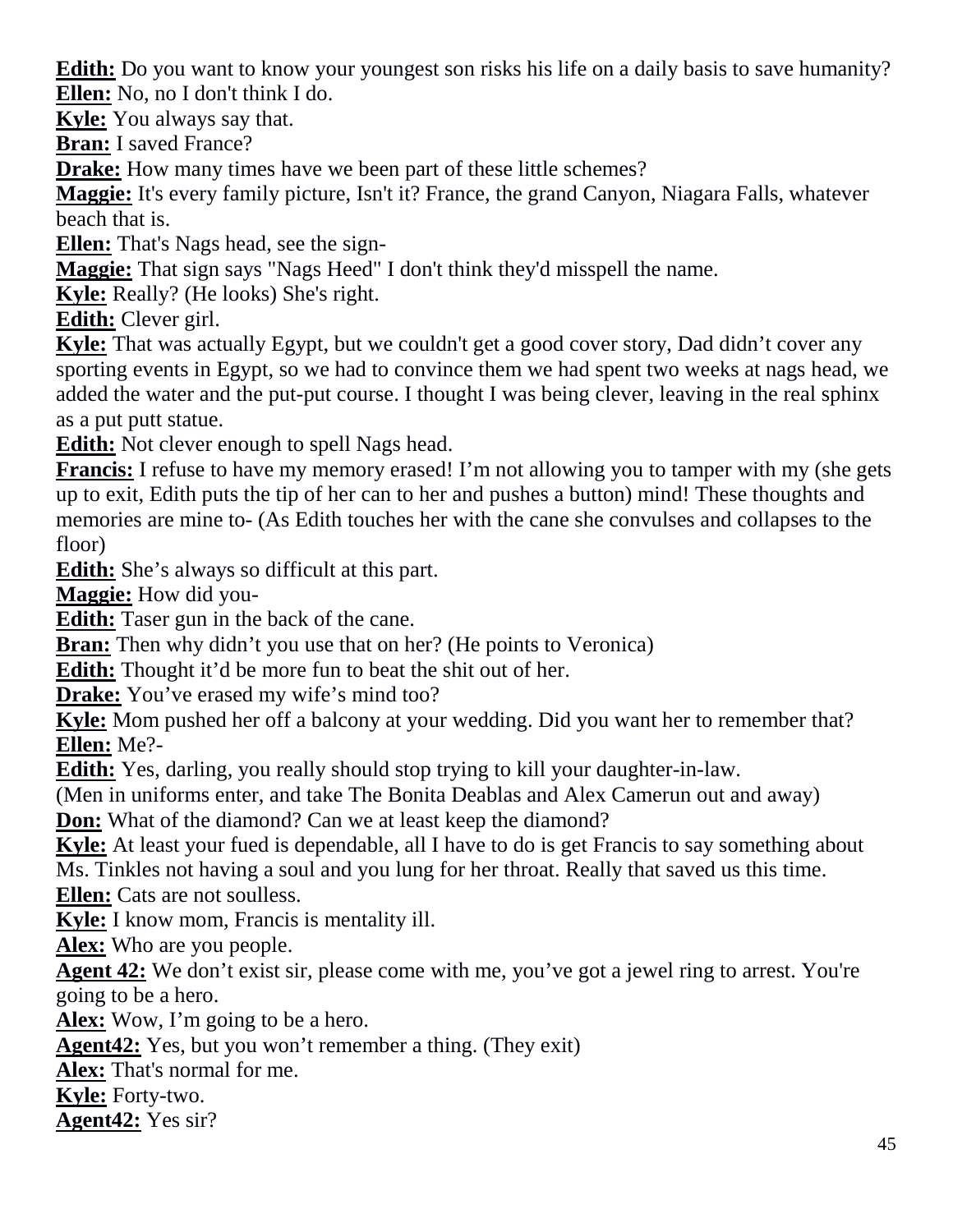**Kyle:** Could you make sure someone does a sweep of the neighbors? Make sure they didn't see anything.

**Agent42:** Yes sir.

**Kyle:** Thanks.

**Stanley:** Can, we erase his marriage?

**Drake:** No dad!

**Kyle:** I've given him that option twice now, I'm afraid he's been with her too long.

**Ellen:** You can't try it? Just take his picture a couple of times.

**Edith:** Trying to wipe away too many memories leads to brain damage.

**Ellen:** More than he's going to do to himself with the drinking?

**Drake:** I do love this nut-job.

**Kyle:** Yes mom, sorry. Plus she's pregnant with your grandchild.

**Drake:** You're kidding! How do you know?

**Kyle:** The agency keeps tabs on all of you.

**Stanley:** So I'm not paranoid! I am being followed!

**Edith:** Yes Stanley, you are being watched, but you're also paranoid.

**Stanley:** How can you be a secret agent when you live in a retirement home?

**Edith:** The entrance to one of our biggest bases is in the Alzheimer's wing.

**Kyle:** You'd be surprised how safe it is, we don't even need this thing. Surrounded by witnesses and no one remembers a thing.

**Edith:** When they do remember no one believes them.

**Bran:** But I want to remember today. I Proposed to Maggie today.

**Kyle:** I'll only be wiping your mind of the last twenty-minutes.

**Ellen:** Can we make it forty? I'd like to forget the food fight.

**Kyle:** Of course mom.(Talking into watch) Can we get the food cleaned up in here? And fresh mashed potatoes please. (Agents come in and begin cleaning the mess, someone enters with a new bowl of mashed potatoes)

**Edith:** Fine dear, I'll say grace this time and save you the trouble.

**Bran:** The ring! How do we.

**Maggie:** I've got it right here. (she hands the ring to Bran) You can propose to me again.

**Bran:** Are you a secret agent too?

**Maggie:** No, I was just bluffing her, I'm not going to put a potential foreign body in my mouth. I really don't want to wear a ring that I fish out of the toilet for the rest of my life.

**Bran:** What if you don't say yes next time?

**Maggie:** Honey, I know what you've been wanting to ask all day. You're really very

predictable. I've been planning on saying yes.

**Bran:** Does that mean you're calling me honey?

**Maggie:** Honey, Bran, Dumb ass, assume I mean you.

**Bran:** Oh, Maggs. (he hugs and kisses her)

**Francis:** Are you people mocking my deceased mother?

**Bran:** Just a little.

**Edith:** Your grandpa says hi, and he really likes Maggie, Bran.

**Ellen:** Dad's been dead for two years.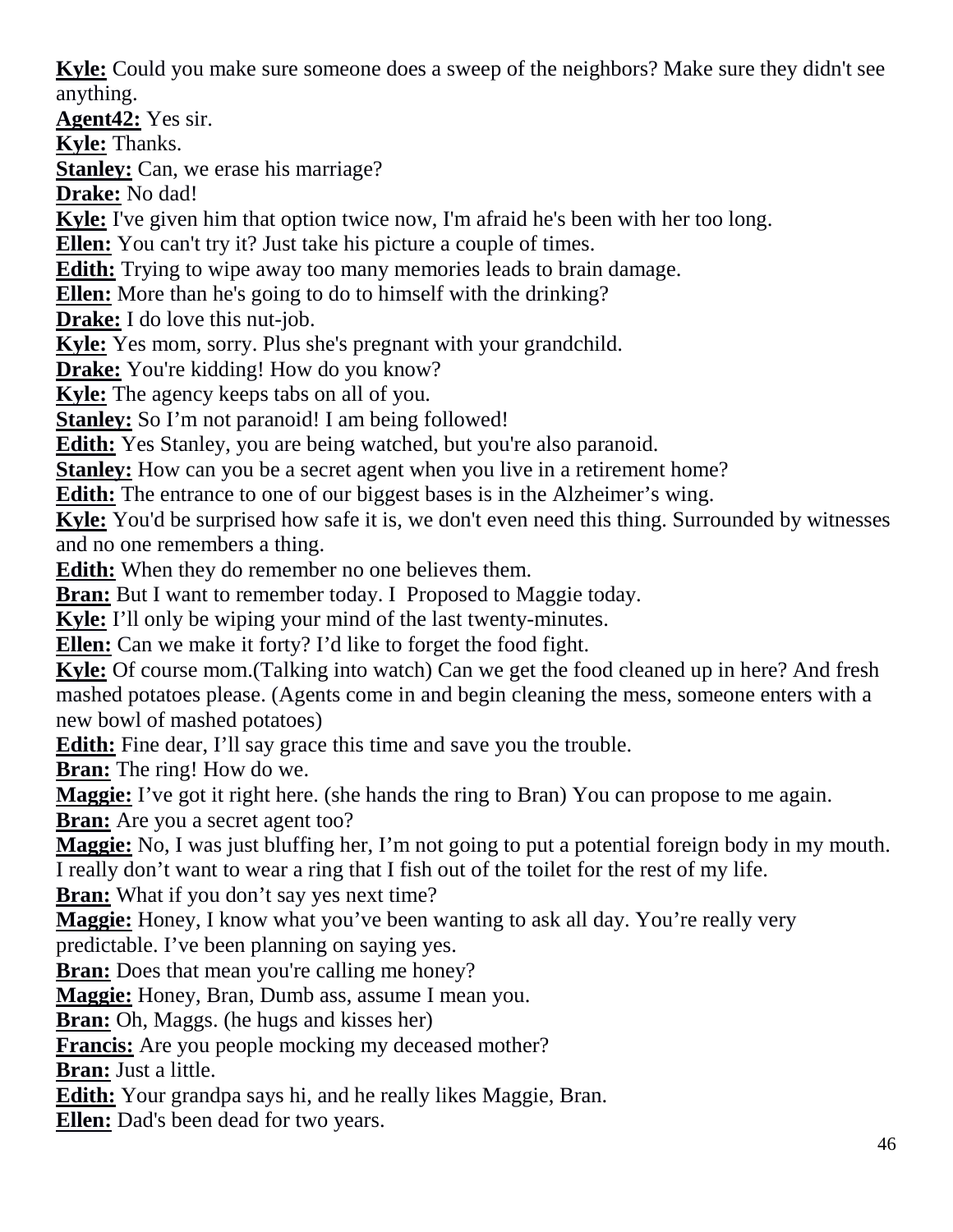**Kyle:** Yeah Mom, that is the story. No time to explain. Okay everybody, take your positions on the couch. (they begin to lift Francis) Here are some smelling salts for Francis, I need her eyes open (he hands Drake a small vile)

**Drake:** So she won't remember anything I said about her dad?

**Edith:** Not a thing.

**Francis:** What's going on?

**Ellen:** Wait, can I?

**Kyle:** No time mom, sorry.

**Ellen:** Why isn't there time?

**Edith:** Every moment that goes by is more erasing we'll have to do.

**Bran:** We can't even know about grandpa?

**Kyle:** I've explained it all before.

**Drake:** But we can't remember any of it.

**Edith:** That my dears, is the point.

**Kyle:** Everyone on the couch.

**Drake:** Family picture pumpkin butt.

**Francis:** What did you call-

(They do, He gets in front with the camera, Edith puts on a pair of cool spy glasses, then covers them with a pair of lame senior citizen plastic glasses that go over glasses)

**Kyle:** Everybody say cold turkey!

(They do and a flash illumines the stage as bright as possible then blackout)